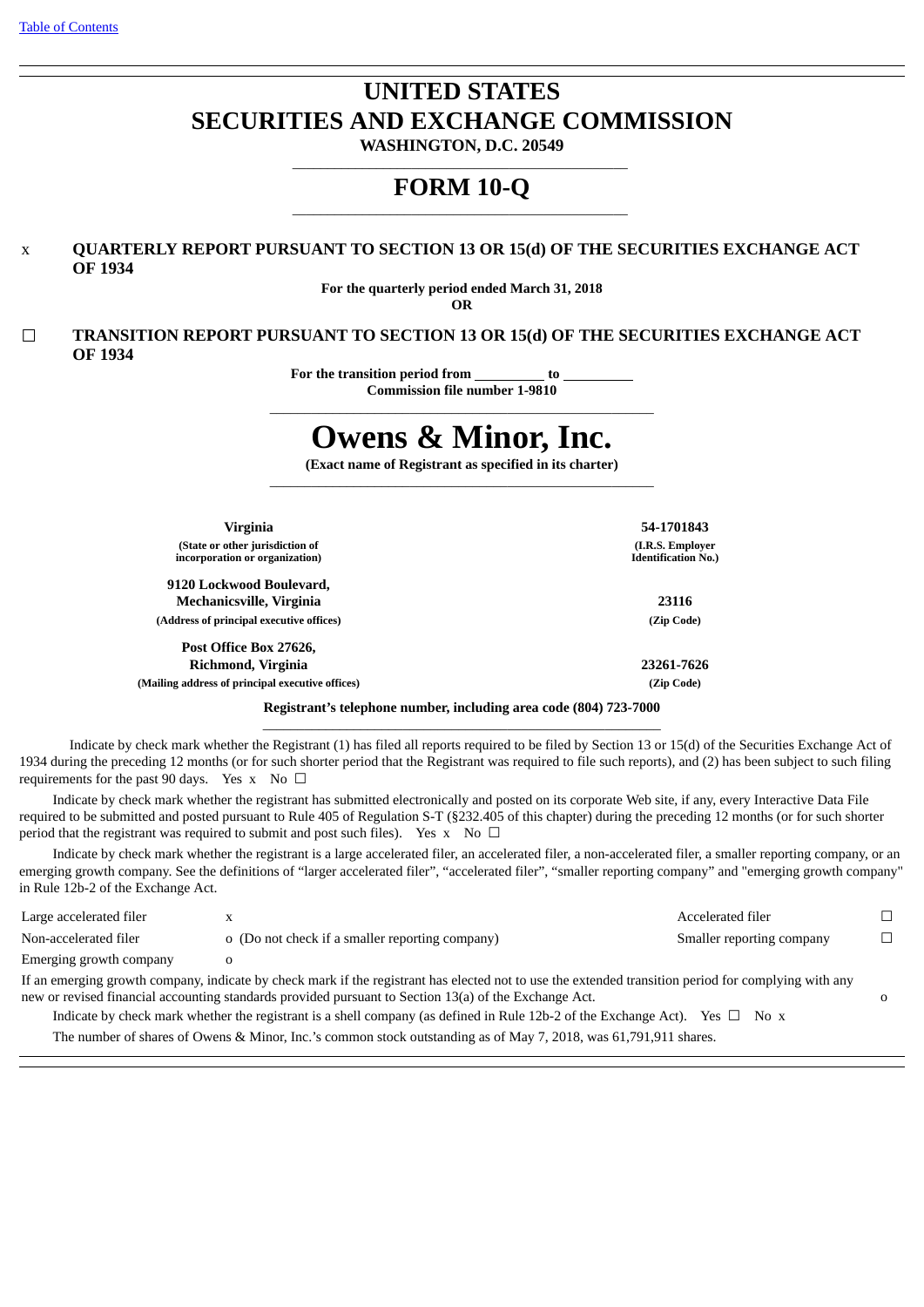## **Owens & Minor, Inc. and Subsidiaries Index**

## <span id="page-1-0"></span>**Part I. Financial [Information](#page-2-0) Page**

| Item 1.  | <b>Financial Statements</b>                                                                        | $\overline{3}$  |
|----------|----------------------------------------------------------------------------------------------------|-----------------|
|          | Consolidated Statements of Income—Three Months Ended March 31, 2018 and 2017                       |                 |
|          | <u>Consolidated Statements of Comprehensive Income —Three Months Ended March 31, 2018 and 2017</u> | $\overline{4}$  |
|          | Consolidated Balance Sheets-March 31, 2018 and December 31, 2017                                   | <u>5</u>        |
|          | Consolidated Statements of Cash Flows—Three Months Ended March 31, 2018 and 2017                   | $6\phantom{1}6$ |
|          | <u>Consolidated Statements of Changes in Equity-Three Months Ended March 31, 2018 and 2017</u>     |                 |
|          | <b>Notes to Consolidated Financial Statements</b>                                                  | 8               |
| Item 2.  | <u>Management's Discussion and Analysis of Financial Condition and Results of Operations</u>       | 22              |
| Item 3.  | <b>Quantitative and Qualitative Disclosures About Market Risk</b>                                  | 29              |
| Item 4.  | <b>Controls and Procedures</b>                                                                     | 29              |
|          | <b>Part II. Other Information</b>                                                                  |                 |
| Item 1.  | <b>Legal Proceedings</b>                                                                           | 29              |
| Item 1A. | <b>Risk Factors</b>                                                                                | 29              |
| Item 2.  | Unregistered Sales of Equity Securities, Use of Proceeds and Issuer Purchases of Equity Securities | 37              |
| Item 5.  | <b>Other Information</b>                                                                           | <u>38</u>       |
| Item 6.  | <b>Exhibits</b>                                                                                    | <u>38</u>       |
|          |                                                                                                    |                 |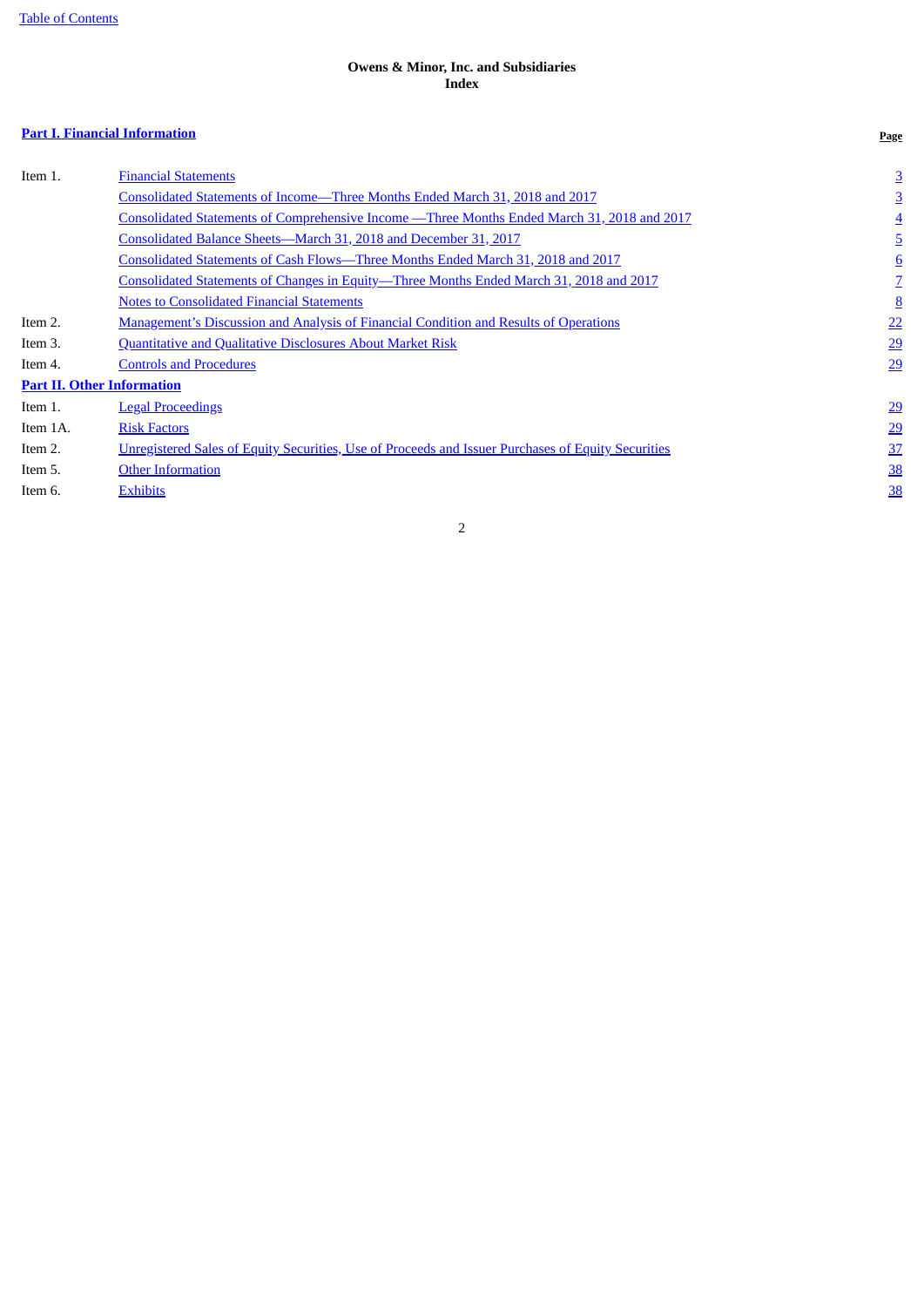## <span id="page-2-0"></span>**Part I. Financial Information**

## <span id="page-2-2"></span><span id="page-2-1"></span>**Item 1. Financial Statements**

#### **Owens & Minor, Inc. and Subsidiaries Consolidated Statements of Income** *(unaudited)*

|                                                      | <b>Three Months Ended</b><br>March 31, |           |                |           |
|------------------------------------------------------|----------------------------------------|-----------|----------------|-----------|
| (in thousands, except per share data)                |                                        | 2018      |                | 2017      |
| Net revenue                                          | \$                                     | 2,372,579 | $\mathfrak{S}$ | 2,328,573 |
| Cost of goods sold                                   |                                        | 2,047,892 |                | 2,047,393 |
| Gross margin                                         |                                        | 324,687   |                | 281,180   |
| Distribution, selling and administrative expenses    |                                        | 284,361   |                | 237,693   |
| Acquisition-related and exit and realignment charges |                                        | 14,760    |                | 8,942     |
| Other operating (income) expense, net                |                                        | 1,349     |                | (972)     |
| Operating income                                     |                                        | 24,217    |                | 35,517    |
| Interest expense, net                                |                                        | 10,253    |                | 6,744     |
| Income before income taxes                           |                                        | 13,964    |                | 28,773    |
| Income tax provision                                 |                                        | 5,813     |                | 9,988     |
| Net income                                           |                                        | 8,151     | \$.            | 18,785    |
|                                                      |                                        |           |                |           |
| Net income per common share: basic and diluted       | \$                                     | 0.13      | $\mathfrak{S}$ | 0.31      |
| Cash dividends per common share                      | \$                                     | 0.26      | \$.            | 0.2575    |

See accompanying notes to consolidated financial statements.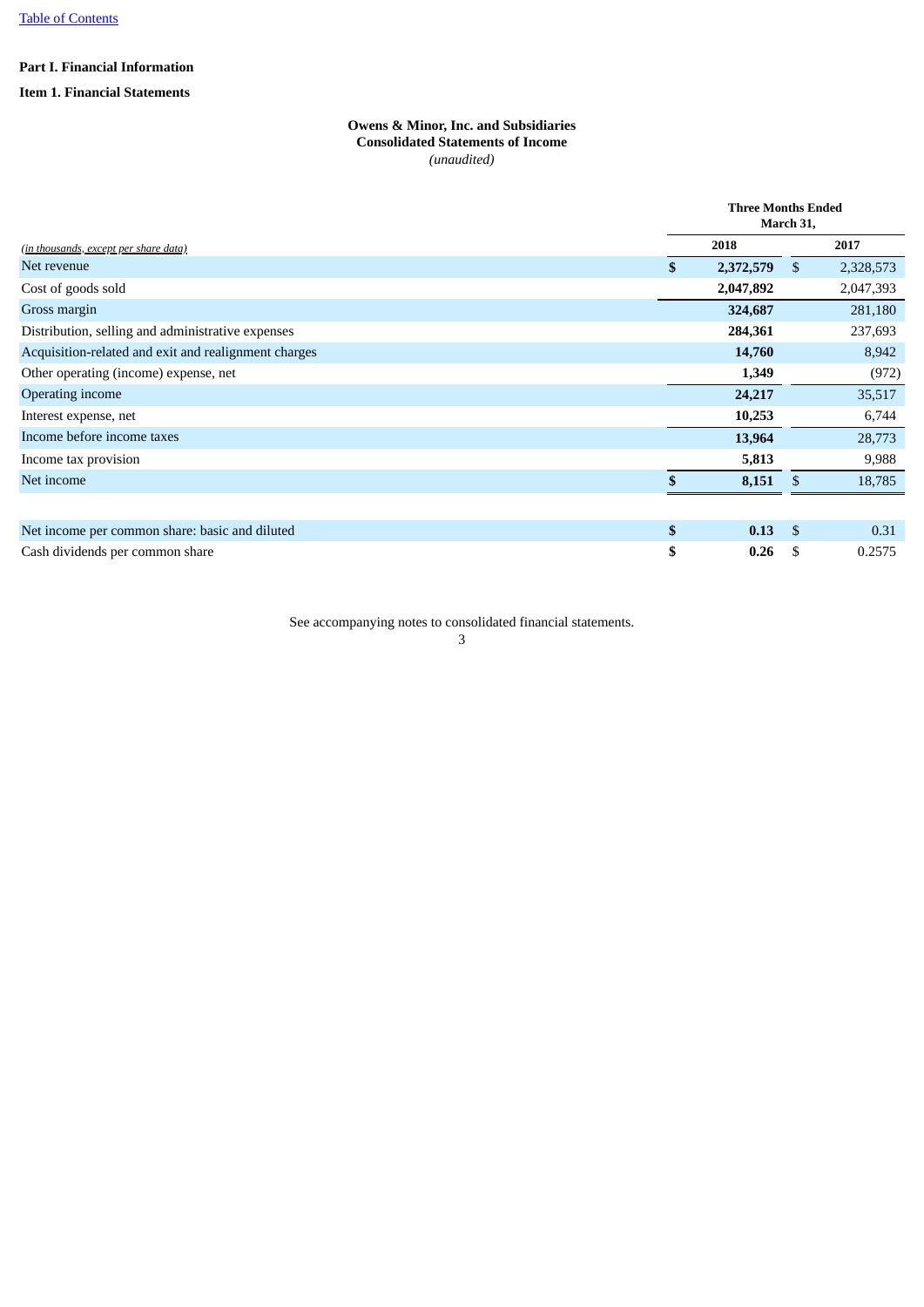#### **Owens & Minor, Inc. and Subsidiaries Consolidated Statements of Comprehensive Income** *(unaudited)*

<span id="page-3-0"></span>

|                                                                                                          |        | <b>Three Months Ended</b><br>March 31, |        |  |  |
|----------------------------------------------------------------------------------------------------------|--------|----------------------------------------|--------|--|--|
| (in thousands)                                                                                           | 2018   |                                        | 2017   |  |  |
| Net income                                                                                               | 8,151  |                                        | 18,785 |  |  |
| Other comprehensive income, net of tax:                                                                  |        |                                        |        |  |  |
| Currency translation adjustments (net of income tax of \$0 in 2018 and 2017)                             | 8.921  |                                        | 5,492  |  |  |
| Change in unrecognized net periodic pension costs (net of income tax of \$142 in 2018 and \$226 in 2017) | 380    |                                        | 236    |  |  |
| Other (net of income tax of \$0 in 2018 and 2017)                                                        | 6      |                                        | 110    |  |  |
| Total other comprehensive income, net of tax                                                             | 9.307  |                                        | 5,838  |  |  |
| Comprehensive income                                                                                     | 17,458 |                                        | 24,623 |  |  |

See accompanying notes to consolidated financial statements.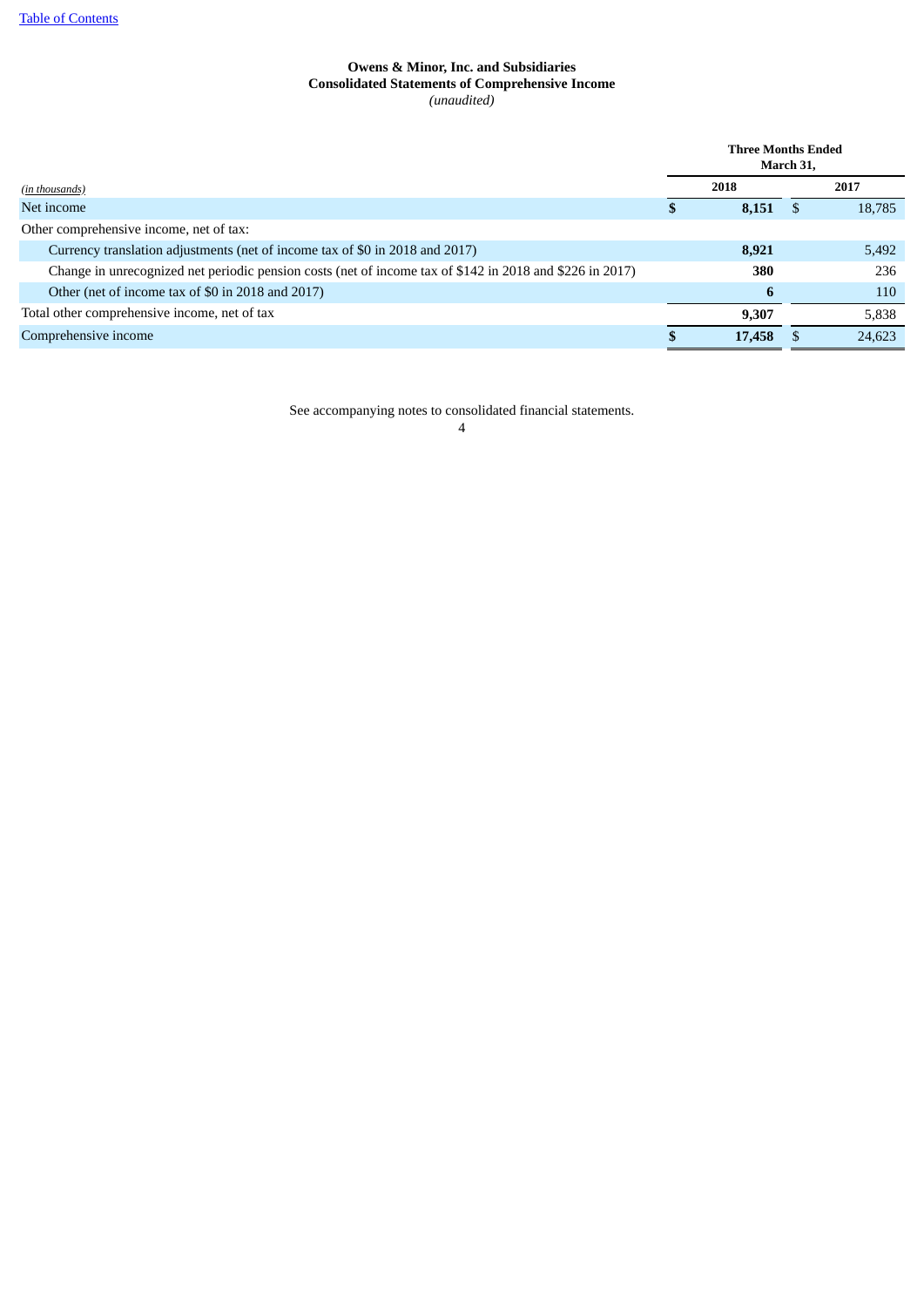#### **Owens & Minor, Inc. and Subsidiaries Consolidated Balance Sheets** *(unaudited)*

<span id="page-4-0"></span>

|                                                                                                                                 | March 31, |           |    | December 31, |  |  |
|---------------------------------------------------------------------------------------------------------------------------------|-----------|-----------|----|--------------|--|--|
| (in thousands, except per share data)                                                                                           | 2018      |           |    | 2017         |  |  |
| <b>Assets</b>                                                                                                                   |           |           |    |              |  |  |
| <b>Current assets</b>                                                                                                           |           |           |    |              |  |  |
| Cash and cash equivalents                                                                                                       | \$        | 87,632    | \$ | 104,522      |  |  |
| Accounts receivable, net of allowances of \$17,925 and \$16,280                                                                 |           | 778,155   |    | 758,936      |  |  |
| Merchandise inventories                                                                                                         |           | 1,021,711 |    | 990,193      |  |  |
| Other current assets                                                                                                            |           | 300,275   |    | 328,254      |  |  |
| <b>Total current assets</b>                                                                                                     |           | 2,187,773 |    | 2,181,905    |  |  |
| Property and equipment, net of accumulated depreciation of \$248,482 and \$239,581                                              |           | 207,042   |    | 206,490      |  |  |
| Goodwill, net                                                                                                                   |           | 715,445   |    | 713,811      |  |  |
| Intangible assets, net                                                                                                          |           | 178,880   |    | 184,468      |  |  |
| Other assets, net                                                                                                               |           | 102,414   |    | 89,619       |  |  |
| <b>Total assets</b>                                                                                                             | \$        | 3,391,554 | \$ | 3,376,293    |  |  |
| <b>Liabilities and equity</b>                                                                                                   |           |           |    |              |  |  |
| <b>Current liabilities</b>                                                                                                      |           |           |    |              |  |  |
| Accounts payable                                                                                                                | \$        | 958,270   | \$ | 947,572      |  |  |
| Accrued payroll and related liabilities                                                                                         |           | 30,480    |    | 30,416       |  |  |
| Other current liabilities                                                                                                       |           | 337,230   |    | 331,745      |  |  |
| <b>Total current liabilities</b>                                                                                                |           | 1,325,980 |    | 1,309,733    |  |  |
| Long-term debt, excluding current portion                                                                                       |           | 897,071   |    | 900,744      |  |  |
| Deferred income taxes                                                                                                           |           | 73,180    |    | 74,247       |  |  |
| Other liabilities                                                                                                               |           | 76,405    |    | 76,090       |  |  |
| <b>Total liabilities</b>                                                                                                        |           | 2,372,636 |    | 2,360,814    |  |  |
| <b>Commitments and contingencies</b>                                                                                            |           |           |    |              |  |  |
| <b>Equity</b>                                                                                                                   |           |           |    |              |  |  |
| Common stock, par value \$2 per share; authorized - 200,000 shares; issued and outstanding - 61,812<br>shares and 61,476 shares |           | 123,624   |    | 122,952      |  |  |
| Paid-in capital                                                                                                                 |           | 228,273   |    | 226,937      |  |  |
| Retained earnings                                                                                                               |           | 682,798   |    | 690,674      |  |  |
| Accumulated other comprehensive loss                                                                                            |           | (15, 777) |    | (25,084)     |  |  |
| <b>Total equity</b>                                                                                                             |           | 1,018,918 |    | 1,015,479    |  |  |
| <b>Total liabilities and equity</b>                                                                                             | \$        | 3,391,554 | \$ | 3,376,293    |  |  |
|                                                                                                                                 |           |           |    |              |  |  |

See accompanying notes to consolidated financial statements.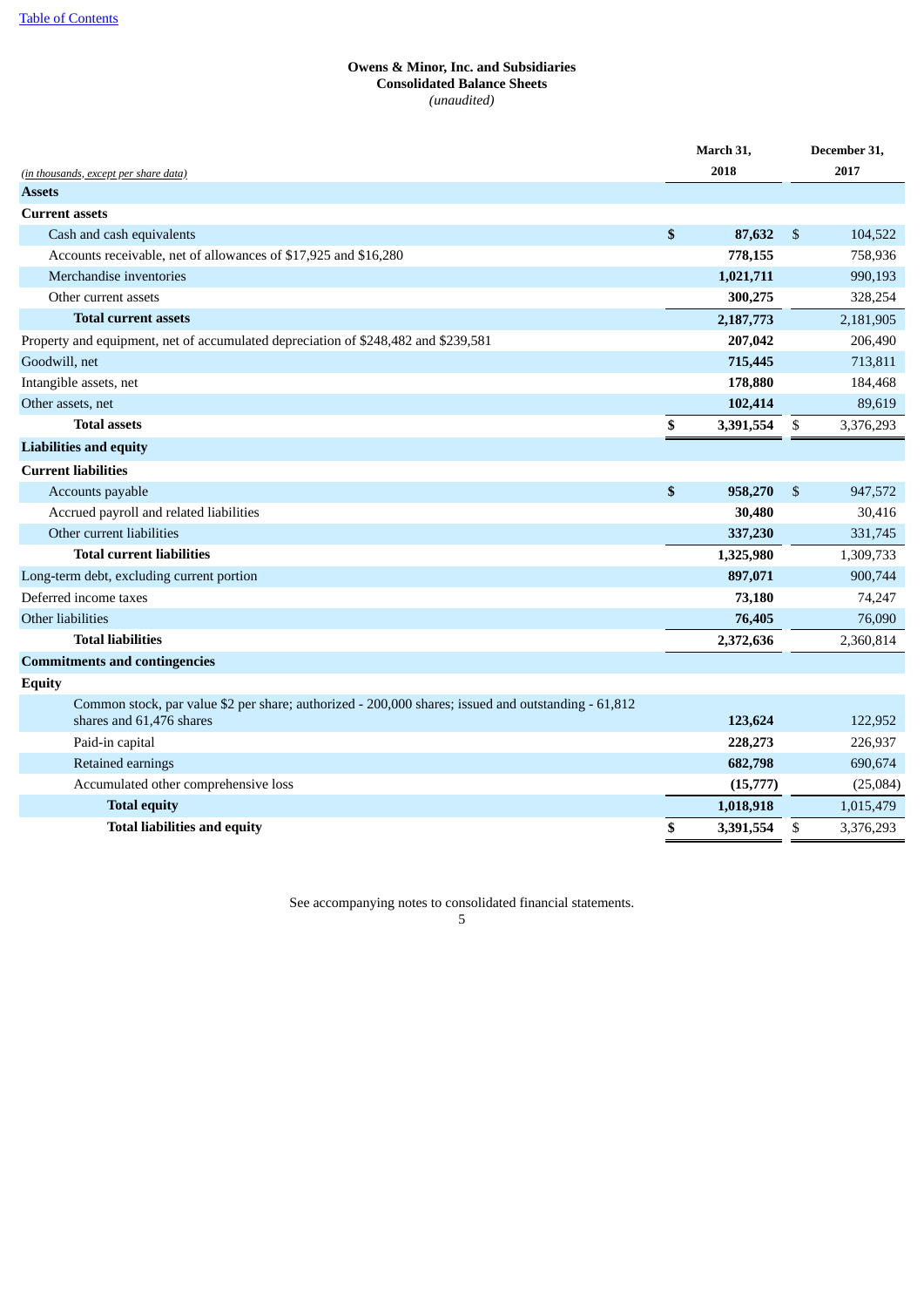#### **Owens & Minor, Inc. and Subsidiaries Consolidated Statements of Cash Flows** *(unaudited)*

<span id="page-5-0"></span>

|                                                                                          | Three Months Ended March 31, |           |      |           |  |  |  |
|------------------------------------------------------------------------------------------|------------------------------|-----------|------|-----------|--|--|--|
| (in thousands)                                                                           |                              | 2018      | 2017 |           |  |  |  |
| <b>Operating activities:</b>                                                             |                              |           |      |           |  |  |  |
| Net income                                                                               | \$                           | 8,151     | \$   | 18,785    |  |  |  |
| Adjustments to reconcile net income to cash provided by (used for) operating activities: |                              |           |      |           |  |  |  |
| Depreciation and amortization                                                            |                              | 17,911    |      | 12,558    |  |  |  |
| Share-based compensation expense                                                         |                              | 3,035     |      | 2,511     |  |  |  |
| Provision for losses on accounts receivable                                              |                              | 1,073     |      | (603)     |  |  |  |
| Deferred income tax expense (benefit)                                                    |                              | (1,482)   |      | (825)     |  |  |  |
| Changes in operating assets and liabilities:                                             |                              |           |      |           |  |  |  |
| Accounts receivable                                                                      |                              | (18, 519) |      | 1,554     |  |  |  |
| Merchandise inventories                                                                  |                              | (30, 556) |      | (32, 777) |  |  |  |
| Accounts payable                                                                         |                              | 9,478     |      | (7, 341)  |  |  |  |
| Net change in other assets and liabilities                                               |                              | 28,904    |      | (24, 965) |  |  |  |
| Other, net                                                                               |                              | 278       |      | 4,743     |  |  |  |
| Cash provided by (used for) operating activities                                         |                              | 18,273    |      | (26, 360) |  |  |  |
| <b>Investing activities:</b>                                                             |                              |           |      |           |  |  |  |
| Additions to property and equipment                                                      |                              | (7,074)   |      | (10, 146) |  |  |  |
| Additions to computer software and intangible assets                                     |                              | (7,086)   |      | (4,622)   |  |  |  |
| Proceeds from sale of property and equipment                                             |                              |           |      | 315       |  |  |  |
| <b>Cash used for investing activities</b>                                                |                              | (14, 160) |      | (14, 453) |  |  |  |
| <b>Financing activities:</b>                                                             |                              |           |      |           |  |  |  |
| Borrowings (repayments) under revolving credit facility                                  |                              | (300)     |      |           |  |  |  |
| Repayments of debt                                                                       |                              | (3, 125)  |      |           |  |  |  |
| Cash dividends paid                                                                      |                              | (16, 074) |      | (15,740)  |  |  |  |
| Other, net                                                                               |                              | (2, 304)  |      | (2,759)   |  |  |  |
| <b>Cash used for financing activities</b>                                                |                              | (21, 803) |      | (18, 499) |  |  |  |
| Effect of exchange rate changes on cash and cash equivalents                             |                              | 800       |      | 991       |  |  |  |
| Net increase (decrease) in cash and cash equivalents                                     |                              | (16, 890) |      | (58, 321) |  |  |  |
| Cash and cash equivalents at beginning of period                                         |                              | 104,522   |      | 185,488   |  |  |  |
| Cash and cash equivalents at end of period                                               | \$                           | 87,632    | \$   | 127,167   |  |  |  |
| Supplemental disclosure of cash flow information:                                        |                              |           |      |           |  |  |  |
| Income taxes paid, net                                                                   | \$                           | 1,197     | \$   | 2,825     |  |  |  |
| Interest paid                                                                            | \$                           | 9,661     | \$   | 6,183     |  |  |  |

See accompanying notes to consolidated financial statements.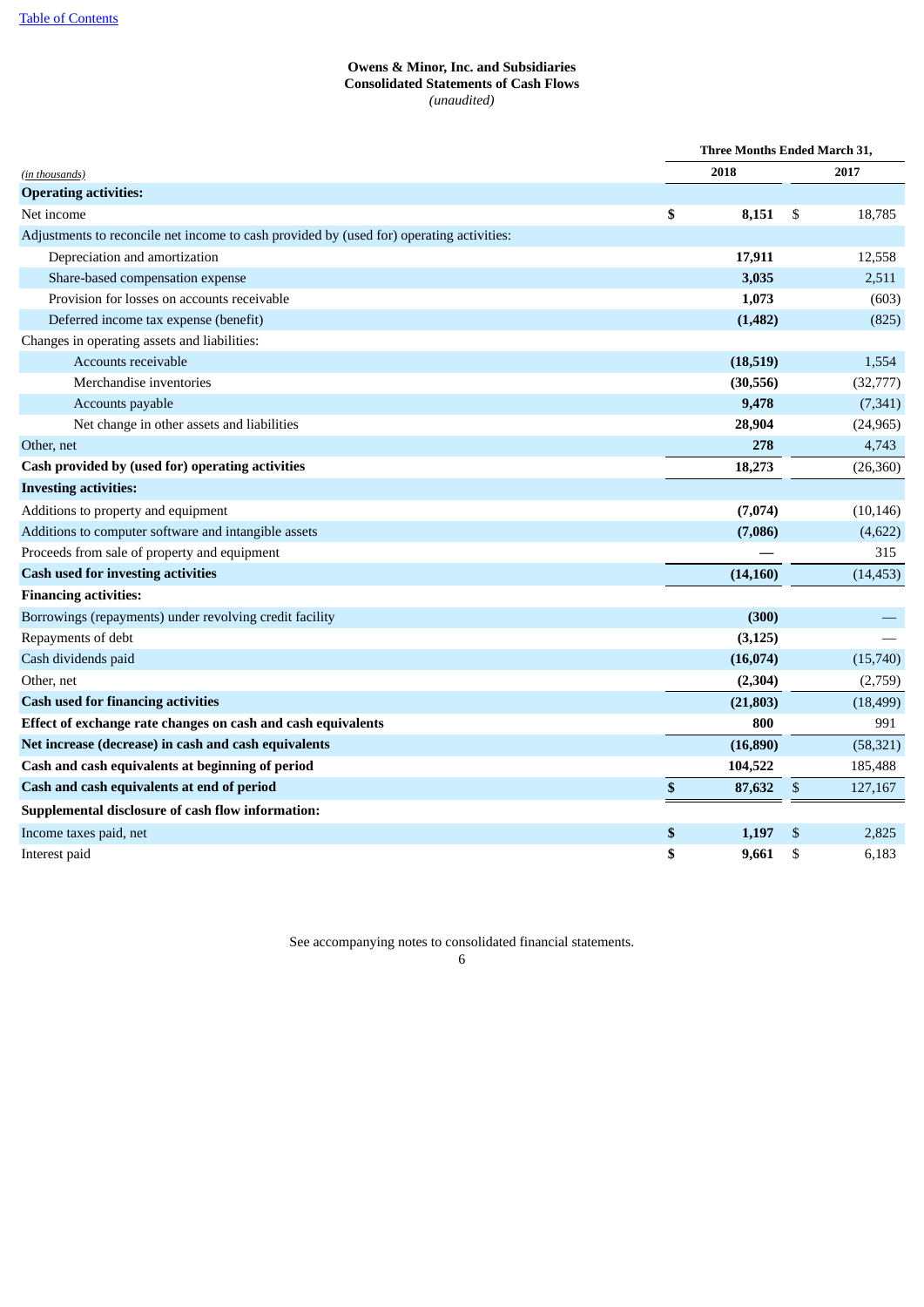#### **Owens & Minor, Inc. and Subsidiaries Consolidated Statements of Changes in Equity** *(unaudited)*

<span id="page-6-0"></span>

|                                                       | Common<br><b>Shares</b> |              | Common<br><b>Stock</b> |              | Paid-In |    | <b>Retained</b> |                | <b>Accumulated</b><br>Other<br><b>Comprehensive Income</b> |                | <b>Total</b> |
|-------------------------------------------------------|-------------------------|--------------|------------------------|--------------|---------|----|-----------------|----------------|------------------------------------------------------------|----------------|--------------|
| (in thousands, except per share data)                 | Outstanding             |              | (\$2 par value)        |              | Capital |    | <b>Earnings</b> |                | (Loss)                                                     |                | Equity       |
| Balance December 31, 2016                             | 61,031                  | \$           | 122,062                | \$           | 219,955 | £. | 685,504         | S              | (67, 483)                                                  | \$             | 960,038      |
| Net income                                            |                         |              |                        |              |         |    | 18,785          |                |                                                            |                | 18,785       |
| Other comprehensive income (loss)                     |                         |              |                        |              |         |    |                 |                | 5,838                                                      |                | 5,838        |
| Dividends declared (\$0.2575 per share)               |                         |              |                        |              |         |    | (15,698)        |                |                                                            |                | (15,698)     |
| Share-based compensation expense, exercises and other | 171                     |              | 341                    |              | 653     |    |                 |                |                                                            |                | 994          |
| Balance March 31, 2017                                | 61,202                  | S            | 122,403                | \$           | 220,608 | .S | 688,591         | S              | (61, 645)                                                  | \$             | 969,957      |
|                                                       |                         |              |                        |              |         |    |                 |                |                                                            |                |              |
| Balance December 31, 2017                             | 61,476                  | $\mathbb{S}$ | 122,952                | $\mathbb{S}$ | 226,937 | \$ | 690,674         | $\mathfrak{s}$ | (25,084)                                                   | $\mathfrak{S}$ | 1,015,479    |
| Net income                                            |                         |              |                        |              |         |    | 8,151           |                |                                                            |                | 8,151        |
| Other comprehensive income (loss)                     |                         |              |                        |              |         |    |                 |                | 9,307                                                      |                | 9,307        |
| Dividends declared (\$0.26 per share)                 |                         |              |                        |              |         |    | (16,027)        |                |                                                            |                | (16,027)     |
| Share-based compensation expense, exercises and other | 336                     |              | 672                    |              | 1,336   |    |                 |                |                                                            |                | 2,008        |
| Balance March 31, 2018                                | 61,812                  |              | 123,624                | S            | 228,273 | X. | 682,798         | S              | (15, 777)                                                  | \$             | 1,018,918    |

See accompanying notes to consolidated financial statements.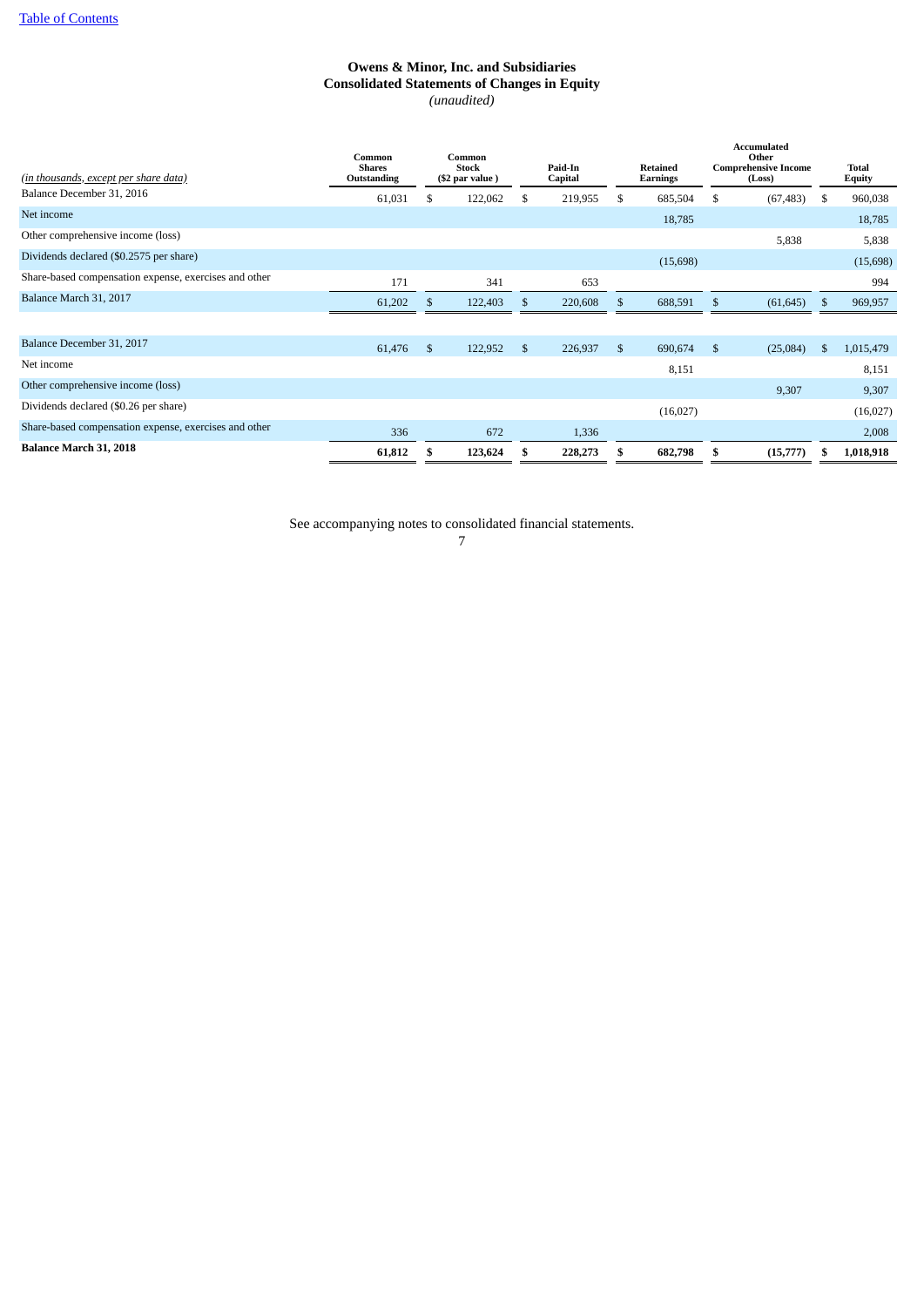## **Owens & Minor, Inc. and Subsidiaries Notes to Consolidated Financial Statements** *(unaudited) (in thousands, unless otherwise indicated)*

#### <span id="page-7-0"></span>**Note 1—Basis of Presentation and Use of Estimates**

#### *Basis of Presentation*

The accompanying unaudited consolidated financial statements include the accounts of Owens & Minor, Inc. and the subsidiaries it controls (we, us, or our) and contain all adjustments (which are comprised only of normal recurring accruals and use of estimates) necessary to conform with U.S. generally accepted accounting principles (GAAP). All significant intercompany accounts and transactions have been eliminated. The results of operations for interim periods are not necessarily indicative of the results expected for the full year.

Recently, we have made certain changes to the leadership team, organizational structure, budgeting and financial reporting processes which drive changes to segment reporting. These changes align our operations into two distinct business units: Global Solutions and Global Products. Global Solutions (previously Domestic and International) is our U.S. and European distribution, logistics and value-added services business. Global Products (previously Proprietary Products) provides product-related solutions, including surgical and procedural kitting and sourcing. Beginning with the quarter ended March 31, 2018, we now report financial results using this two segment structure and have recast prior year segment results on the same basis.

#### *Reclassifications*

Certain prior year amounts have been reclassified to conform to current year presentation.

#### *Use of Estimates*

The preparation of consolidated financial statements in conformity with GAAP requires us to make assumptions and estimates that affect reported amounts and related disclosures. Actual results may differ from these estimates.

#### *Revenue Recognition*

On January 1, 2018, we adopted ASC 606 *Revenue from Contracts with Customers*, which establishes principles for recognizing revenue and reporting information about the nature, amount, timing and uncertainty of revenue and cash flows arising from contracts with customers. We applied the guidance using the modified retrospective transition method. The adoption of this guidance had no impact on the amount and timing of revenue recognized, therefore, no adjustments were recorded to our consolidated financial statements upon adoption.

Our revenue is primarily generated from sales contracts with customers. Under most of our distribution arrangements, our performance obligations are limited to delivery of products to a customer upon receipt of a purchase order. For these arrangements, we recognize revenue at the point in time when shipment is completed, as control passes to the customer upon product receipt.

Revenue for activity-based fees and other services is recognized over time as activities are performed. Depending on the specific contractual provisions and nature of the performance obligation, revenue from services may be recognized on a straight-line basis over the term of the service, on a proportional performance model, based on level of effort, or when final deliverables have been provided.

Our contracts sometimes allow for forms of variable consideration including rebates, incentives and performance guarantees. In these cases, we estimate the amount of consideration to which we will be entitled in exchange for transferring the product or service to the customer. Rebates and customer incentives are estimated based on contractual terms or historical experience and we maintain a liability for rebates or incentives that have been earned but are unpaid. The amount accrued for rebates and incentives due to customers was \$14.8 million at March 31, 2018 and \$13.0 million at December 31, 2017.

Additionally, we generate fees from arrangements that include performance targets related to cost-saving initiatives for customers that result from our supply-chain management services. Achievement against performance targets, measured in accordance with contractual terms, may result in additional fees paid to us or, if performance targets are not achieved, we may be obligated to refund or reduce a portion of our fees or to provide credits toward future purchases by the customer. For these arrangements, contingent revenue is deferred and recognized as the performance target is achieved and the applicable contingency is released. When we determine that a loss is probable under a contract, the estimated loss is accrued. The amount deferred under these arrangements is not material.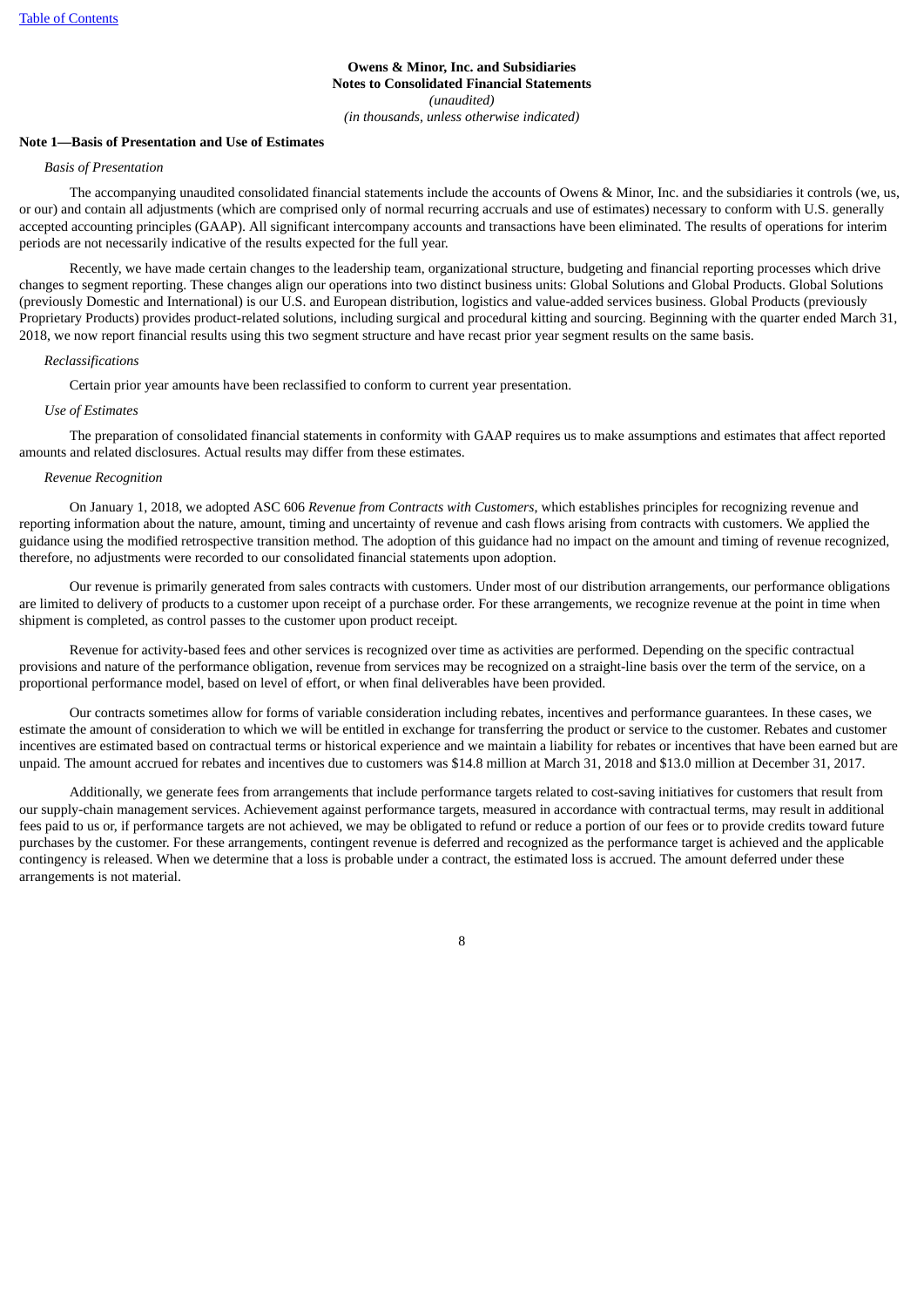For our direct to patient and home health agency sales, revenues are recorded based upon the estimated amounts due from patients and third-party payors. Third-party payors include federal and state agencies (under Medicare and Medicaid programs), managed care health plans and commercial insurance companies. Estimates of contractual allowances are based upon historical collection rates for the related payor agreements. The estimated reimbursement amounts are made on a payor-specific basis and are recorded based on the best information available regarding management's interpretation of the applicable laws, regulations and reimbursement terms.

In most cases, we record revenue gross, as we are the primary obligor in the arrangement and we obtain control of the products before they are transferred to the customer. When we act as an agent in a sales arrangement and do not bear a significant portion of inventory risks, primarily for our thirdparty logistics business, we record revenue net of product cost. Sales taxes collected from customers and remitted to governmental authorities are excluded from revenues.

See Note 13 for disaggregation of revenue by segment and geography as we believe that best depicts how the nature, amount, timing and uncertainty of our revenue and cash flows are affected by economic factors.

#### **Note 2—Fair Value**

The carrying amounts of cash and cash equivalents, accounts receivable, financing receivables, accounts payable and financing payables included in the consolidated balance sheets approximate fair value due to the short-term nature of these instruments. The fair value of long-term debt is estimated based on quoted market prices or dealer quotes for the identical liability when traded as an asset in an active market (Level 1) or, if quoted market prices or dealer quotes are not available, on the borrowing rates currently available for loans with similar terms, credit ratings and average remaining maturities (Level 2). We determine the fair value of our derivatives, if any, based on estimated amounts that would be received or paid to terminate the contracts at the reporting date based on current market prices for applicable currencies. See Note 8 for the fair value of long-term debt.

#### **Note 3—Acquisitions**

On August 1, 2017, we completed the acquisition of Byram Healthcare, a leading domestic distributor of reimbursable medical supplies sold directly to patients and home health agencies.

The consideration was \$367 million, net of cash acquired, which is subject to final working capital adjustments with the seller. The purchase price was allocated on a preliminary basis to the underlying assets acquired and liabilities assumed based upon our current estimate of their fair values at the date of acquisition. The purchase price exceeded the preliminary estimated fair value of the net tangible and identifiable intangible assets by \$289 million which was allocated to goodwill. The following table presents the preliminary estimated fair value of the assets acquired and liabilities assumed recognized as of the acquisition date. The fair value of intangibles from this acquisition was primarily determined by applying the income approach, using several significant unobservable inputs for projected cash flows and a discount rate. These inputs are considered Level 3 inputs. The allocation of purchase price to assets and liabilities acquired is not yet complete, as final working capital adjustments with the seller are still pending.

|                                                   | <b>Preliminary Fair Value</b><br><b>Originally Estimated as</b><br>of<br><b>Acquisition Date (1)</b> | <b>Differences Between</b><br><b>Prior and the Current</b><br><b>Periods Preliminary Fair</b><br><b>Value Estimate</b> | Preliminary Fair Value<br><b>Currently Estimated as of</b><br><b>Acquisition Date</b> |
|---------------------------------------------------|------------------------------------------------------------------------------------------------------|------------------------------------------------------------------------------------------------------------------------|---------------------------------------------------------------------------------------|
| Assets acquired:                                  |                                                                                                      |                                                                                                                        |                                                                                       |
| Current assets                                    | \$<br>61,986                                                                                         | \$                                                                                                                     | S<br>61,986                                                                           |
| Goodwill                                          | 288,691                                                                                              |                                                                                                                        | 288,691                                                                               |
| Intangible assets                                 | 115,000                                                                                              |                                                                                                                        | 115,000                                                                               |
| Other noncurrent assets                           | 5,069                                                                                                |                                                                                                                        | 5,069                                                                                 |
| Total assets                                      | 470,746                                                                                              |                                                                                                                        | 470,746                                                                               |
| Liabilities assumed:                              |                                                                                                      |                                                                                                                        |                                                                                       |
| Current liabilities                               | 72,962                                                                                               |                                                                                                                        | 72,962                                                                                |
| Noncurrent liabilities                            | 31,215                                                                                               |                                                                                                                        | 31,215                                                                                |
| <b>Total liabilities</b>                          | 104,177                                                                                              |                                                                                                                        | 104,177                                                                               |
| Fair value of net assets acquired, net of<br>cash | \$<br>366,569                                                                                        | S                                                                                                                      | \$<br>366,569                                                                         |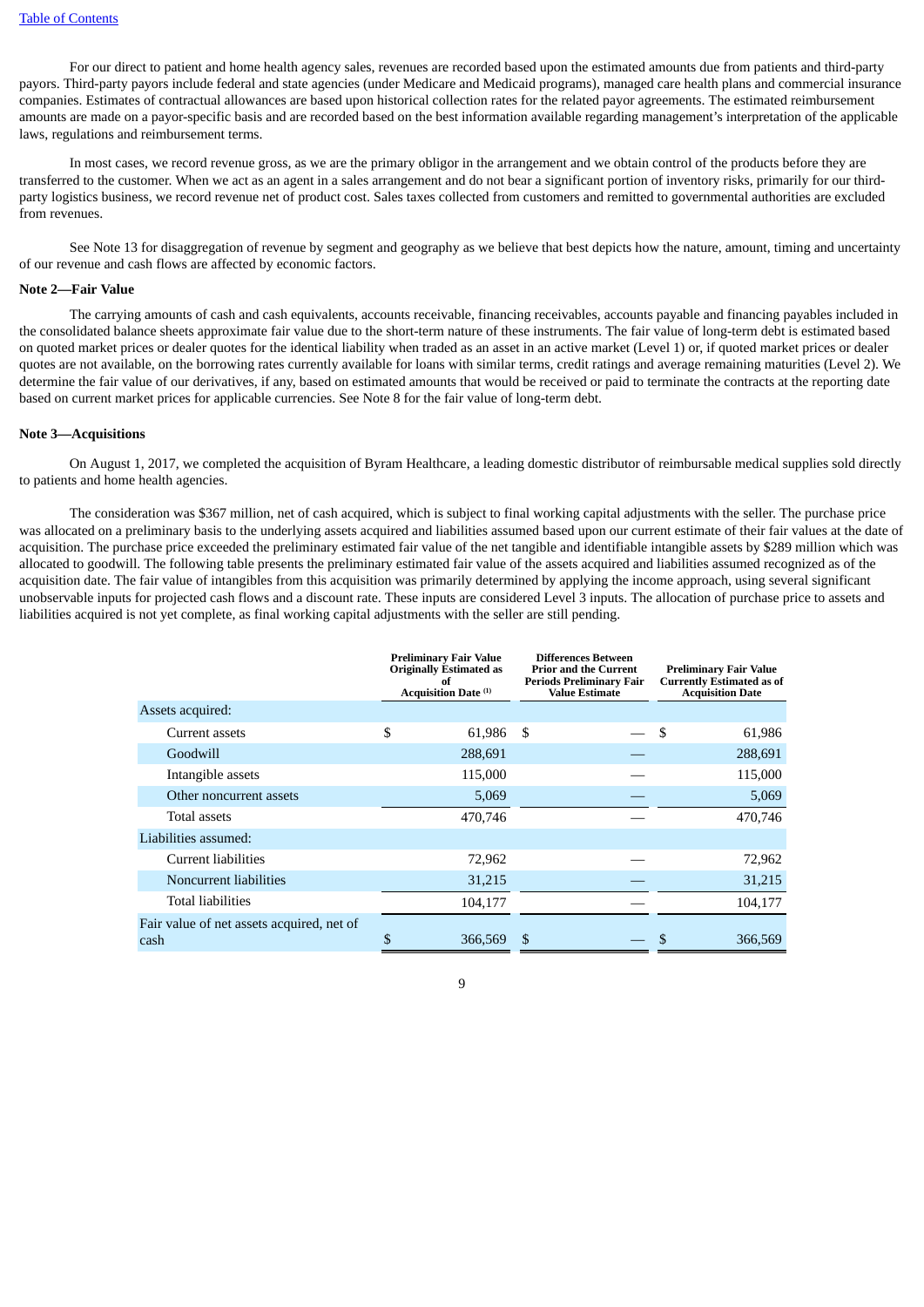(1) *As previously reported in our 2017 Form 10-K.*

We are amortizing the preliminary fair value of acquired intangible assets, primarily chronic customer relationships and a trade name, over their weighted average useful lives of three to 10 years.

Goodwill of \$289 million, which we assigned to our Global Solutions segment, consists largely of expected opportunities to expand into the nonacute market with direct to patient distribution capabilities. None of the goodwill recognized is expected to be deductible for income tax purposes.

Pro forma results of operations for Byram has not been presented because the effects on revenue and net income were not material to our historic consolidated financial statements.

Acquisition-related expenses in the current quarter consist primarily of transition and transaction costs for the Halyard S&IP transaction (See Note 16) as well as Byram and in first quarter of 2017 consist primarily of transaction costs for Byram. We recognized pre-tax acquisition-related expenses of \$12.1 million in 2018 and \$1.3 million related to these activities in 2017.

### **Note 4—Financing Receivables and Payables**

At March 31, 2018 and December 31, 2017, we had financing receivables of \$170.5 million and \$192.1 million and related payables of \$106.7 million and \$124.9 million outstanding under our order-to-cash program and product financing arrangements, which were included in other current assets and other current liabilities, respectively, in the consolidated balance sheets.

#### **Note 5—Goodwill and Intangible Assets**

In connection with our new segment structure, goodwill is now reported as part of Global Solutions or Global Products. There was no change to our underlying reporting units as part of this segment change and therefore no reallocation of goodwill. The following table summarizes the goodwill balances by segment and the changes in the carrying amount of goodwill through March 31, 2018:

| <b>Global Solutions</b> |         |         | consolidated:          |         |  |
|-------------------------|---------|---------|------------------------|---------|--|
|                         | 495.860 | 217.951 |                        | 713,811 |  |
|                         | 1.070   | 564     |                        | 1,634   |  |
|                         | 496.930 | 218,515 |                        | 715,445 |  |
|                         |         |         | <b>Global Products</b> |         |  |

Intangible assets at March 31, 2018, and December 31, 2017, were as follows:

|                          | <b>March 31, 2018</b>            |           |                             |         |                                         |           | <b>December 31, 2017</b> |                             |  |
|--------------------------|----------------------------------|-----------|-----------------------------|---------|-----------------------------------------|-----------|--------------------------|-----------------------------|--|
|                          | Customer<br><b>Relationships</b> |           | Other<br><b>Intangibles</b> |         | <b>Customer</b><br><b>Relationships</b> |           |                          | Other<br><b>Intangibles</b> |  |
|                          |                                  |           |                             |         |                                         |           |                          |                             |  |
| Gross intangible assets  | S                                | 200,574   |                             | 43,683  | \$                                      | 199,265   | \$                       | 43,537                      |  |
| Accumulated amortization |                                  | (60, 641) |                             | (4,736) |                                         | (54, 757) |                          | (3,577)                     |  |
| Net intangible assets    |                                  | 139,933   |                             | 38,947  | <sup>\$</sup>                           | 144,508   | \$                       | 39,960                      |  |

At March 31, 2018, \$122.8 million in net intangible assets were held in the Global Solutions segment and \$56.1 million were held in the Global Products segment. Amortization expense for intangible assets was \$6.4 million and \$2.3 million for the three months ended March 31, 2018 and 2017.

Based on the current carrying value of intangible assets subject to amortization, estimated amortization expense is \$19.2 million for the remainder of 2018, \$25.6 million for 2019, \$24.6 million for 2020, \$22.9 million for 2021, \$22.1 million for 2022 and \$21.1 million for 2023.

#### **Note 6—Exit and Realignment Costs**

We periodically incur exit and realignment and other charges associated with optimizing our operations which include the closure and consolidation of certain distribution and logistics centers, administrative offices and warehouses in the United States and Europe. These charges also include costs associated with our strategic organizational realignment which include management changes, certain professional fees, and costs to streamline administrative functions and processes.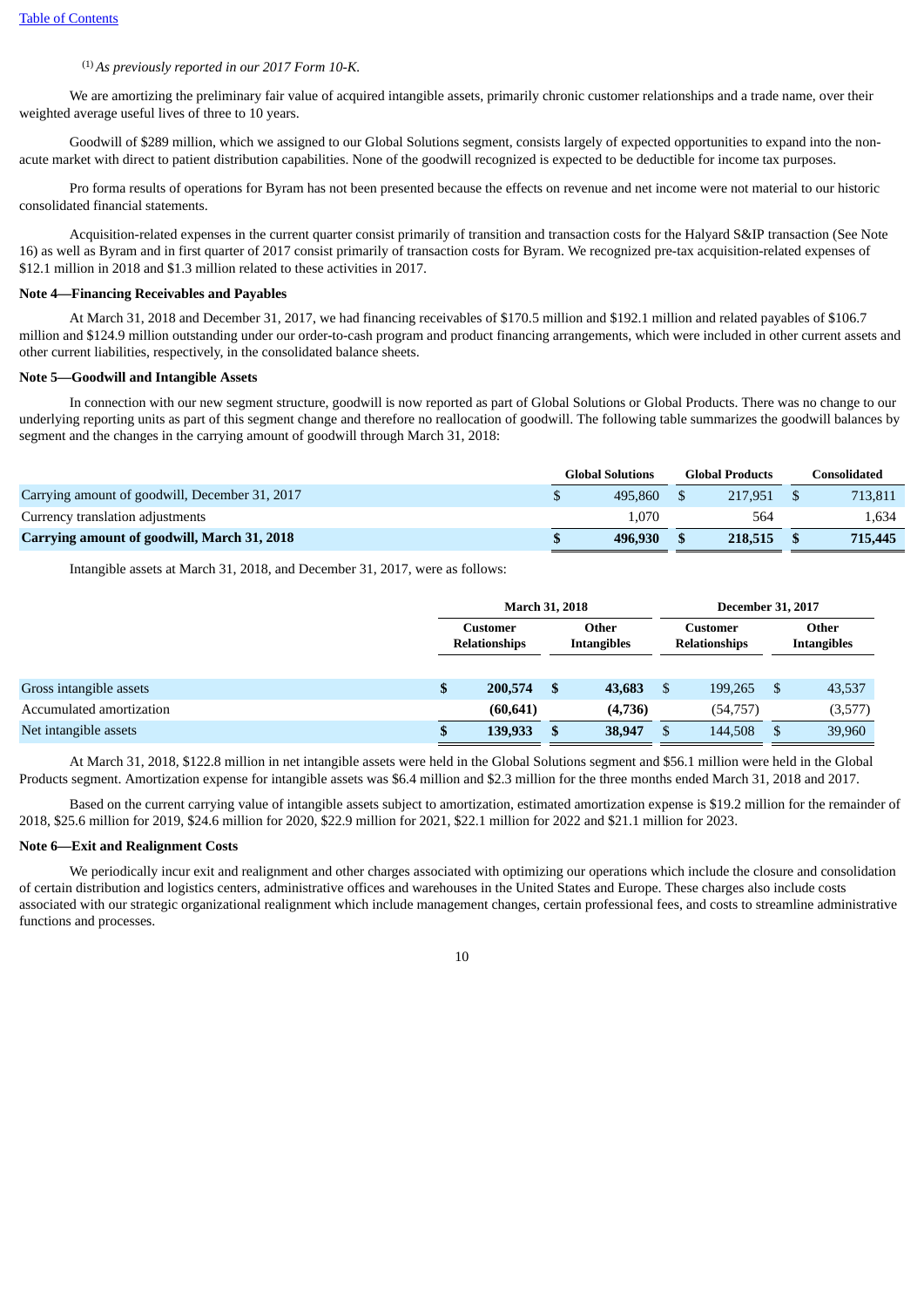Exit and realignment charges by segment for the three months ended March 31, 2018 and 2017 were as follows:

|                                    | Three Months Ended March 31, |       |  |       |  |  |
|------------------------------------|------------------------------|-------|--|-------|--|--|
|                                    |                              | 2018  |  | 2017  |  |  |
| <b>Global Solutions segment</b>    | \$                           | 2.708 |  | 7,132 |  |  |
| Global Products segment            |                              | (29)  |  | 463   |  |  |
| Total exit and realignment charges | \$                           | 2.679 |  | 7,595 |  |  |

The following table summarizes the activity related to exit and realignment cost accruals through March 31, 2018 and 2017:

|                                                             | Lease<br><b>Obligations</b> | <b>Severance and</b><br>Other | <b>Total</b>   |
|-------------------------------------------------------------|-----------------------------|-------------------------------|----------------|
| Accrued exit and realignment costs, December 31, 2017<br>\$ |                             | 11,972                        | - \$<br>11,972 |
| Provision for exit and realignment activities               |                             | 2,295                         | 2,295          |
| Change in estimate                                          |                             | (23)                          | (23)           |
| Cash payments                                               |                             | (6, 479)                      | (6, 479)       |
| Accrued exit and realignment costs, March 31, 2018          |                             | 7,765                         | 7,765          |
|                                                             |                             |                               |                |
|                                                             |                             |                               |                |
| \$<br>Accrued exit and realignment costs, December 31, 2016 |                             | \$<br>2,238                   | - \$<br>2,238  |
| Provision for exit and realignment activities               |                             | 3,211                         | 3,211          |
| Change in estimate                                          |                             | (304)                         | (304)          |
| Cash payments                                               |                             | (3,034)                       | (3,034)        |
| Accrued exit and realignment costs, March 31, 2017<br>\$    |                             | 2,111                         | 2,111<br>S     |

In addition to the exit and realignment accruals in the preceding table, we also incurred \$0.4 million in costs that were expensed as incurred for the quarter ended March 31, 2018, including \$0.2 million in information system restructuring costs and \$0.2 million in other costs.

We also incurred \$4.7 million of costs that were expensed as incurred for the quarter ended March 31, 2017, including \$4.5 million in asset writedowns and \$0.2 million in other costs.

#### **Note 7—Retirement Plans**

We have a noncontributory, unfunded retirement plan for certain officers and other key employees in the United States. Certain of our foreign subsidiaries also have defined benefit pension plans covering substantially all of their respective employees.

The components of net periodic benefit cost, which are included in distribution, selling and administrative expenses, for the three months ended March 31, 2018 and 2017, were as follows:

|                               | <b>Three Months Ended</b><br>March 31, |   |      |  |  |
|-------------------------------|----------------------------------------|---|------|--|--|
|                               | 2018                                   |   | 2017 |  |  |
| Service cost                  | \$<br>19                               | S | 12   |  |  |
| Interest cost                 | 419                                    |   | 474  |  |  |
| Recognized net actuarial loss | 522                                    |   | 462  |  |  |
| Net periodic benefit cost     | \$<br>960                              | S | 948  |  |  |

Certain of our foreign subsidiaries have health and welfare plans covering substantially all of their respective employees. Our expense for these plans totaled \$0.5 million and \$0.4 million for the three months ended March 31, 2018 and 2017.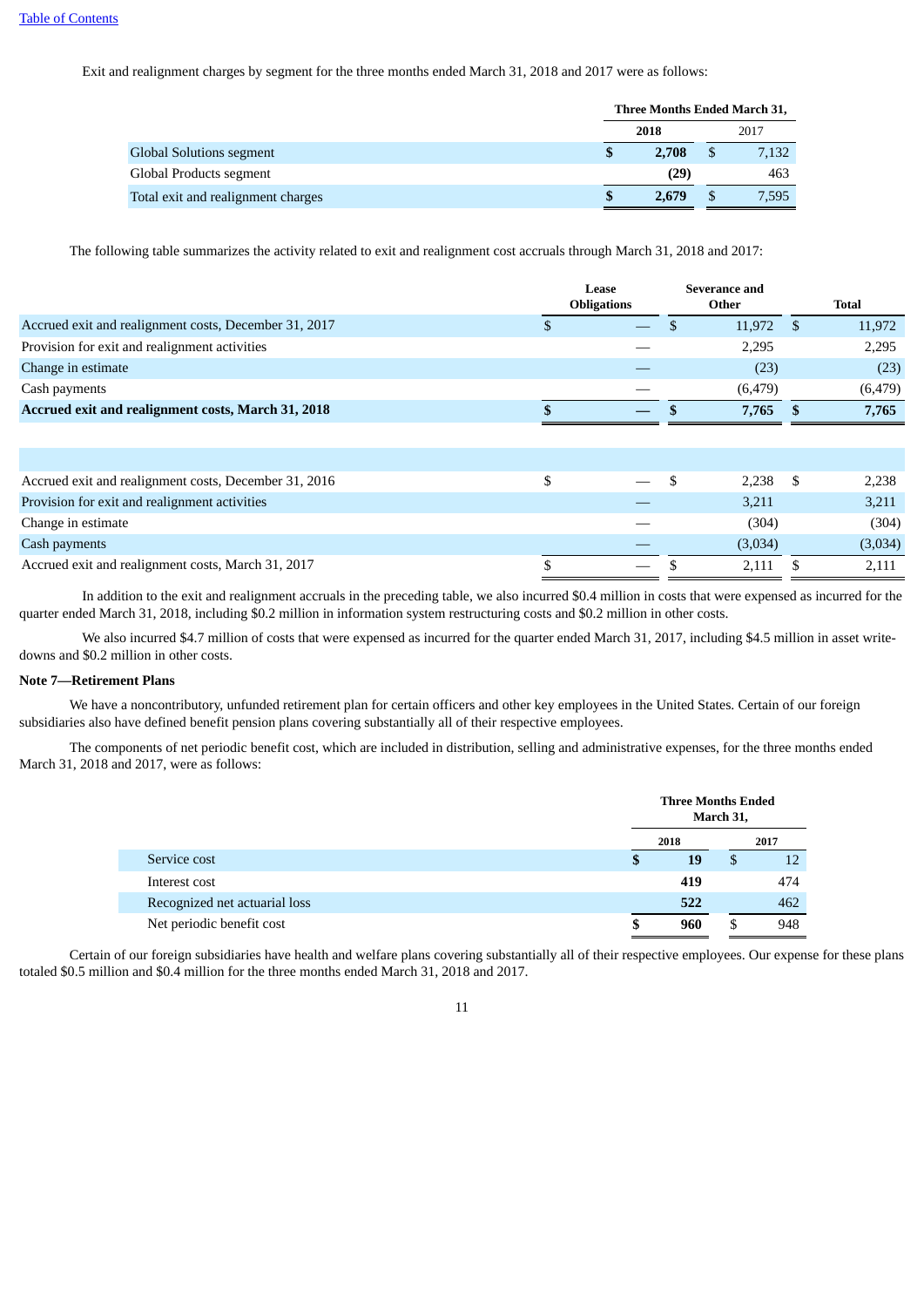## **Note 8—Debt**

We have \$275 million of 3.875% senior notes due 2021 (the "2021 Notes") and \$275 million of 4.375% senior notes due 2024 (the "2024 Notes"), with interest payable semi-annually. The 2021 Notes were sold at 99.5% of the principal amount with an effective yield of 3.951%. The 2024 Notes were sold at 99.6% of the principal with an effective yield of 4.422% . We have the option to redeem the 2021 Notes and 2024 Notes in part or in whole prior to maturity at a redemption price equal to the greater of 100% of the principal amount or the present value of the remaining scheduled payments discounted at the Treasury Rate plus 30 basis points. As of March 31, 2018 and December 31, 2017, the estimated fair value of the 2021 Notes was \$272.7 million and \$278.1 million and the estimated fair value of the 2024 Notes was \$271.2 million and \$277.9 million, respectively.

We have a Credit Agreement with a borrowing capacity of \$600 million and a \$250 million term loan. We make principal payments under the term loan on a quarterly basis with the remaining outstanding principal due in July 2022. The revolving credit facility matures in July 2022. Under the Credit Agreement, we have the ability to request two one -year extensions and to request an increase in aggregate commitments by up to \$200 million . The interest rate on the Credit Agreement, which is subject to adjustment quarterly, is based on the Eurocurrency Rate, the Federal Funds Rate or the Prime Rate, plus an adjustment based on the better of our debt ratings or leverage ratio (Credit Spread) as defined by the Credit Agreement. We are charged a commitment fee of between 12.5 and 25.0 basis points on the unused portion of the facility. The terms of the Credit Agreement limit the amount of indebtedness that we may incur and require us to maintain ratios for leverage and interest coverage, including on a pro forma basis in the event of an acquisition. Based on our Credit Spread, the interest rate under the credit facility at March 31, 2018 is Eurocurrency Rate plus 1.5%.

At March 31, 2018, we had borrowings of \$104.3 million under the revolver and letters of credit of approximately \$6.8 million outstanding under the Credit Agreement, leaving \$488.9 million available for borrowing. We also had a letter of credit outstanding for \$1.3 million as of March 31, 2018 and December 31, 2017, which supports our facilities leased in Europe.

Scheduled future principal payments of debt are \$12.5 million in 2018, \$12.5 million in 2019, \$14.1 million in 2020, \$295.3 million in 2021, \$291.8 million in 2022, and \$275.0 million thereafter.

The Credit Agreement and senior notes contain cross-default provisions which could result in the acceleration of payments due in the event of default of either agreement. We believe we were in compliance with our debt covenants at March 31, 2018.

In connection with the Halyard S&IP acquisition, we have amended our Credit Agreement. See Note 16 for further information.

#### **Note 9—Income Taxes**

The effective tax rate was 41.6% for the three months ended March 31, 2018, compared to 34.7% in the same quarter of 2017. The increase in the rate resulted from losses in jurisdictions with full valuation allowances and additional income tax expense associated with the vesting of restricted stock. The liability for unrecognized tax benefits was \$13.9 million at March 31, 2018 and \$13.6 million at December 31, 2017. Included in the liability at March 31, 2018 were \$5.1 million of tax positions for which ultimate deductibility is highly certain but for which there is uncertainty about the timing of such deductibility.

On December 22, 2017, the President signed the Tax Cuts and Jobs Act (the Act). While we substantially completed our analysis of the Act as of December 31, 2017, the amounts recorded for the Act remain provisional for the transition tax, the remeasurement of deferred taxes, our reassessment of permanently reinvested earnings, uncertain tax positions and valuation allowances. These estimates may be impacted by further analysis and future clarification and guidance regarding available tax accounting methods and elections, earnings and profits computations, state tax conformity to federal tax changes and the impact of the global intangible low-taxed Income (GILTI) provisions. We included an estimate of the current GILTI impact in our tax provision for 2018, however, we have not yet determined our policy election with respect to whether such taxes are recorded as a current period expense when incurred or whether such amounts should be factored into a company's measurement of its deferred taxes.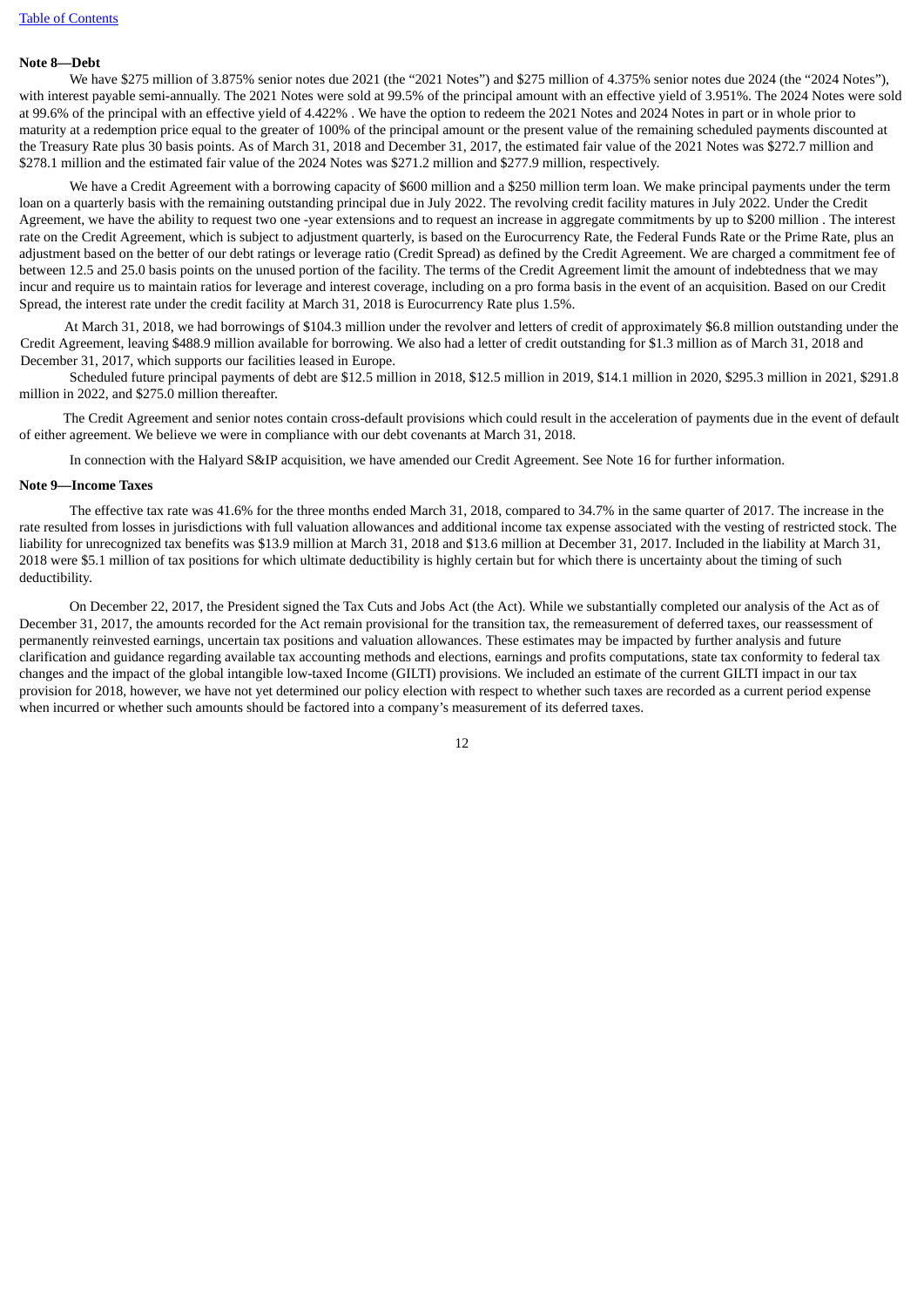#### **Note 10—Net Income per Common Share**

The following summarizes the calculation of net income per common share attributable to common shareholders for the three months ended March 31, 2018 and 2017.

|                                                                                 | <b>Three Months Ended</b><br>March 31, |    |        |  |  |  |  |
|---------------------------------------------------------------------------------|----------------------------------------|----|--------|--|--|--|--|
| <u>(in thousands, except per share data)</u>                                    | 2018                                   |    | 2017   |  |  |  |  |
| Numerator:                                                                      |                                        |    |        |  |  |  |  |
| Net income                                                                      | \$<br>$8,151$ \$                       |    | 18,785 |  |  |  |  |
| Less: income allocated to unvested restricted shares                            | (323)                                  |    | (239)  |  |  |  |  |
| Net income attributable to common shareholders - basic                          | 7,828                                  |    | 18,546 |  |  |  |  |
| Add: undistributed income attributable to unvested restricted shares - basic    |                                        |    | 23     |  |  |  |  |
| Less: undistributed income attributable to unvested restricted shares - diluted |                                        |    | (23)   |  |  |  |  |
| Net income attributable to common shareholders - diluted                        | 7,828                                  | .S | 18,546 |  |  |  |  |
| Denominator:                                                                    |                                        |    |        |  |  |  |  |
| Weighted average shares outstanding - basic and diluted                         | 59,969                                 |    | 60,013 |  |  |  |  |
| Net income per share attributable to common shareholders:                       |                                        |    |        |  |  |  |  |
| Basic and diluted                                                               | \$<br>0.13                             | £. | 0.31   |  |  |  |  |
|                                                                                 |                                        |    |        |  |  |  |  |

#### **Note 11—Shareholders' Equity**

Our Board of Directors has authorized a share repurchase program of up to \$100 million of our outstanding common stock to be executed at the discretion of management over a three-year period, expiring in December 2019. The timing of repurchases and the exact number of shares of common stock to be purchased will depend upon market conditions and other factors and may be suspended or discontinued at any time. Purchases under the share repurchase program are made either pursuant to 10b5-1 plans entered into by the company from time to time and/or during the company's scheduled quarterly trading windows for officers and directors. We did not repurchase any shares during the three months ended March 31, 2018. As of March 31, 2018, we have approximately \$94.0 million remaining under the repurchase program. We have elected to allocate any excess of share repurchase price over par value to retained earnings.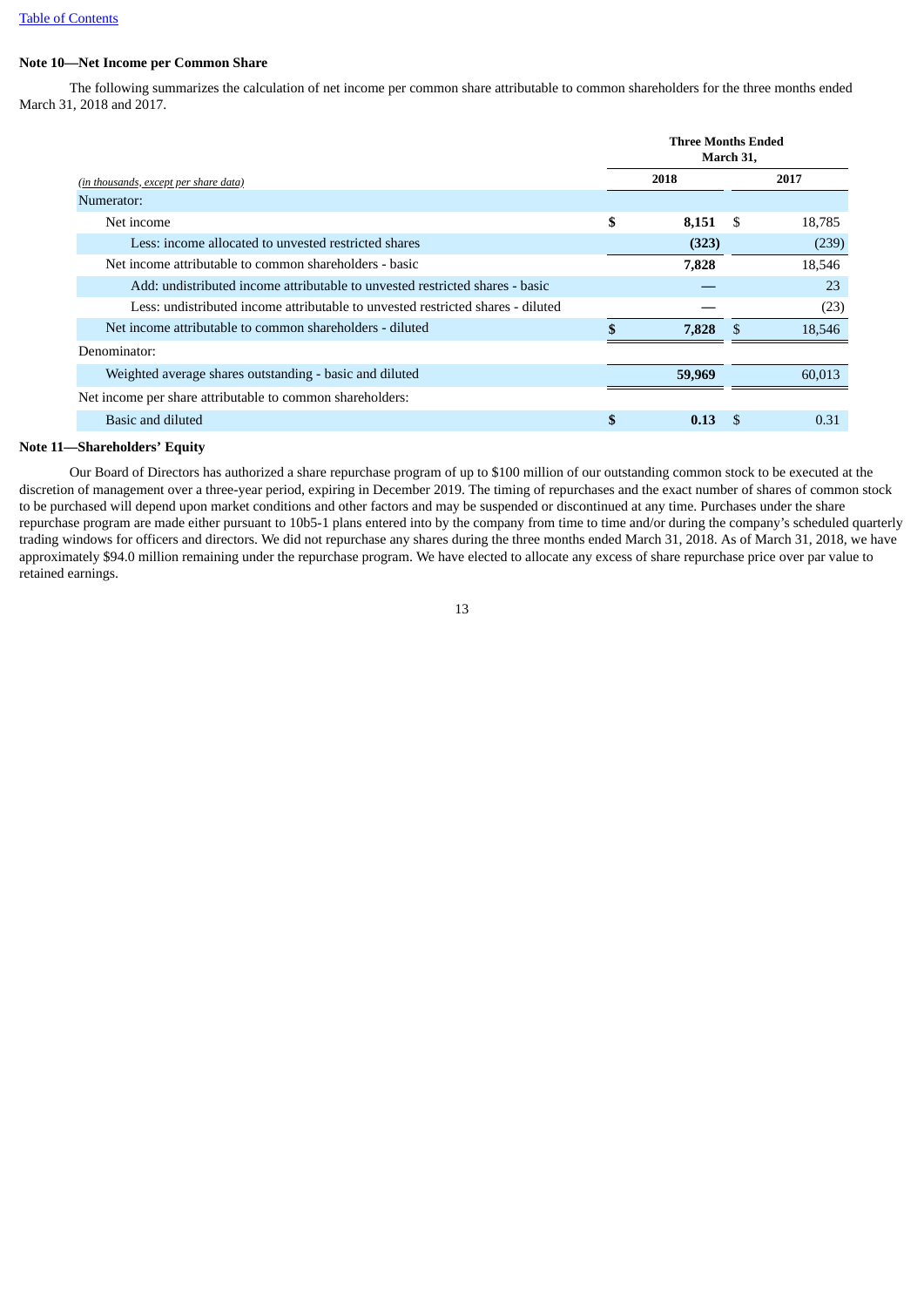### **Note 12—Accumulated Other Comprehensive Income (Loss)**

The following table shows the changes in accumulated other comprehensive income (loss) by component for the three months ended March 31, 2018 and 2017:

|                                                                                        |                         | Currency<br>Translation |             |       |           |
|----------------------------------------------------------------------------------------|-------------------------|-------------------------|-------------|-------|-----------|
|                                                                                        | <b>Retirement Plans</b> | <b>Adjustments</b>      | Other       | Total |           |
| Accumulated other comprehensive income (loss), December 31, 2017 \$                    | $(12,066)$ \$           | (13, 185)               | 167<br>- \$ |       | (25,084)  |
| Other comprehensive income (loss) before reclassifications                             |                         | 8,921                   | 6           |       | 8,927     |
| Income tax                                                                             |                         |                         |             |       |           |
| Other comprehensive income (loss) before reclassifications,<br>net of tax              |                         | 8,921                   | 6           |       | 8,927     |
| Amounts reclassified from accumulated other comprehensive<br>income (loss)             | 522                     |                         |             |       | 522       |
| Income tax                                                                             | (142)                   |                         |             |       | (142)     |
| Amounts reclassified from accumulated other<br>comprehensive income (loss), net of tax | 380                     |                         |             |       | 380       |
| Other comprehensive income (loss)                                                      | 380                     | 8.921                   | 6           |       | 9,307     |
| Accumulated other comprehensive income (loss), March 31, 2018 \$                       | (11,686)                | (4,264)                 | 173         |       | (15, 777) |

|                                                                                        |                         | Currency<br><b>Translation</b> |              |                   |
|----------------------------------------------------------------------------------------|-------------------------|--------------------------------|--------------|-------------------|
|                                                                                        | <b>Retirement Plans</b> | <b>Adjustments</b>             | Other        | Total             |
| Accumulated other comprehensive income (loss), December 31, 2016 \$                    | (11,209)                | (56, 245)                      | (29)<br>- \$ | (67, 483)<br>- \$ |
| Other comprehensive income (loss) before reclassifications                             |                         | 5,492                          | 110          | 5,602             |
| Income tax                                                                             |                         |                                |              |                   |
| Other comprehensive income (loss) before reclassifications,<br>net of tax              |                         | 5,492                          | 110          | 5,602             |
| Amounts reclassified from accumulated other comprehensive<br>income (loss)             | 462                     |                                |              | 462               |
| Income tax                                                                             | (226)                   |                                |              | (226)             |
| Amounts reclassified from accumulated other<br>comprehensive income (loss), net of tax | 236                     |                                |              | 236               |
| Other comprehensive income (loss)                                                      | 236                     | 5.492                          | 110          | 5,838             |
| Accumulated other comprehensive income (loss), March 31, 2017                          | (10, 973)<br>£.         | (50, 753)                      | 81<br>S      | (61, 645)         |

We include amounts reclassified out of accumulated other comprehensive income related to defined benefit pension plans as a component of net periodic pension cost recorded in distribution, selling and administrative expenses. For both the three months ended March 31, 2018 and 2017, we reclassified \$0.5 million of actuarial net losses.

#### **Note 13—Segment Information**

We periodically evaluate our application of accounting guidance for reportable segments and disclose information about reportable segments based on the way management organizes the enterprise for making operating decisions and assessing performance. We report our business under two segments: Global Solutions and Global Products. The Global Solutions segment includes our United States and European distribution, logistics and value-added services business. Global Products provides product-related solutions, including surgical and procedural kitting and sourcing. The Halyard S&IP business, acquired on April 30, 2018, will be part of Global Products.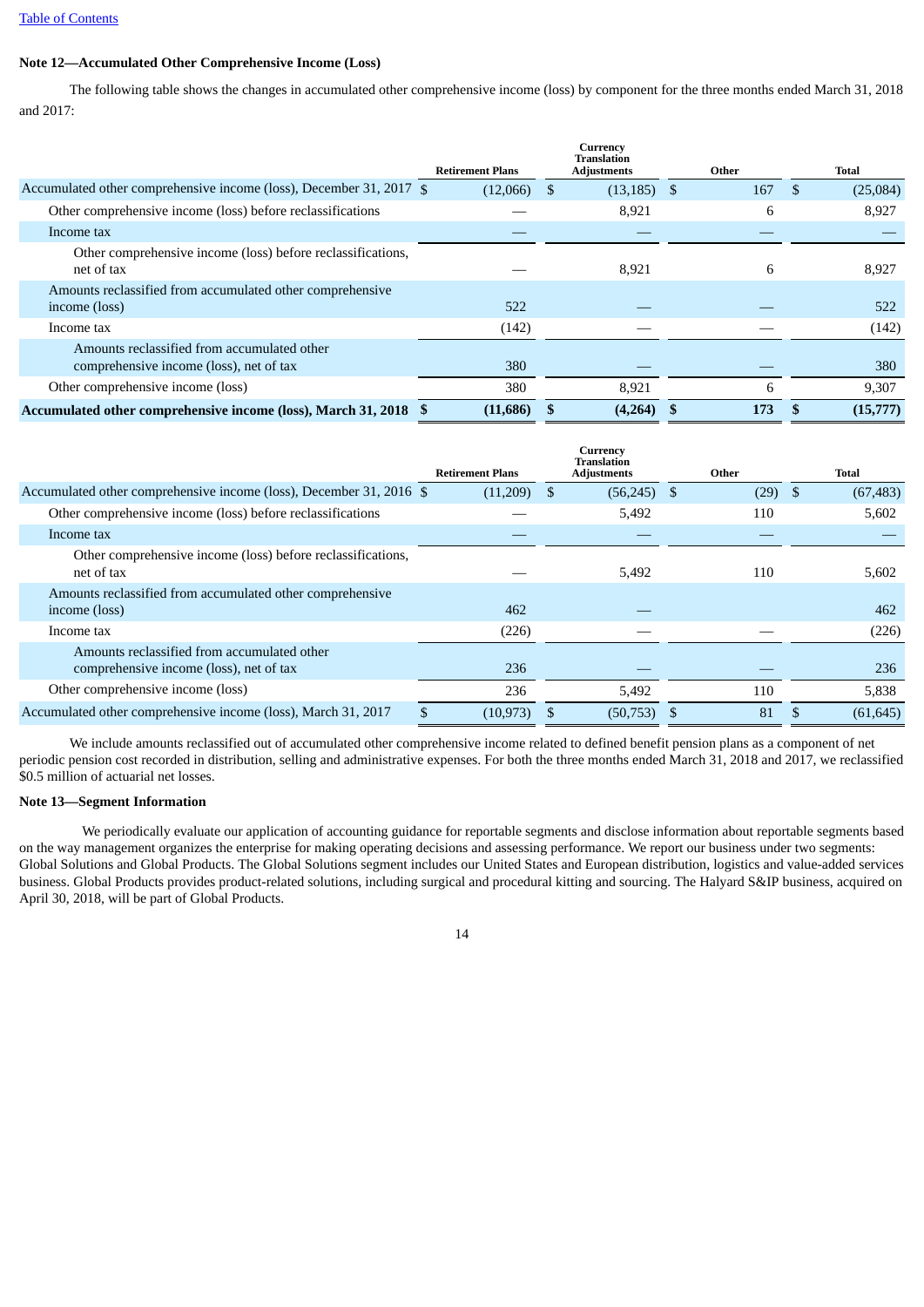We evaluate the performance of our segments based on their operating income excluding acquisition-related and exit and realignment charges, certain purchase price fair value adjustments, and other substantive items that, either as a result of their nature or size, would not be expected to occur as part of our normal business operations on a regular basis. Segment assets exclude inter-segment account balances as we believe their inclusion would be misleading or not meaningful. We believe all inter-segment sales are at prices that approximate market.

The following tables present financial information by segment:

|                                                      | <b>Three Months Ended March 31,</b> |              |           |  |
|------------------------------------------------------|-------------------------------------|--------------|-----------|--|
|                                                      | 2018                                |              | 2017      |  |
| Net revenue:                                         |                                     |              |           |  |
| Segment net revenue                                  |                                     |              |           |  |
| <b>Global Solutions</b>                              | \$<br>2,341,122                     | \$           | 2,288,955 |  |
| <b>Global Products</b>                               | 121,287                             |              | 137,153   |  |
| Total segment net revenue                            | 2,462,409                           |              | 2,426,108 |  |
| Inter-segment revenue                                |                                     |              |           |  |
| <b>Global Products</b>                               | (89, 830)                           |              | (97, 535) |  |
| Total inter-segment revenue                          | (89, 830)                           |              | (97, 535) |  |
| Consolidated net revenue                             | \$<br>2,372,579                     | \$           | 2,328,573 |  |
|                                                      |                                     |              |           |  |
| Operating income (loss):                             |                                     |              |           |  |
| <b>Global Solutions</b>                              | \$<br>31,625                        | $\mathbb{S}$ | 37,951    |  |
| <b>Global Products</b>                               | 9,811                               |              | 8,128     |  |
| Inter-segment eliminations                           | (242)                               |              | (698)     |  |
| Acquisition-related and exit and realignment charges | (14,760)                            |              | (8,942)   |  |
| Other $(1)$                                          | (2,217)                             |              | (922)     |  |
| Consolidated operating income                        | \$<br>24,217                        | \$           | 35,517    |  |
|                                                      |                                     |              |           |  |
| Depreciation and amortization:                       |                                     |              |           |  |
| <b>Global Solutions</b>                              | \$<br>15,781                        | \$           | 10,664    |  |
| <b>Global Products</b>                               | 2,130                               |              | 1,894     |  |
| Consolidated depreciation and amortization           | \$<br>17,911                        | $\$$         | 12,558    |  |
|                                                      |                                     |              |           |  |
|                                                      |                                     |              |           |  |
| Capital expenditures:                                |                                     |              |           |  |
| <b>Global Solutions</b>                              | \$<br>13,602                        | \$           | 13,840    |  |
| <b>Global Products</b>                               | 558                                 |              | 928       |  |
| Consolidated capital expenditures                    | \$<br>14,160                        | \$           | 14.768    |  |

(1) Software as a Service (SaaS) implementation costs associated with significant global IT platforms in connection with the redesign of our global information system strategy.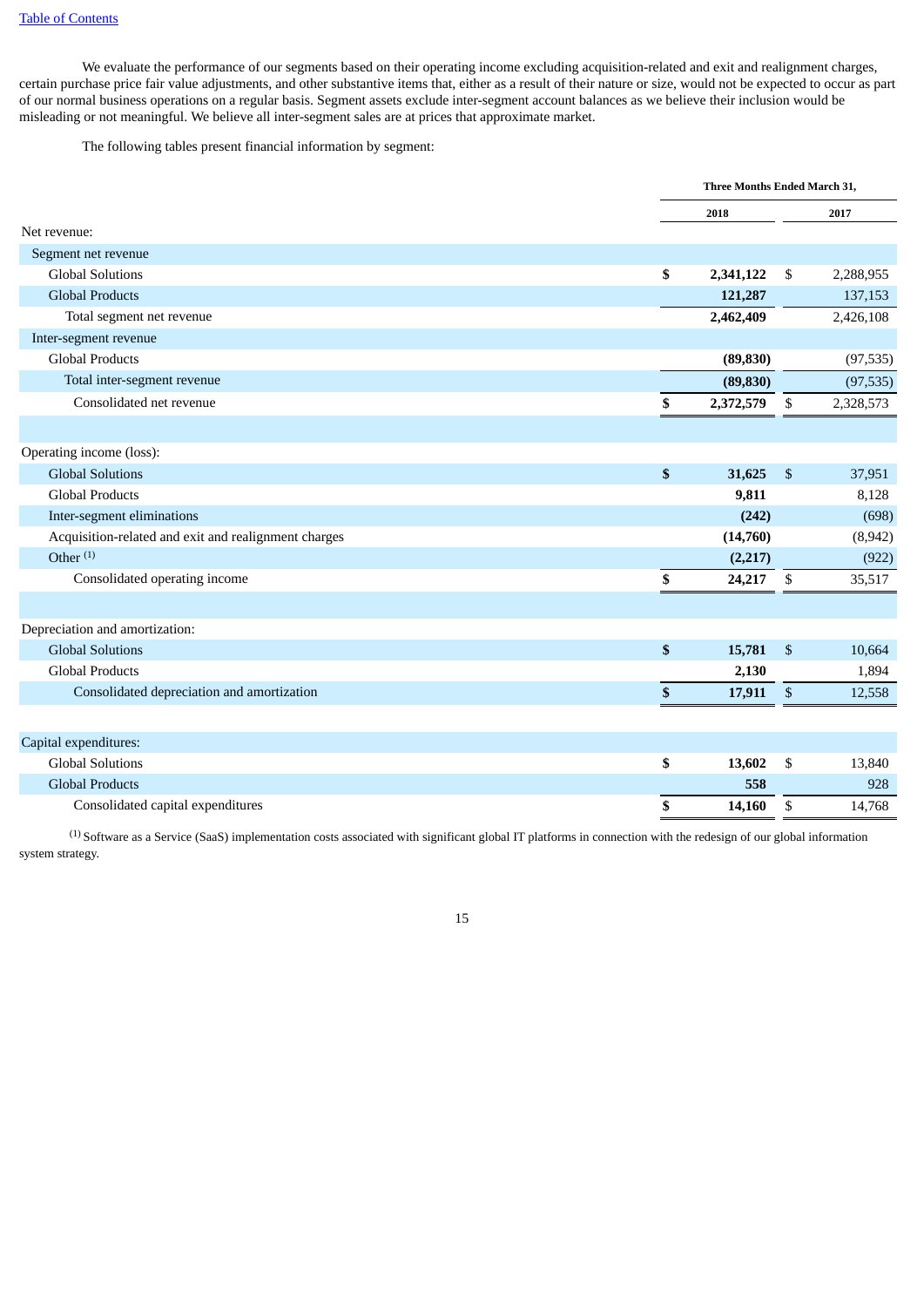|                           |   | <b>March 31, 2018</b> |   | <b>December 31, 2017</b> |  |
|---------------------------|---|-----------------------|---|--------------------------|--|
| Total assets:             |   |                       |   |                          |  |
| Global Solutions          | S | 2,900,618             | S | 2,870,999                |  |
| <b>Global Products</b>    |   | 403,304               |   | 400,772                  |  |
| Segment assets            |   | 3,303,922             |   | 3,271,771                |  |
| Cash and cash equivalents |   | 87,632                |   | 104,522                  |  |
| Consolidated total assets |   | 3,391,554             |   | 3,376,293                |  |

The following table presents net revenue by geographic area, which were attributed based on the location from which we ship products or provide services.

|                              | Three Months Ended March 31, |           |               |           |  |
|------------------------------|------------------------------|-----------|---------------|-----------|--|
|                              |                              | 2018      |               | 2017      |  |
| Net revenue:                 |                              |           |               |           |  |
| <b>United States</b>         | \$                           | 2,252,634 | <sup>\$</sup> | 2,220,649 |  |
| Outside of the United States |                              | 119,945   |               | 107,924   |  |
| Consolidated net revenue     |                              | 2,372,579 |               | 2,328,573 |  |

#### **Note 14—Condensed Consolidating Financial Information**

The following tables present condensed consolidating financial information for: Owens & Minor, Inc. (O&M); the guarantors of Owens & Minor, Inc.'s 2021 Notes and 2024 Notes, on a combined basis; and the non-guarantor subsidiaries of the 2021 Notes and 2024 Notes, on a combined basis. The guarantor subsidiaries are 100% owned by Owens & Minor, Inc. Separate financial statements of the guarantor subsidiaries are not presented because the guarantees by our guarantor subsidiaries are full and unconditional, as well as joint and several, and we believe the condensed consolidating financial information is more meaningful in understanding the financial position, results of operations and cash flows of the guarantor subsidiaries.

|                                                      | Owens &      | Guarantor           | Non-guarantor |                     |    |                     |    |              |
|------------------------------------------------------|--------------|---------------------|---------------|---------------------|----|---------------------|----|--------------|
| Three Months Ended March 31, 2018                    | Minor, Inc.  | <b>Subsidiaries</b> |               | <b>Subsidiaries</b> |    | <b>Eliminations</b> |    | Consolidated |
| <b>Statements of Income</b>                          |              |                     |               |                     |    |                     |    |              |
| Net revenue                                          | \$           | \$<br>2,110,861     | \$            | 301,266             | \$ | (39, 548)           | -S | 2,372,579    |
| Cost of goods sold                                   |              | 1,914,637           |               | 172,726             |    | (39, 471)           |    | 2,047,892    |
| Gross margin                                         |              | 196,224             |               | 128,540             |    | (77)                |    | 324,687      |
| Distribution, selling and administrative expenses    | (179)        | 160,870             |               | 123,670             |    |                     |    | 284,361      |
| Acquisition-related and exit and realignment charges |              | 13,228              |               | 1,532               |    |                     |    | 14,760       |
| Other operating income, net                          |              | (583)               |               | 1,932               |    |                     |    | 1,349        |
| Operating income (loss)                              | 179          | 22,709              |               | 1,406               |    | (77)                |    | 24,217       |
| Interest expense (income), net                       | 6,741        | 2,022               |               | 1,490               |    |                     |    | 10,253       |
| Income (loss) before income taxes                    | (6, 562)     | 20,687              |               | (84)                |    | (77)                |    | 13,964       |
| Income tax (benefit) provision                       |              | 4,456               |               | 1,357               |    |                     |    | 5,813        |
| Equity in earnings of subsidiaries                   | 14,713       | 2,210               |               |                     |    | (16, 923)           |    |              |
| Net income (loss)                                    | 8,151        | 18,441              |               | (1,441)             |    | (17,000)            |    | 8,151        |
| Other comprehensive income (loss)                    | 9,307        | 9,363               |               | 8,921               |    | (18, 284)           |    | 9,307        |
| <b>Comprehensive income (loss)</b>                   | \$<br>17,458 | \$<br>27,804        | \$            | 7,480               |    | (35, 284)           |    | 17,458       |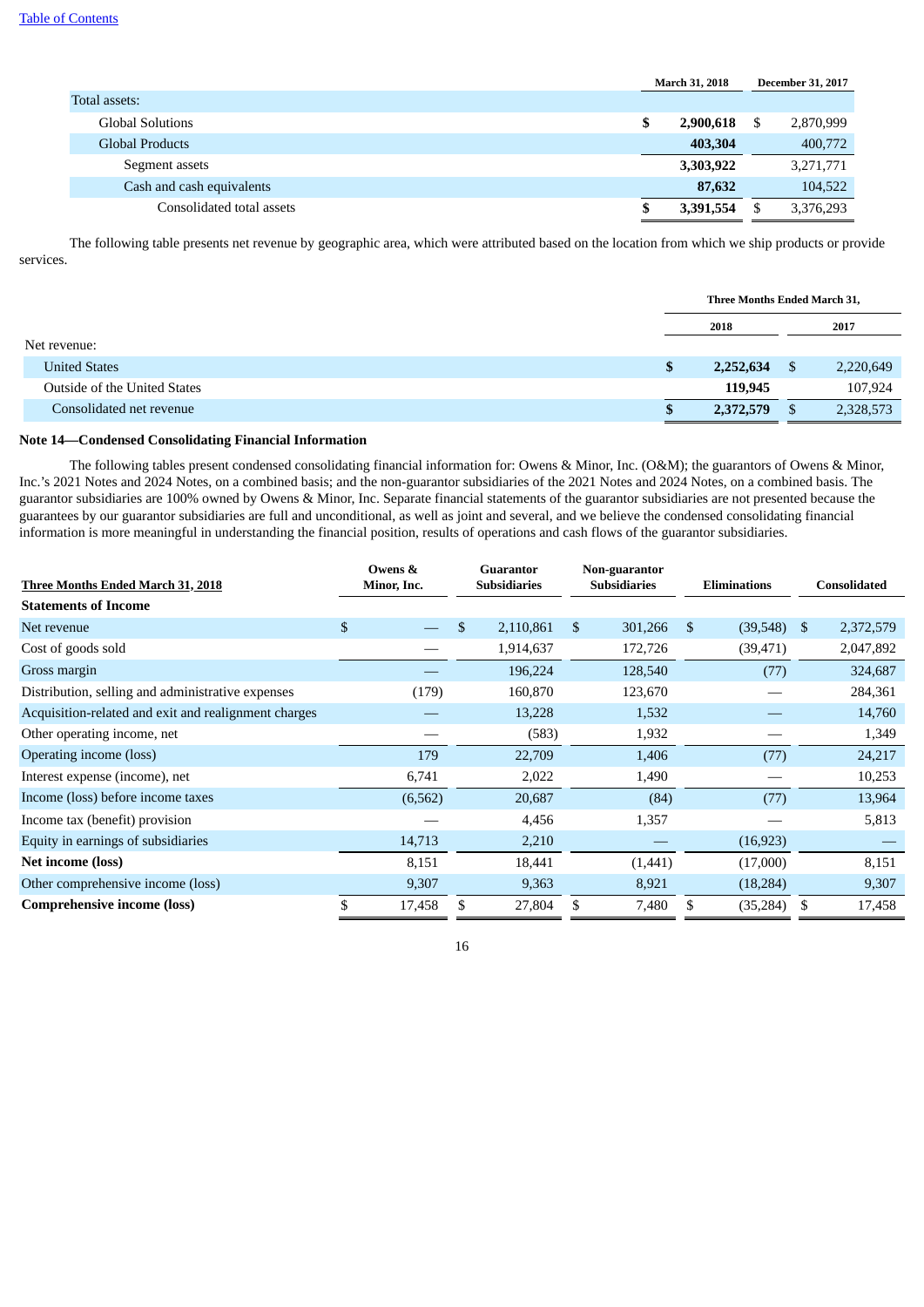|                                                      | Owens &      | Guarantor           | Non-guarantor       |                     |   |              |
|------------------------------------------------------|--------------|---------------------|---------------------|---------------------|---|--------------|
| <b>Three Months Ended March 31, 2017</b>             | Minor, Inc.  | <b>Subsidiaries</b> | <b>Subsidiaries</b> | <b>Eliminations</b> |   | Consolidated |
| <b>Statements of Income</b>                          |              |                     |                     |                     |   |              |
| Net revenue                                          | \$           | \$<br>2,193,285     | \$<br>186,854       | \$<br>(51, 566)     | S | 2,328,573    |
| Cost of goods sold                                   |              | 1,990,186           | 108,185             | (50, 978)           |   | 2,047,393    |
| Gross margin                                         |              | 203,099             | 78,669              | (588)               |   | 281,180      |
| Distribution, selling and administrative expenses    | 156          | 161,235             | 76,302              |                     |   | 237,693      |
| Acquisition-related and exit and realignment charges |              | 7,799               | 1,143               |                     |   | 8,942        |
| Other operating income, net                          |              | (374)               | (598)               |                     |   | (972)        |
| Operating income (loss)                              | (156)        | 34,439              | 1,822               | (588)               |   | 35,517       |
| Interest expense (income), net                       | 6,848        | (790)               | 686                 |                     |   | 6,744        |
| Income (loss) before income taxes                    | (7,004)      | 35,229              | 1,136               | (588)               |   | 28,773       |
| Income tax (benefit) provision                       |              | 8,013               | 1,975               |                     |   | 9,988        |
| Equity in earnings of subsidiaries                   | 25,789       | (1,105)             |                     | (24, 684)           |   |              |
| <b>Net income (loss)</b>                             | 18,785       | 26,111              | (839)               | (25, 272)           |   | 18,785       |
| Other comprehensive income (loss)                    | 5,838        | 5,644               | 5,492               | (11, 136)           |   | 5,838        |
| <b>Comprehensive income (loss)</b>                   | \$<br>24,623 | \$<br>31,755        | 4,653               | \$<br>(36, 408)     | S | 24,623       |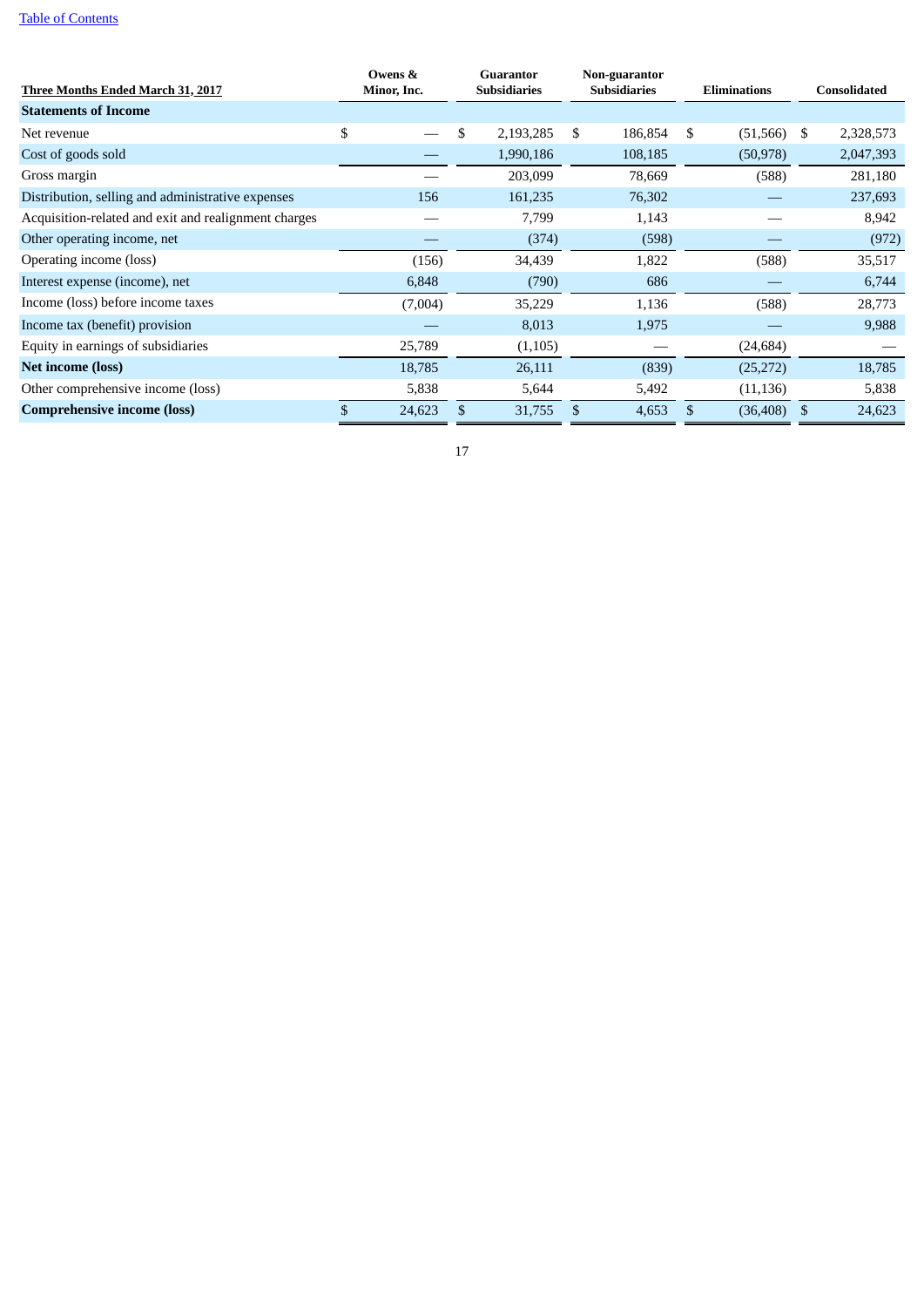| <u> March 31, 2018</u>                                     |              | Owens &<br>Minor, Inc. | <b>Guarantor</b><br><b>Subsidiaries</b> |      | Non-<br>guarantor<br>Subsidiaries |                           | <b>Eliminations</b> |                | Consolidated |
|------------------------------------------------------------|--------------|------------------------|-----------------------------------------|------|-----------------------------------|---------------------------|---------------------|----------------|--------------|
| <b>Balance Sheets</b>                                      |              |                        |                                         |      |                                   |                           |                     |                |              |
| <b>Assets</b>                                              |              |                        |                                         |      |                                   |                           |                     |                |              |
| <b>Current assets</b>                                      |              |                        |                                         |      |                                   |                           |                     |                |              |
| Cash and cash equivalents                                  | \$           | 13,271                 | \$<br>1,018                             | \$   | 73,343                            | \$                        |                     | \$             | 87,632       |
| Accounts receivable, net                                   |              |                        | 613,000                                 |      | 172,044                           |                           | (6,889)             |                | 778,155      |
| Merchandise inventories                                    |              |                        | 933,024                                 |      | 90,342                            |                           | (1,655)             |                | 1,021,711    |
| Other current assets                                       |              | 25                     | 111,987                                 |      | 188,263                           |                           |                     |                | 300,275      |
| <b>Total current assets</b>                                |              | 13,296                 | 1,659,029                               |      | 523,992                           |                           | (8, 544)            |                | 2,187,773    |
| Property and equipment, net                                |              |                        | 108,770                                 |      | 98,272                            |                           |                     |                | 207,042      |
| Goodwill, net                                              |              |                        | 180,006                                 |      | 535,439                           |                           |                     |                | 715,445      |
| Intangible assets, net                                     |              |                        | 9,064                                   |      | 169,816                           |                           |                     |                | 178,880      |
| Due from O&M and subsidiaries                              |              |                        | 413,109                                 |      |                                   |                           | (413, 109)          |                |              |
| Advances to and investment in consolidated<br>subsidiaries |              | 2,129,567              | 566,615                                 |      |                                   |                           | (2,696,182)         |                |              |
| Other assets, net                                          |              |                        | 67,071                                  |      | 35,343                            |                           |                     |                | 102,414      |
| <b>Total assets</b>                                        | $\mathbb{S}$ | 2,142,863              | \$<br>3,003,664                         | $\,$ | 1,362,862                         | $\boldsymbol{\mathsf{S}}$ | (3, 117, 835)       | $\mathfrak{s}$ | 3,391,554    |
| <b>Liabilities and equity</b>                              |              |                        |                                         |      |                                   |                           |                     |                |              |
| <b>Current liabilities</b>                                 |              |                        |                                         |      |                                   |                           |                     |                |              |
| Accounts payable                                           | \$           |                        | \$<br>841,364                           | \$   | 123,814                           | \$                        | (6,908)             | - \$           | 958,270      |
| Accrued payroll and related liabilities                    |              |                        | 14,888                                  |      | 15,592                            |                           |                     |                | 30,480       |
| Other accrued liabilities                                  |              | 5,867                  | 166,738                                 |      | 164,625                           |                           |                     |                | 337,230      |
| <b>Total current liabilities</b>                           |              | 5,867                  | 1,022,990                               |      | 304,031                           |                           | (6,908)             |                | 1,325,980    |
| Long-term debt, excluding current portion                  |              | 545,603                | 337,024                                 |      | 14,444                            |                           |                     |                | 897,071      |
| Due to O&M and subsidiaries                                |              | 572,475                |                                         |      | 460,381                           |                           | (1,032,856)         |                |              |
| Intercompany debt                                          |              |                        | 138,890                                 |      |                                   |                           | (138, 890)          |                |              |
| Deferred income taxes                                      |              |                        | 24,058                                  |      | 49,122                            |                           |                     |                | 73,180       |
| Other liabilities                                          |              |                        | 66,152                                  |      | 10,253                            |                           |                     |                | 76,405       |
| <b>Total liabilities</b>                                   |              | 1,123,945              | 1,589,114                               |      | 838,231                           |                           | (1, 178, 654)       |                | 2,372,636    |
| <b>Equity</b>                                              |              |                        |                                         |      |                                   |                           |                     |                |              |
| Common stock                                               |              | 123,624                |                                         |      |                                   |                           |                     |                | 123,624      |
| Paid-in capital                                            |              | 228,273                | 174,614                                 |      | 583,866                           |                           | (758, 480)          |                | 228,273      |
| Retained earnings (deficit)                                |              | 682,798                | 1,254,606                               |      | (54, 857)                         |                           | (1, 199, 749)       |                | 682,798      |
| Accumulated other comprehensive income (loss)              |              | (15,777)               | (14, 670)                               |      | (4,378)                           |                           | 19,048              |                | (15, 777)    |
| <b>Total equity</b>                                        |              | 1,018,918              | 1,414,550                               |      | 524,631                           |                           | (1,939,181)         |                | 1,018,918    |
| <b>Total liabilities and equity</b>                        | \$           | 2,142,863              | \$<br>3,003,664                         | \$   | 1,362,862                         | \$                        | (3, 117, 835)       | \$             | 3,391,554    |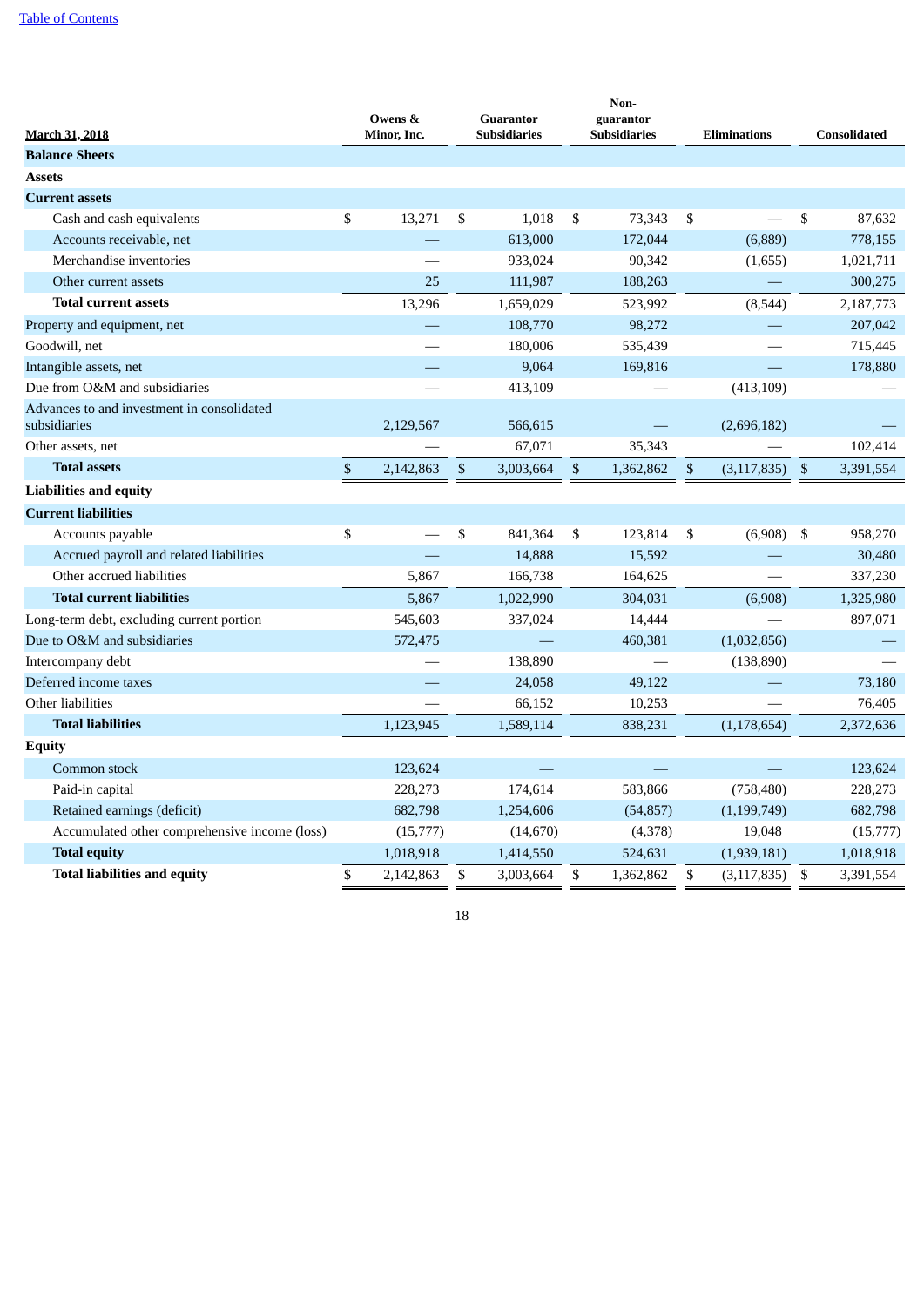| <b>December 31, 2017</b>                                    | Owens &<br>Minor, Inc. |              | <b>Guarantor</b><br><b>Subsidiaries</b> | Non-guarantor<br><b>Subsidiaries</b> |                           | <b>Eliminations</b> | <b>Consolidated</b> |
|-------------------------------------------------------------|------------------------|--------------|-----------------------------------------|--------------------------------------|---------------------------|---------------------|---------------------|
| <b>Balance Sheets</b>                                       |                        |              |                                         |                                      |                           |                     |                     |
| <b>Assets</b>                                               |                        |              |                                         |                                      |                           |                     |                     |
| <b>Current assets</b>                                       |                        |              |                                         |                                      |                           |                     |                     |
| Cash and cash equivalents                                   | \$<br>13,700           | \$           | 865                                     | \$<br>89,957                         | \$                        |                     | \$<br>104,522       |
| Accounts receivable, net                                    |                        |              | 559,269                                 | 206,410                              |                           | (6,743)             | 758,936             |
| Merchandise inventories                                     |                        |              | 902,190                                 | 89,580                               |                           | (1,577)             | 990,193             |
| Other current assets                                        | 100                    |              | 123,067                                 | 205,087                              |                           |                     | 328,254             |
| <b>Total current assets</b>                                 | 13,800                 |              | 1,585,391                               | 591,034                              |                           | (8,320)             | 2,181,905           |
| Property and equipment, net                                 |                        |              | 107,010                                 | 99,480                               |                           |                     | 206,490             |
| Goodwill, net                                               |                        |              | 180,006                                 | 533,805                              |                           |                     | 713,811             |
| Intangible assets, net                                      |                        |              | 9,582                                   | 174,886                              |                           |                     | 184,468             |
| Due from O&M and subsidiaries                               |                        |              | 439,654                                 |                                      |                           | (439, 654)          |                     |
| Advances to and investments in consolidated<br>subsidiaries | 2,114,853              |              | 558,429                                 |                                      |                           | (2,673,282)         |                     |
| Other assets, net                                           |                        |              | 57,724                                  | 31,895                               |                           |                     | 89,619              |
| <b>Total assets</b>                                         | \$<br>2,128,653        | $\mathbb{S}$ | 2,937,796                               | \$<br>1,431,100                      | $\boldsymbol{\mathsf{S}}$ | (3, 121, 256)       | \$<br>3,376,293     |
| <b>Liabilities and equity</b>                               |                        |              |                                         |                                      |                           |                     |                     |
| <b>Current liabilities</b>                                  |                        |              |                                         |                                      |                           |                     |                     |
| Accounts payable                                            | \$                     | \$           | 824,307                                 | \$<br>130,028                        | \$                        | (6,763)             | \$<br>947,572       |
| Accrued payroll and related liabilities                     |                        |              | 15,504                                  | 14,912                               |                           |                     | 30,416              |
| Other current liabilities                                   | 5,822                  |              | 140,048                                 | 185,875                              |                           |                     | 331,745             |
| <b>Total current liabilities</b>                            | 5,822                  |              | 979,859                                 | 330,815                              |                           | (6,763)             | 1,309,733           |
| Long-term debt, excluding current portion                   | 545,352                |              | 340,672                                 | 14,720                               |                           |                     | 900,744             |
| Due to O&M and subsidiaries                                 | 562,000                |              |                                         | 506,703                              |                           | (1,068,703)         |                     |
| Intercompany debt                                           |                        |              | 138,890                                 |                                      |                           | (138, 890)          |                     |
| Deferred income taxes                                       |                        |              | 25,493                                  | 48,754                               |                           |                     | 74,247              |
| Other liabilities                                           |                        |              | 66,136                                  | 9,954                                |                           |                     | 76,090              |
| <b>Total liabilities</b>                                    | 1,113,174              |              | 1,551,050                               | 910,946                              |                           | (1,214,356)         | 2,360,814           |
| <b>Equity</b>                                               |                        |              |                                         |                                      |                           |                     |                     |
| Common stock                                                | 122,952                |              |                                         |                                      |                           |                     | 122,952             |
| Paid-in capital                                             | 226,937                |              | 174,614                                 | 583,869                              |                           | (758, 483)          | 226,937             |
| Retained earnings (deficit)                                 | 690,674                |              | 1,236,165                               | (50, 416)                            |                           | (1, 185, 749)       | 690,674             |
| Accumulated other comprehensive income (loss)               | (25,084)               |              | (24, 033)                               | (13,299)                             |                           | 37,332              | (25,084)            |
| <b>Total equity</b>                                         | 1,015,479              | $\mathbb{S}$ | 1,386,746                               | 520,154                              |                           | (1,906,900)         | 1,015,479           |
| <b>Total liabilities and equity</b>                         | \$<br>2,128,653        | \$           | 2,937,796                               | \$<br>1,431,100                      | \$                        | (3, 121, 256)       | \$<br>3,376,293     |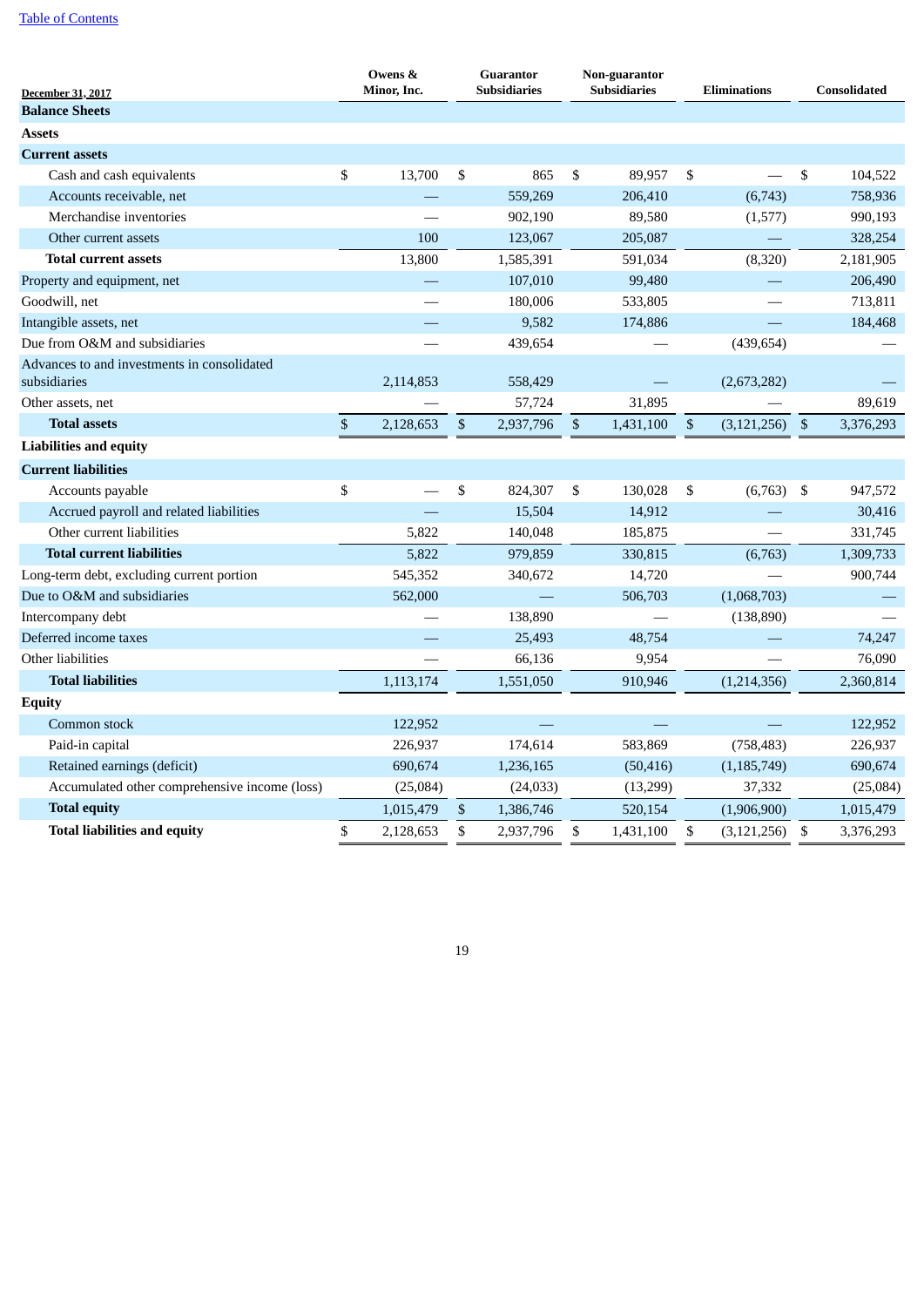| <b>Three Months Ended March 31, 2018</b>                                                    | Owens &<br>Minor, Inc. | <b>Guarantor</b><br><b>Subsidiaries</b> |           | Non-guarantor<br><b>Subsidiaries</b> |              | <b>Eliminations</b> | <b>Consolidated</b> |              |
|---------------------------------------------------------------------------------------------|------------------------|-----------------------------------------|-----------|--------------------------------------|--------------|---------------------|---------------------|--------------|
| <b>Statements of Cash Flows</b>                                                             |                        |                                         |           |                                      |              |                     |                     |              |
| <b>Operating activities:</b>                                                                |                        |                                         |           |                                      |              |                     |                     |              |
| Net income (loss)                                                                           | \$<br>8,151            | \$                                      | 18,441    | \$                                   | $(1,441)$ \$ |                     | $(17,000)$ \$       | 8,151        |
| Adjustments to reconcile net income to cash provided<br>by (used for) operating activities: |                        |                                         |           |                                      |              |                     |                     |              |
| Equity in earnings of subsidiaries                                                          | (14, 713)              |                                         | (2,210)   |                                      |              |                     | 16,923              |              |
| Depreciation and amortization                                                               |                        |                                         | 6,653     |                                      | 11,258       |                     |                     | 17,911       |
| Share-based compensation expense                                                            |                        |                                         | 3,035     |                                      |              |                     |                     | 3,035        |
| Provision for losses on accounts receivable                                                 |                        |                                         | (724)     |                                      | 1,797        |                     |                     | 1,073        |
| Deferred income tax expense (benefit)                                                       |                        |                                         | (1, 453)  |                                      | (29)         |                     |                     | (1,482)      |
| Changes in operating assets and liabilities:                                                |                        |                                         |           |                                      |              |                     |                     |              |
| Accounts receivable                                                                         |                        |                                         | (53,007)  |                                      | 34,341       |                     | 147                 | (18, 519)    |
| Merchandise inventories                                                                     |                        |                                         | (30, 834) |                                      | 202          |                     | 76                  | (30, 556)    |
| Accounts payable                                                                            |                        |                                         | 17,057    |                                      | (7, 439)     |                     | (140)               | 9,478        |
| Net change in other assets and liabilities                                                  | 121                    |                                         | 31,976    |                                      | (3, 187)     |                     | (6)                 | 28,904       |
| Other, net                                                                                  | 250                    |                                         | 132       |                                      | (104)        |                     |                     | 278          |
| Cash provided by (used for) operating activities                                            | (6, 191)               |                                         | (10, 934) |                                      | 35,398       |                     |                     | 18,273       |
| <b>Investing activities:</b>                                                                |                        |                                         |           |                                      |              |                     |                     |              |
| Additions to property and equipment                                                         |                        |                                         | (5, 847)  |                                      | (1,227)      |                     |                     | (7,074)      |
| Additions to computer software and intangible assets                                        |                        |                                         | (6,078)   |                                      | (1,008)      |                     |                     | (7,086)      |
| Cash provided by (used for) investing activities                                            |                        |                                         | (11, 925) |                                      | (2,235)      |                     |                     | (14, 160)    |
| <b>Financing activities:</b>                                                                |                        |                                         |           |                                      |              |                     |                     |              |
| Borrowing (repayments) under revolving credit facility                                      |                        |                                         | (300)     |                                      |              |                     |                     | (300)        |
| Repayment of debt                                                                           |                        |                                         | (3, 125)  |                                      |              |                     |                     | (3, 125)     |
| Change in intercompany advances                                                             | 22,949                 |                                         | 26,858    |                                      | (49, 807)    |                     |                     |              |
| Cash dividends paid                                                                         | (16,074)               |                                         |           |                                      |              |                     |                     | (16,074)     |
| Other, net                                                                                  | (1, 113)               |                                         | (421)     |                                      | (770)        |                     |                     | (2, 304)     |
| Cash provided by (used for) financing activities                                            | 5,762                  |                                         | 23,012    |                                      | (50, 577)    |                     |                     | (21, 803)    |
| Effect of exchange rate changes on cash and<br>cash equivalents                             |                        |                                         |           |                                      | 800          |                     |                     | 800          |
| Net increase (decrease) in cash and cash equivalents                                        | (429)                  |                                         | 153       |                                      | (16, 614)    |                     |                     | (16, 890)    |
| Cash and cash equivalents at beginning of period                                            | 13,700                 |                                         | 865       |                                      | 89,957       |                     |                     | 104,522      |
| Cash and cash equivalents at end of period                                                  | \$<br>13,271           | \$                                      | 1,018     | $\mathbb{S}$                         | 73,343       | $\sqrt{3}$          |                     | \$<br>87,632 |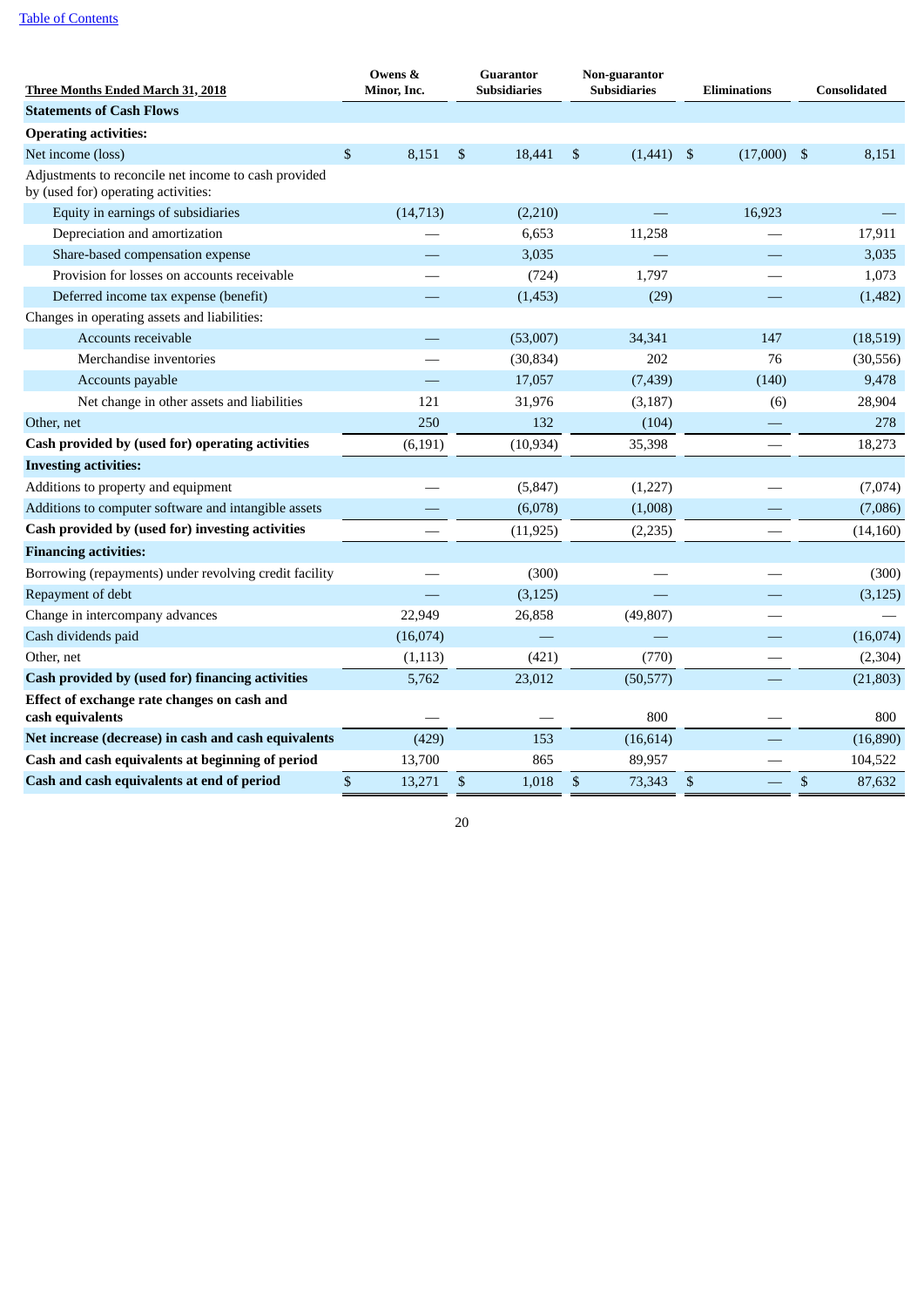| <b>Three Months Ended March 31, 2017</b>                                                    | Owens &<br>Minor, Inc. | <b>Guarantor</b><br><b>Subsidiaries</b> | Non-guarantor<br><b>Subsidiaries</b> | <b>Eliminations</b>       |           | <b>Consolidated</b> |
|---------------------------------------------------------------------------------------------|------------------------|-----------------------------------------|--------------------------------------|---------------------------|-----------|---------------------|
| <b>Statements of Cash Flows</b>                                                             |                        |                                         |                                      |                           |           |                     |
| <b>Operating activities:</b>                                                                |                        |                                         |                                      |                           |           |                     |
| Net income (loss)                                                                           | \$<br>18,785           | \$<br>26,111                            | \$<br>(839)                          | $\boldsymbol{\mathsf{S}}$ | (25, 272) | \$<br>18,785        |
| Adjustments to reconcile net income to cash provided<br>by (used for) operating activities: |                        |                                         |                                      |                           |           |                     |
| Equity in earnings of subsidiaries                                                          | (25,789)               | 1,105                                   |                                      |                           | 24,684    |                     |
| Depreciation and amortization                                                               |                        | 6,876                                   | 5,682                                |                           |           | 12,558              |
| Share-based compensation expense                                                            |                        | 2,511                                   |                                      |                           |           | 2,511               |
| Provision for losses on accounts receivable                                                 |                        | (707)                                   | 104                                  |                           |           | (603)               |
| Deferred income tax expense (benefit)                                                       |                        | (825)                                   |                                      |                           |           | (825)               |
| Changes in operating assets and liabilities:                                                |                        |                                         |                                      |                           |           |                     |
| Accounts receivable                                                                         |                        | 2,459                                   | (131)                                |                           | (774)     | 1,554               |
| Merchandise inventories                                                                     |                        | (3,311)                                 | (30, 154)                            |                           | 688       | (32, 777)           |
| Accounts payable                                                                            | 37                     | (15,051)                                | 6,999                                |                           | 674       | (7, 341)            |
| Net change in other assets and liabilities                                                  | 164                    | (3, 434)                                | (21, 695)                            |                           |           | (24, 965)           |
| Other, net                                                                                  | 214                    | 4,549                                   | (20)                                 |                           |           | 4,743               |
| Cash provided by (used for) operating activities                                            | (6,589)                | 20,283                                  | (40, 054)                            |                           |           | (26, 360)           |
| <b>Investing activities:</b>                                                                |                        |                                         |                                      |                           |           |                     |
| Additions to property and equipment                                                         |                        | (8, 141)                                | (2,005)                              |                           |           | (10, 146)           |
| Additions to computer software and intangible assets                                        |                        | (677)                                   | (3, 945)                             |                           |           | (4,622)             |
| Proceeds from the sale of property and equipment                                            |                        | 45                                      | 270                                  |                           |           | 315                 |
| Cash provided by (used for) investing activities                                            |                        | (8,773)                                 | (5,680)                              |                           |           | (14, 453)           |
| <b>Financing activities:</b>                                                                |                        |                                         |                                      |                           |           |                     |
| Change in intercompany advances                                                             | 49,025                 | (56, 375)                               | 7,350                                |                           |           |                     |
| Cash dividends paid                                                                         | (15,740)               |                                         |                                      |                           |           | (15,740)            |
| Other, net                                                                                  | (1,541)                | (516)                                   | (702)                                |                           |           | (2,759)             |
| Cash provided by (used for) financing activities                                            | 31,744                 | (56, 891)                               | 6,648                                |                           |           | (18, 499)           |
| Effect of exchange rate changes on cash and cash<br>equivalents                             |                        |                                         | 991                                  |                           |           | 991                 |
| Net increase (decrease) in cash and cash equivalents                                        | 25,155                 | (45, 381)                               | (38,095)                             |                           |           | (58, 321)           |
| Cash and cash equivalents at beginning of period                                            | 38,015                 | 61,266                                  | 86,207                               |                           |           | 185,488             |
| Cash and cash equivalents at end of period                                                  | \$<br>63,170           | \$<br>15,885                            | \$<br>48,112                         | \$                        |           | \$<br>127,167       |

#### **Note 15—Recent Accounting Pronouncements**

In May 2014, the Financial Accounting Standards Board ("FASB") issued ASU 2014-09, *Revenue from Contracts with Customers (Topic 606)* which amended the existing accounting standards for revenue recognition. ASU 2014-09 establishes principles for recognizing revenue upon the transfer of promised goods or services to customers, in an amount that reflects the expected consideration received in exchange for those goods or services. We adopted ASU 2014-09 in the first quarter of 2018 using the modified retrospective approach. The impact on our consolidated financial statements is not material. See Note 1 for further information.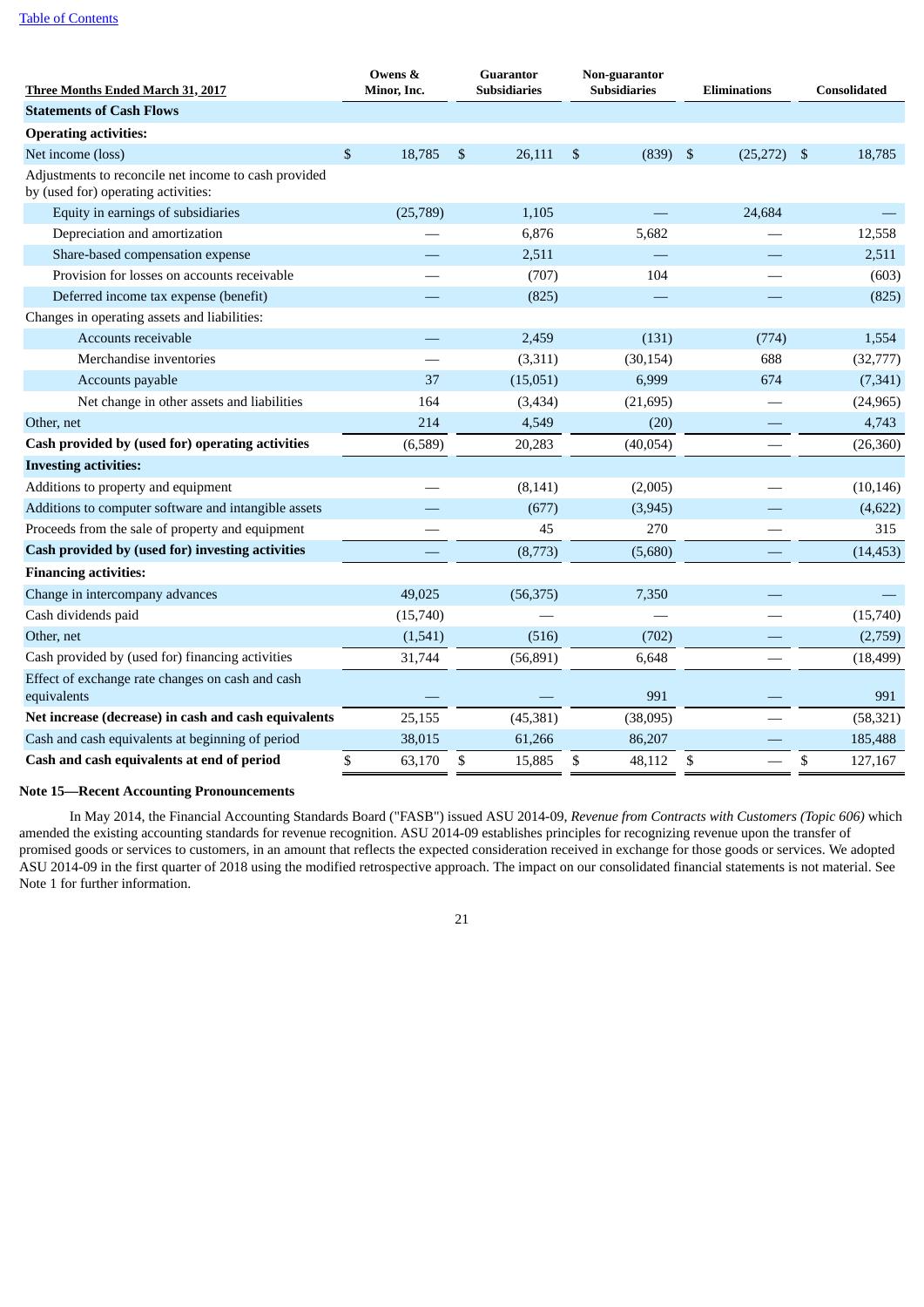In February 2018, the Financial Accounting Standards Board ("FASB") issued ASU 2018-02, Income Statement - Reporting Comprehensive Income (Topic 220): Reclassification of Certain Tax Effects from Accumulated Other Comprehensive Income, which permits the reclassification of stranded tax effects resulting from the Tax Cuts and Jobs Act (the "Act") from accumulated other comprehensive income (loss) to retained earnings. This new guidance is effective for us beginning on January 1, 2019, with early adoption permitted, and must be applied either in the period of adoption or retrospectively to periods in which the effects of the Act are recognized. We are currently evaluating the effects that the adoption of this guidance will have on our consolidated financial statements and the related disclosures.

There have been no further changes in our significant accounting policies from those contained in our Annual Report on Form 10-K for the year ended December 31, 2017.

#### **Note 16—Subsequent Events**

On April 30, 2018 (the "Closing Date"), we completed the previously announced acquisition of substantially all of Halyard Health, Inc.'s ("Halyard") Surgical and Infection Prevention ("S&IP") business, the name "Halyard Health" (and all variations of that name and related intellectual property rights) and Halyard's IT system (collectively, the "Acquisition"), contemplated by the Amended and Restated Purchase Agreement, in exchange for \$710 million, subject to certain adjustments as provided in the Amended and Restated Purchase Agreement based on the cash, indebtedness and net working capital transferred at the closing. Halyard's S&IP business is a leading global provider of medical supplies and solutions for the prevention of healthcare-associated infections across acute care and non-acute care markets. This business will be reported as part of the Global Products segment.The initial allocation of purchase price to assets and liabilities acquired is not yet complete.

We entered into transition services agreements with Halyard pursuant to which they and we will provide to each other various transitional services, including, but not limited to, facilities, product supply, financial and business services, procurement, human resources, research and development, regulatory affairs and quality assurance, sales and marketing, information technology and other support services. On the Closing Date, certain of our affiliates also entered into transitional distribution agreements with affiliates of Halyard under which the Halyard affiliates will serve as limited risk distributors for our international customer orders on a transitional basis. The services under the transition services agreements and distribution agreements generally will commence on the Closing Date and terminate within 18 months thereafter.

In connection with the Halyard S&IP acquisition, we amended our Credit Agreement. The amendments contain the following principal terms, among others:

- lender commitments and funding for a \$195.75 million term A-2 loan with a four-year maturity and a \$254.25 million term B loan with a seven-year maturity;
	- lender commitments and funding for an additional \$245.75 million of term B loans with a seven-year maturity;
	- interest rate pricing grid based on the better of debt to EBITDA ratio or credit ratings for all loans other than the term B loans;
	- a new interest rate margin for term B loans of 3.50% per annum with respect to Base Rate Loans (as defined in the Credit Agreement), and 4.50% per annum with respect to Eurocurrency Rate Loans (as defined in the Credit Agreement);
	- amended financial covenant-related definitions and amendments to certain customary affirmative and negative covenants;
	- the addition of collateral for the benefit of the Secured Parties (as defined), first priority liens and security interests ("Liens") in (a) all present and future shares of capital stock owned by the Credit Parties (as defined) in the Credit Parties' present and future subsidiaries (limited, in the case of controlled foreign corporations, to a pledge of 65% of the voting capital stock of each first-tier foreign subsidiary of each Credit Party) and (b) all present and future personal property and assets of the Credit Parties, subject to certain exceptions;
- addition of a "springing maturity date" with respect to (i) the term B loans, if as of the date that is 91 days prior to the maturity date of the Company's 3.875% senior notes due 2021 (the "2021 Notes") or 4.375% senior notes due 2024 (the "2024 Notes"), all outstanding amounts owing under the 2021 Notes or the 2024 Notes, respectively, have not been paid in full and (ii) the revolving loans and the term A loans, if as of the date that is 91 days prior to the 2021 Notes maturity date, all outstanding amounts owing under the 2021 Notes have not been paid in full; and extension of the "soft call" provision from six months to twelve months.
- 

## <span id="page-21-0"></span>**Item 2. Management's Discussion and Analysis of Financial Condition and Results of Operations**

The following discussion and analysis describes results of operations and material changes in the financial condition of Owens & Minor, Inc. and its subsidiaries since December 31, 2017. Trends of a material nature are discussed to the extent known and considered relevant. This discussion should be read in conjunction with the consolidated financial statements, related notes thereto, and management's discussion and analysis of financial condition and results of operations included in our Annual Report on Form 10-K for the year ended December 31, 2017.

#### **Overview**

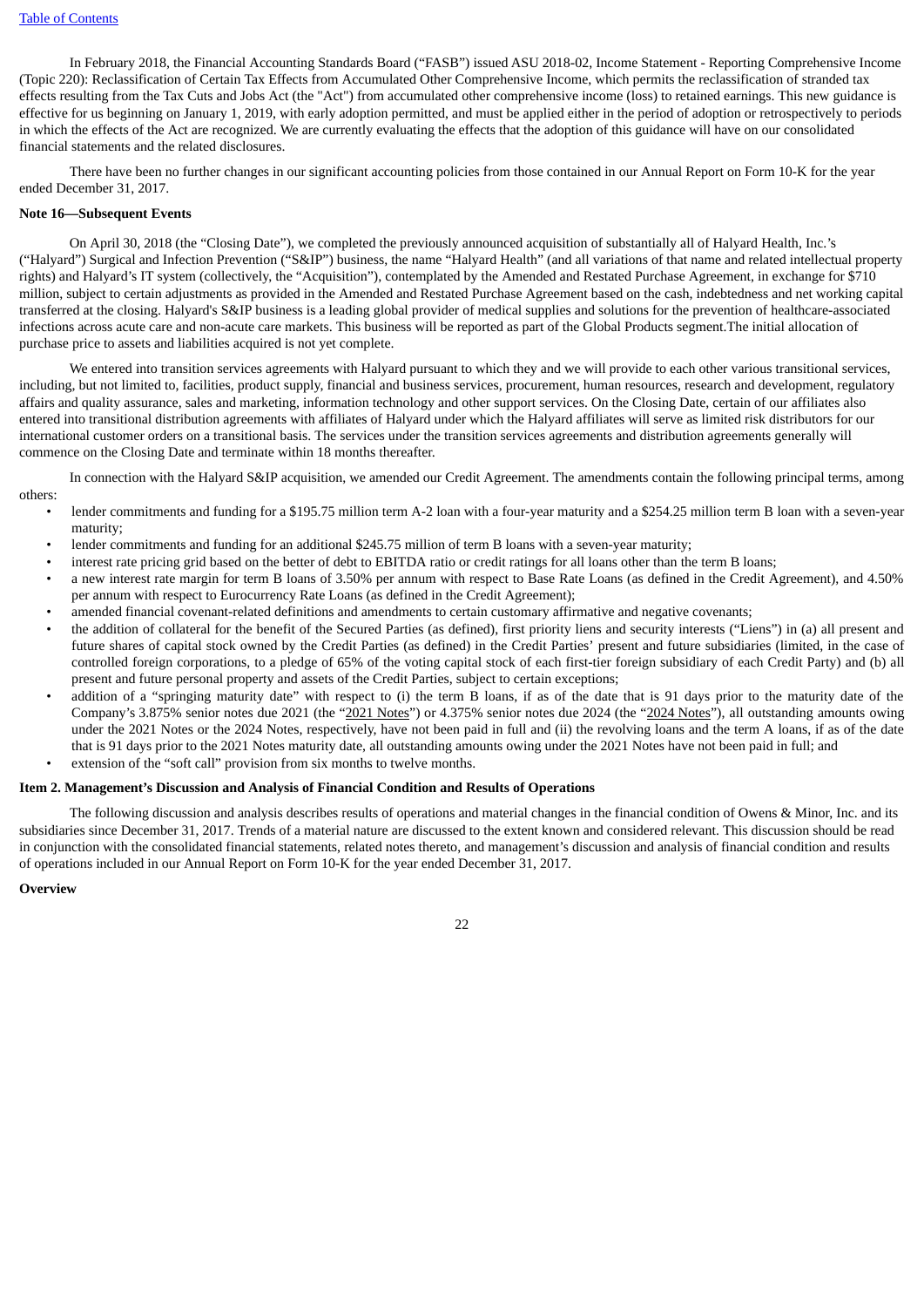Owens & Minor, Inc., along with its subsidiaries, (we, us, or our) is a leading global healthcare services company that connects the world of medical products to the point of care. Recently, we have made certain changes to the leadership team, organizational structure, budgeting and financial reporting processes which drive changes to segment reporting. These changes align our operations into two distinct business units: Global Solutions and Global Products. Global Solutions (previously Domestic and International) is our U.S. and European distribution, logistics and value-added services business. Global Products (previously Proprietary Products) provides product-related solutions, including surgical and procedural kitting and sourcing. The Halyard S&IP business, acquired on April 30, 2018 (see below), will be reported as part of the Global Products segment. Beginning with the quarter ended March 31, 2018, we now report financial results using this two segment structure and have recast prior year segment results on the same basis.

On April 30, 2018 (the "Closing Date"), we completed the previously announced acquisition of substantially all of Halyard Health, Inc.'s ("Halyard") Surgical and Infection Prevention ("S&IP") business, the name "Halyard Health" (and all variations of that name and related intellectual property rights) and Halyard's IT system (collectively, the "Acquisition"), contemplated by the Amended and Restated Purchase Agreement, in exchange for \$710 million, subject to certain adjustments as provided in the Amended and Restated Purchase Agreement based on the cash, indebtedness and net working capital transferred at the closing. See Note 16 in the Notes to Consolidated Financial Statements for further information.

*Financial highlights.* The following table provides a reconciliation of reported operating income, net income and net income per diluted common share to non-GAAP measures used by management.

|                                                                        | Three Months Ended March 31, |              |         |
|------------------------------------------------------------------------|------------------------------|--------------|---------|
| (Dollars in thousands except per share data)                           | 2018                         |              | 2017    |
| Operating income, as reported (GAAP)                                   | \$<br>24,217                 | $\mathbb{S}$ | 35,517  |
| Acquisition-related intangible amortization (1)                        | 6,407                        |              | 2,319   |
| Acquisition-related and exit and realignment charges <sup>(2)</sup>    | 14,760                       |              | 8,942   |
| Other $(3)$                                                            | 2,217                        |              | 922     |
| Operating income, adjusted (non-GAAP) (Adjusted Operated Income)       | \$<br>47,601                 | $\mathbb{S}$ | 47,700  |
| Operating Income as a percent of revenue (GAAP)                        | 1.02%                        |              | 1.53%   |
| Adjusted Operating Income as a percent of revenue (non-GAAP)           | 2.01%                        |              | 2.05%   |
| Net income, as reported (GAAP)                                         | \$<br>8,151                  | \$           | 18,785  |
| Acquisition-related intangible amortization (1)                        | 6,407                        |              | 2,319   |
| Income tax expense (benefit) $(4)$                                     | (1,557)                      |              | (696)   |
| Acquisition-related and exit and realignment charges <sup>(2)</sup>    | 14,760                       |              | 8,942   |
| Income tax expense (benefit) (4)                                       | (3,576)                      |              | (3,505) |
| Other $(3)$                                                            | 2,217                        |              | 922     |
| Income tax expense (benefit) $(4)$                                     | (228)                        |              | (354)   |
| Net income, adjusted (non-GAAP) (Adjusted Net Income)                  | \$<br>26,174                 | \$           | 26,413  |
|                                                                        |                              |              |         |
| Net income per diluted common share, as reported (GAAP)                | \$<br>0.13                   | \$           | 0.31    |
| Acquisition-related intangible amortization <sup>(1)</sup>             | 0.08                         |              | 0.03    |
| Acquisition-related and exit and realignment charges <sup>(2)</sup>    | 0.19                         |              | 0.09    |
| Other $(3)$                                                            | 0.03                         |              | 0.01    |
| Net income per diluted common share, adjusted (non-GAAP)(Adjusted EPS) | \$<br>0.43                   | \$           | 0.44    |

Net income per diluted share was \$0.13 for the three months ended March 31, 2018, a decline of \$0.18 compared to 2017. Adjusted EPS (non-GAAP) was \$0.43 in the first quarter of 2018, a decline of \$0.01 when compared to prior year. Global Solutions segment operating income of \$31.6 million declined \$6.3 million from the first quarter of 2017 as a result of continued pressure on provider margins and and warehouse inefficiencies in our distribution centers. Global Products operating income of \$9.8 million increased \$1.7 million from 2017 as a result of improved operational efficiency.

#### **Use of Non-GAAP Measures**

Adjusted operating income, adjusted net income and adjusted EPS are an alternative view of performance used by management, and we believe that investors' understanding of our performance is enhanced by disclosing these performance measures. In general, the measures exclude items and charges that (i) management does not believe reflect our core business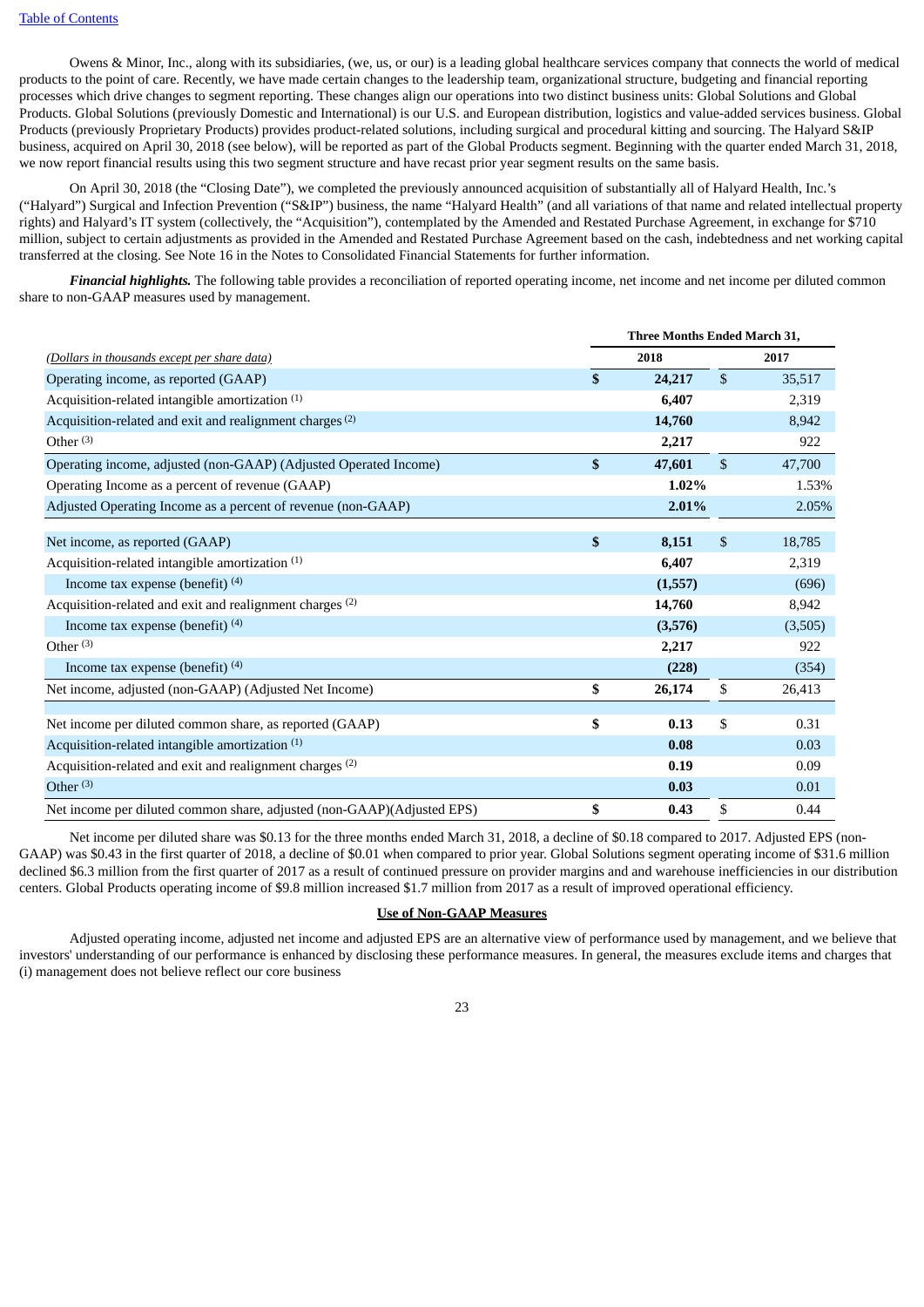and relate more to strategic, multi-year corporate activities; or (ii) relate to activities or actions that may have occurred over multiple or in prior periods without predictable trends. Management uses these non-GAAP financial measures internally to evaluate our performance, evaluate the balance sheet, engage in financial and operational planning and determine incentive compensation.

Management provides these non-GAAP financial measures to investors as supplemental metrics to assist readers in assessing the effects of items and events on our financial and operating results and in comparing our performance to that of our competitors. However, the non-GAAP financial measures used by us may be calculated differently from, and therefore may not be comparable to, similarly titled measures used by other companies.

The non-GAAP financial measures disclosed by us should not be considered a substitute for, or superior to, financial measures calculated in accordance with GAAP, and the financial results calculated in accordance with GAAP and reconciliations to those financial statements set forth above should be carefully evaluated.

 $<sup>(1)</sup>$  Acquisition-related intangible amortization includes amortization of certain intangible assets established during purchase accounting for business</sup> combinations. These amounts are highly dependent on the size and frequency of acquisitions and are being excluded to allow for a more consistent comparison with forecasted, current and historical results and the results of our peers.

(2) Acquisition-related charges, pre-tax, were \$12.1 million and \$1.3 million in the first quarter of 2018 and 2017. Acquisition related expenses in the current quarter consist primarily of transition and transaction costs for the Halyard S&IP transaction. Expenses in 2017 consisted primarily of transaction costs for Byram.

Exit and realignment charges, pre-tax, were \$2.7 million in the first quarter of 2018 and \$7.6 million in the first quarter of 2017. Amounts in 2018 were associated with establishment of our client engagement centers. Amounts in 2017 were associated with the write-down of information system assets which are no longer used and severance charges from reduction in force and other employee costs associated with the establishment of our new client engagement center.

(3) Software as a Service (SaaS) implementation costs associated with significant global IT platforms in connection with the redesign of our global information system strategy.

(4) These charges have been tax effected in the preceding table by determining the income tax rate depending on the amount of charges incurred in different tax jurisdictions and the deductibility of those charges for income tax purposes.

#### **Results of Operations**

#### *Net revenue.*

|                         |  | Three Months Ended March 31, |      |           | Change    |            |  |  |
|-------------------------|--|------------------------------|------|-----------|-----------|------------|--|--|
| (Dollars in thousands)  |  | 2018                         | 2017 |           |           | $\%$       |  |  |
| <b>Global Solutions</b> |  | 2,341,122                    |      | 2,288,955 | 52,167    | $2.3\%$    |  |  |
| Global Products         |  | 121,287                      |      | 137,153   | (15, 866) | $(11.6)\%$ |  |  |
| Inter-segment           |  | (89, 830)                    |      | (97,535)  | 7,705     | 7.9 %      |  |  |
| Net revenue             |  | 2,372,579                    |      | 2,328,573 | 44,006    | 1.9%       |  |  |

Consolidated net revenue increased primarily as a result of the acquisition of Byram in August 2017 which contributed revenue of \$118 million to Global Solutions in the quarter. The increase also included favorable impact from foreign exchange of \$16.0 million, offset by reduced distribution revenues from lost customers. A decrease in sales of custom procedure trays contributed to the year over year change in the Global Products segment.

#### *Cost of goods sold.*

|                        | Three Months Ended March 31, |           |  |           |  | <b>Change</b> |     |      |       |
|------------------------|------------------------------|-----------|--|-----------|--|---------------|-----|------|-------|
| (Dollars in thousands) |                              | 2018      |  | 2017      |  |               |     | $\%$ |       |
| Cost of goods sold     |                              | 2,047,892 |  | 2,047,393 |  |               | 499 |      | $-$ % |

Cost of goods sold includes the cost of the product (net of supplier incentives and cash discounts) and all costs incurred for shipments of products from manufacturers to our distribution centers for all customer arrangements where we are the primary obligor and bear risk of general and physical inventory loss. These are sometimes referred to as distribution or buy/sell contracts. Cost of goods sold also includes direct and certain indirect labor, material and overhead costs associated with our Global Products business. There is no cost of goods sold associated with our fee-for-service arrangements. Cost of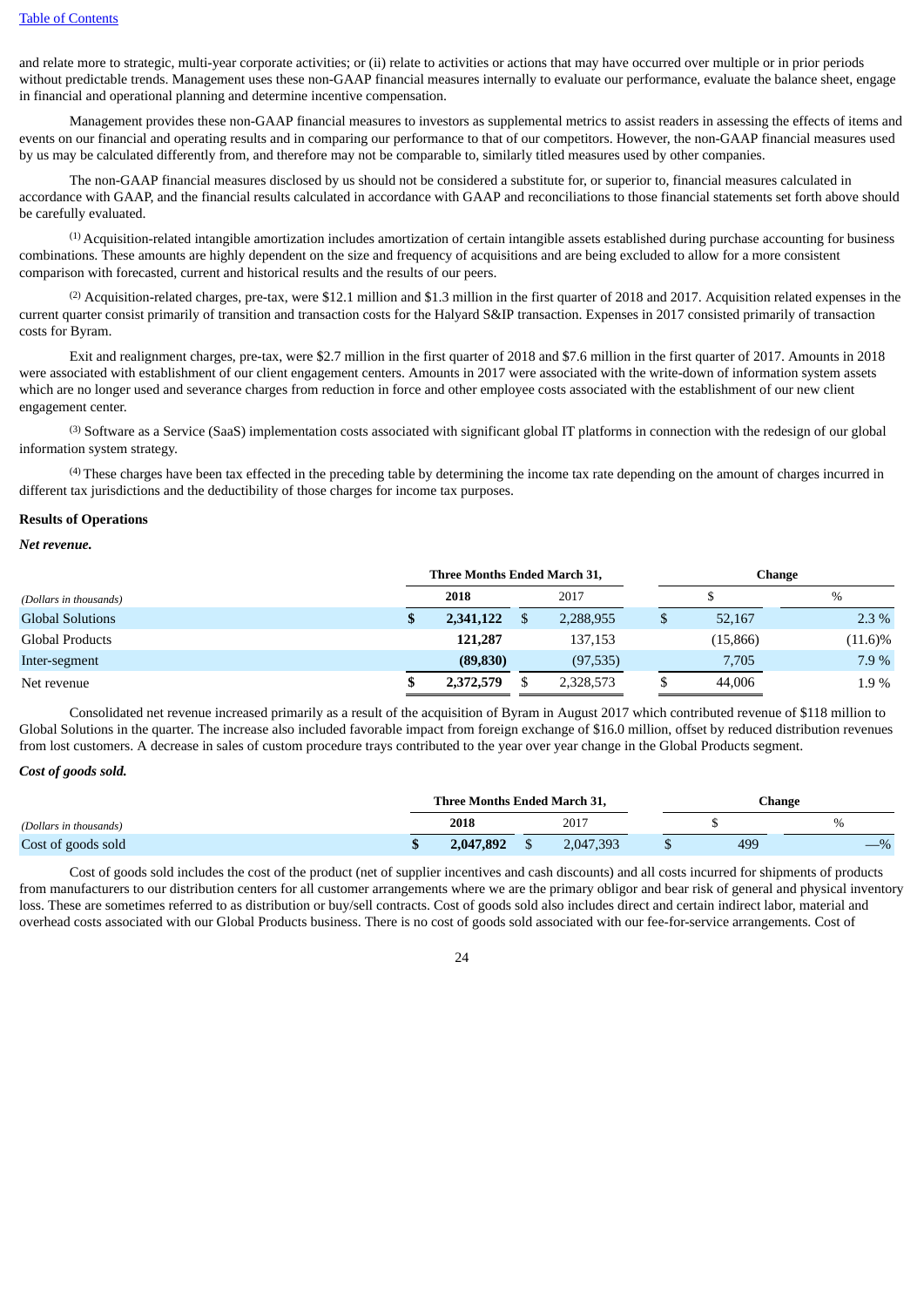goods sold compared to prior year reflects changes in sales activity, including sales mix, and improved operational performance in our kitting operations.

#### *Gross margin.*

|                        |  |         | Three Months Ended March 31. |         | Change |        |       |  |
|------------------------|--|---------|------------------------------|---------|--------|--------|-------|--|
| (Dollars in thousands) |  |         | 2018                         | 2017    |        |        | $\%$  |  |
| Gross margin           |  | 324,687 |                              | 281.180 |        | 43,507 | 15.5% |  |
| As a % of net revenue  |  |         | 13.68%                       | 12.08%  |        |        |       |  |

Gross margin in the first quarter of 2018 included positive contribution from Byram and favorable impact from foreign exchange of \$9.9 million, offset by a decline in provider margin compared to the prior year. With increasing customer cost pressures and competitive dynamics in healthcare, we believe the current trend of increased gross margin pressure will continue.

#### *Operating expenses.*

|                                                 | <b>Three Months Ended March 31.</b> |         | Change |        |  |  |
|-------------------------------------------------|-------------------------------------|---------|--------|--------|--|--|
| (Dollars in thousands)                          | 2018                                | 2017    |        | $\%$   |  |  |
| Distribution, selling & administrative expenses | 284,361                             | 237.693 | 46.668 | 19.6%  |  |  |
| As a % of net revenue                           | 11.99%                              | 10.21%  |        |        |  |  |
| Other operating (income) expense, net           | 1,349                               | (972)   | 2,321  | 238.8% |  |  |

Distribution, selling and administrative (DS&A) expenses include labor and warehousing costs associated with our distribution and logistics services and all costs associated with our fee-for-service arrangements. Shipping and handling costs are included in DS&A expenses and include costs to store, move, and prepare products for shipment, as well as costs to deliver products to customers.

Excluding Byram, DS&A expenses for the three months ended March 31, 2018 were 11.05% of net revenues. Overall DS&A expenses compared to prior year reflected unfavorable foreign currency translation impacts of \$10.3 million, as well as higher warehouse and delivery expenses.

The decrease in other operating income, net was attributed primarily to higher software as a service implementation expenses.

A discussion of the acquisition-related and exit and realignment charges is included above in the Overview section.

#### *Interest expense, net***.**

|                         |  | Three Months Ended March 31, |  | Change |  |       |       |  |
|-------------------------|--|------------------------------|--|--------|--|-------|-------|--|
| (Dollars in thousands)  |  | 2018                         |  | 2017   |  |       |       |  |
| Interest expense, net   |  | 10,253                       |  | 6.744  |  | 3,509 | 52.0% |  |
| Effective interest rate |  | 4.52%                        |  | 4.59%  |  |       |       |  |

Interest expense in the first quarter of 2018 was higher than prior year as a result of borrowings under our revolving credit facility and term loan.

#### *Income taxes.*

|                        | <b>Three Months Ended March 31.</b> |  |       | Change |          |            |  |
|------------------------|-------------------------------------|--|-------|--------|----------|------------|--|
| (Dollars in thousands) | 2018                                |  | 2017  |        |          | $\%$       |  |
| Income tax provision   | 5.813                               |  | 9,988 |        | (4, 175) | $(41.8)\%$ |  |
| Effective tax rate     | 41.6%                               |  | 34.7% |        |          |            |  |

The increase in the effective tax rate compared to 2017 resulted primarily from losses in jurisdictions with full valuation allowances and additional income tax expense associated with the vesting of restricted stock.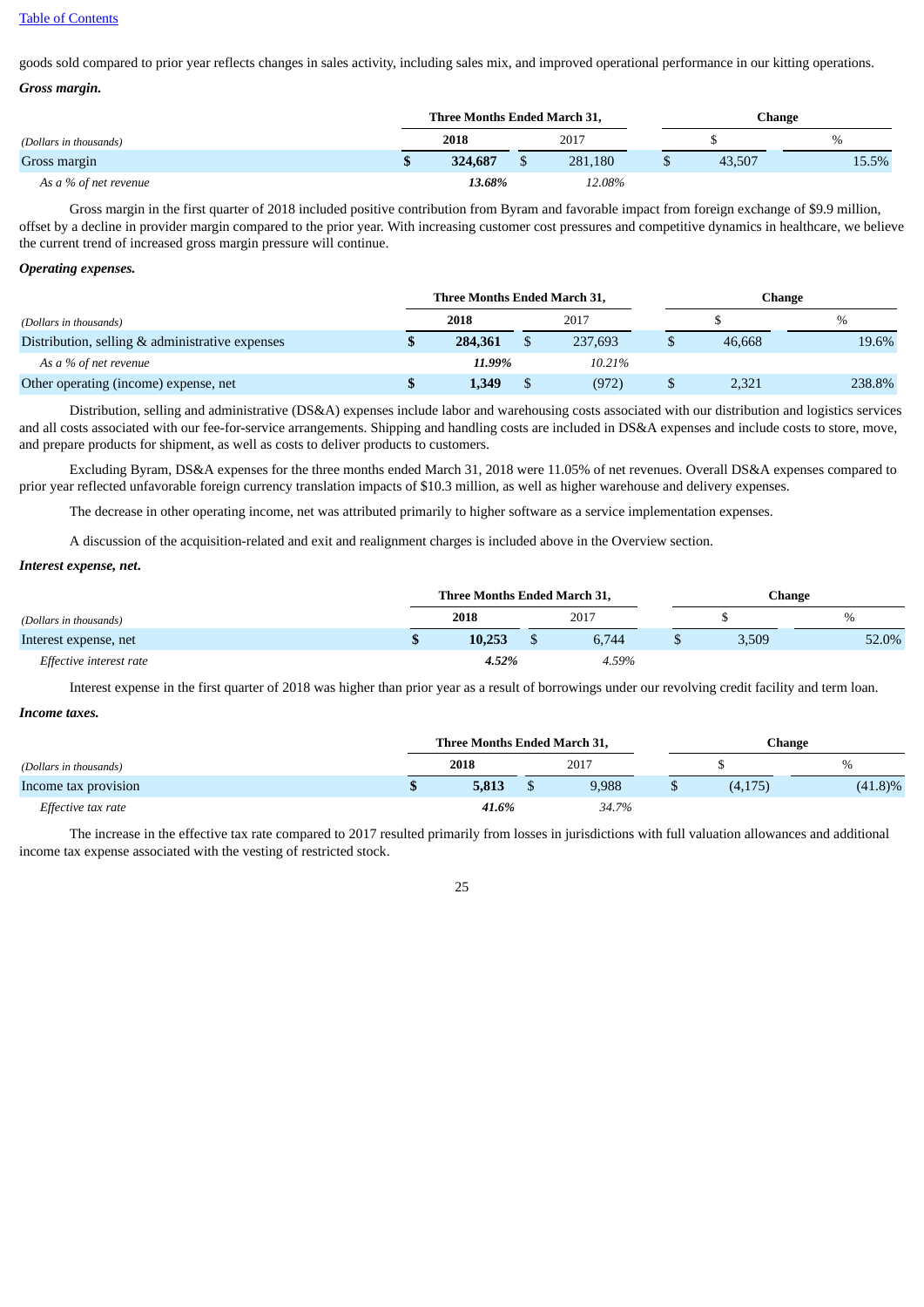## **Financial Condition, Liquidity and Capital Resources**

*Financial condition***.** We monitor operating working capital through days sales outstanding (DSO) and merchandise inventory turnover. We estimate a hypothetical increase (decrease) in DSO of one day would result in a decrease (increase) in our cash balances, an increase (decrease) in borrowings against our revolving credit facility, or a combination thereof of approximately \$26 million.

The majority of our cash and cash equivalents are held in cash depository accounts with major banks in the United States and Europe or invested in high-quality, short-term liquid investments. Changes in our working capital can vary in the normal course of business based upon the timing of inventory purchases, collections of accounts receivable, and payments to suppliers and vendors.

|                                                |    |                       | December 31. |         | <b>Change</b> |           |            |  |
|------------------------------------------------|----|-----------------------|--------------|---------|---------------|-----------|------------|--|
| (Dollars in thousands)                         |    | <b>March 31, 2018</b> |              | 2017    |               | S         | $\%$       |  |
| Cash and cash equivalents                      | S. | 87,632                | -S           | 104,522 | \$.           | (16, 890) | $(16.2)\%$ |  |
| Accounts receivable, net of allowances         | \$ | 778.155               | -S           | 758.936 | \$            | 19.219    | $2.5\%$    |  |
| Consolidated DSO $(1)$                         |    | 28.9                  |              | 28.7    |               |           |            |  |
| Merchandise inventories                        | S  | $1,021,711$ \$        |              | 990.193 | S.            | 31.518    | $3.2\%$    |  |
| Consolidated inventory turnover <sup>(2)</sup> |    | 8.3                   |              | 8.5     |               |           |            |  |
| Accounts payable                               |    | 958,270               | S            | 947.572 |               | 10.698    | 1.1 %      |  |

*(1) Based on period end accounts receivable and net revenue for the quarter*

(2) Based on average annual inventory and costs of goods sold for the quarter ended March 31, 2018 and year ended December 31, 2017

*Liquidity and capital expenditures.* The following table summarizes our consolidated statements of cash flows for the three months ended March 31, 2018 and 2017:

| (Dollars in thousands)                           |   | 2018      |      | 2017      |
|--------------------------------------------------|---|-----------|------|-----------|
| Net cash provided by (used for):                 |   |           |      |           |
| <b>Operating activities</b>                      | Œ | 18,273    | - \$ | (26, 360) |
| Investing activities                             |   | (14, 160) |      | (14, 453) |
| <b>Financing activities</b>                      |   | (21, 803) |      | (18, 499) |
| Effect of exchange rate changes                  |   | 800       |      | 991       |
| Increase (decrease) in cash and cash equivalents |   | (16, 890) |      | (58, 321) |

Cash provided by operating activities was \$18.3 million in the first three months of 2018, compared to \$26.4 million in cash used for operating activities for the same period of 2017. The increase in cash from operating activities for the first three months of 2018 compared to the same period in 2017 was primarily due to routine changes in working capital, including timing of payments to suppliers and vendors.

Cash used for investing activities was \$14.2 million in the first three months of 2018, compared to \$14.5 million in the same period of 2017. Investing activities in 2018 and 2017 relate to capital expenditures for our strategic and operational efficiency initiatives, particularly initiatives relating to information technology enhancements and optimizing our distribution network.

Cash used for financing activities in the first three months of 2018 was \$21.8 million, compared to \$18.5 million used in the same period of 2017. During the first three months of 2018, we paid dividends of \$16.1 million (compared to \$15.7 million in the same period of 2017) and repaid \$3.1 million in debt.

*Capital resources.* Our sources of liquidity include cash and cash equivalents and a revolving credit facility under our Credit Agreement with Wells Fargo Bank, N.A., JPMorgan Chase Bank, N.A., Bank of America, N.A. and a syndicate of financial institutions (the Credit Agreement). The Credit Agreement provides borrowing capacity of \$600 million and a \$250 million term loan. We make principal payments under the term loan on a quarterly basis with the remaining outstanding principal due in five years. The revolving credit facility has a five-year maturity. Under the Credit Agreement, we have the ability to request two one-year extensions and to request an increase in aggregate commitments by up to \$200 million. The interest rate on the Credit Agreement, which is subject to adjustment quarterly, is based on the Eurocurrency Rate, the Federal Funds Rate or the Prime Rate, plus an adjustment based on the better of our debt ratings or leverage ratio (Credit Spread) as defined by the Credit Agreement. We are charged a commitment fee of between 12.5 and 25.0 basis points on the unused portion of the facility. The terms of the Credit Agreement limit the amount of indebtedness that we may incur and require us to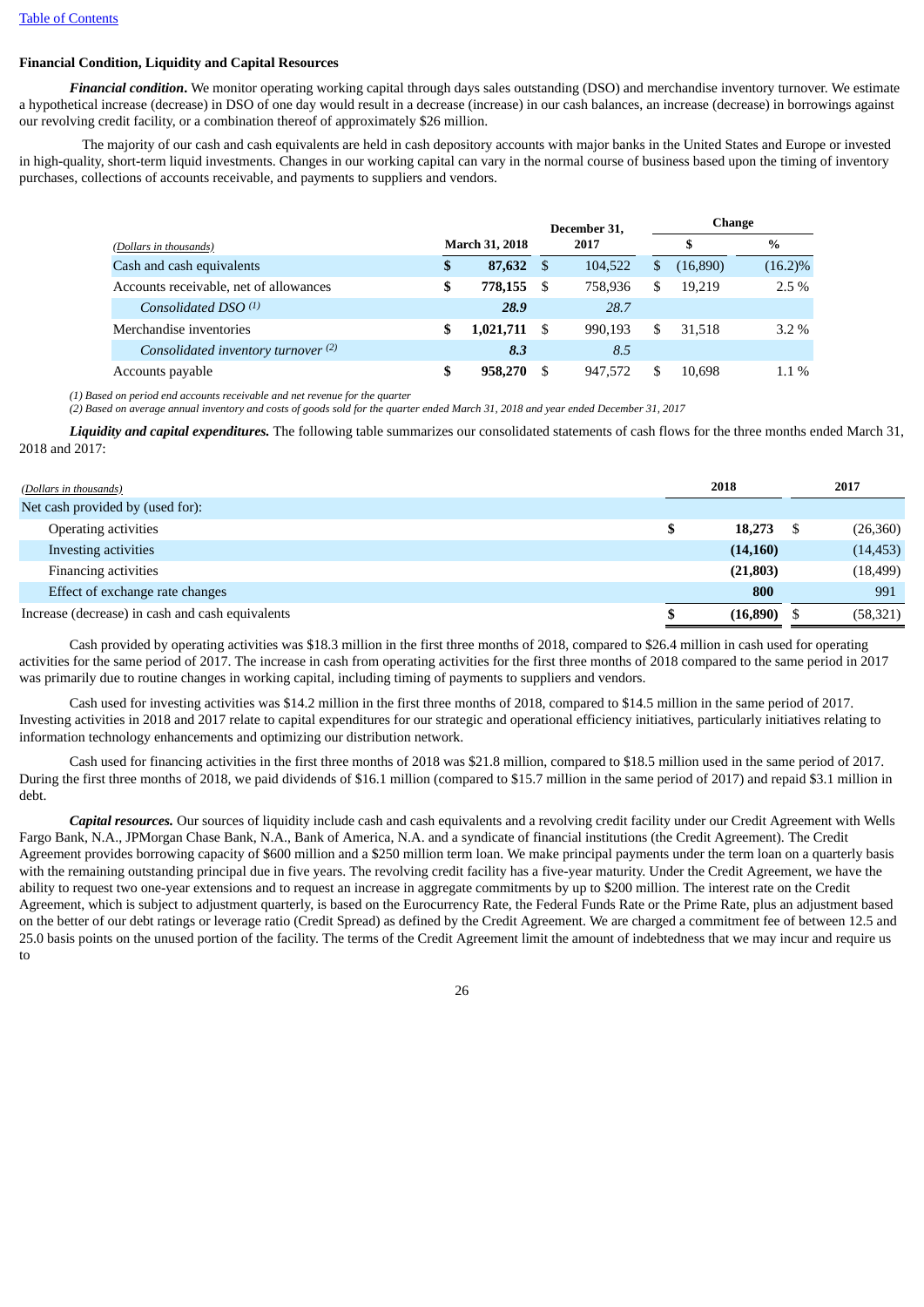maintain ratios for leverage and interest coverage, including on a pro forma basis in the event of an acquisition. We may utilize the revolving credit facility for long-term strategic growth, capital expenditures, working capital and general corporate purposes. If we were unable to access the revolving credit facility, it could impact our ability to fund these needs. Based on our Credit Spread, the interest rate under the credit facility at March 31, 2018 is Eurocurrency Rate plus 1.5%.

At March 31, 2018, we had borrowings of \$104.3 million and letters of credit of approximately \$6.8 million outstanding under the Credit Agreement, leaving \$488.9 million available for borrowing. We also have a \$1.3 million letter of credit outstanding as of March 31, 2018 and December 31, 2017 which supports our facilities leased in Europe.

In connection with the Halyard S&IP acquisition, we amended our Credit Agreement. See Note 16 of Notes to Consolidated Financial Statements for further information.

We have \$275 million of 3.875% senior notes due 2021 (the "2021 Notes") and \$275 million of 4.375% senior notes due 2024 (the "2024 Notes"). The 2021 Notes were sold at 99.5% of the principal amount with an effective yield of 3.951%. The 2024 Notes were sold at 99.6% of the principal amount with an effective yield of 4.422%. Interest on the 2021 Notes and 2024 Notes is payable semiannually in arrears, which commenced on March 15, 2015 and December 15, 2014, respectively. We have the option to redeem the 2021 Notes and 2024 Notes in part or in whole prior to maturity at a redemption price equal to the greater of 100% of the principal amount or the present value of the remaining scheduled payments discounted at the Treasury Rate plus 30 basis points.

In the first quarter of 2018, we paid quarterly cash dividends on our outstanding common stock at the rate of \$0.26 per share, which represents a 1% increase over the rate of \$0.2575 per share in the first quarter of 2017. We anticipate continuing to pay quarterly cash dividends in the future. However, the payment of future dividends remains within the discretion of the Board of Directors and will depend upon our results of operations, financial condition, capital requirements and other factors.

In October 2016, the Board of Directors authorized a share repurchase program of up to \$100 million of our outstanding common stock to be executed at the discretion of management over a three-year period, expiring in December 2019. The program is intended to offset shares issued in conjunction with our stock incentive plan and return capital to shareholders, and may be suspended or discontinued at any time. We did not purchase any shares in the first quarter of 2018. At March 31, 2018, the remaining amount authorized for repurchase under this program was \$94.0 million.

We believe available financing sources, including cash generated by operating activities and borrowings under the Amended Credit Agreement, will be sufficient to fund our working capital needs, capital expenditures, long-term strategic growth, payments under long-term debt and lease arrangements, payments of quarterly cash dividends, share repurchases and other cash requirements. While we believe that we will have the ability to meet our financing needs in the foreseeable future, changes in economic conditions may impact (i) the ability of financial institutions to meet their contractual commitments to us, (ii) the ability of our customers and suppliers to meet their obligations to us or (iii) our cost of borrowing.

We earn a portion of our operating income in foreign jurisdictions outside the United States. Prior to the reporting period in which the Tax Cuts and Jobs Act (the Act) was enacted we considered foreign earnings to be indefinitely reinvested and provided no United States federal and state taxes or withholding taxes on those earnings. Our cash, cash equivalents, short-term investments, and marketable securities held by our foreign subsidiaries totaled \$60.8 million and \$79.1 million at March 31, 2018 and December 31, 2017. Upon enactment, the Act imposed a tax on our total post-1986 foreign earnings at various tax rates. In 2017, the Company recognized a provisional amount of this one-time transition tax. No additional income taxes have been provided for any remaining undistributed foreign earnings not subject to the transition tax, or any additional outside basis difference inherent in these entities, as these amounts continue to be indefinitely reinvested in foreign operations. Determining the amount of unrecognized deferred tax liability related to any remaining undistributed foreign earnings not subject to the transition tax and additional outside basis difference in these entities (i.e., basis difference in excess of that subject to the one-time transition tax) is not practicable. The Company continues to evaluate its foreign earnings repatriation policy in 2018.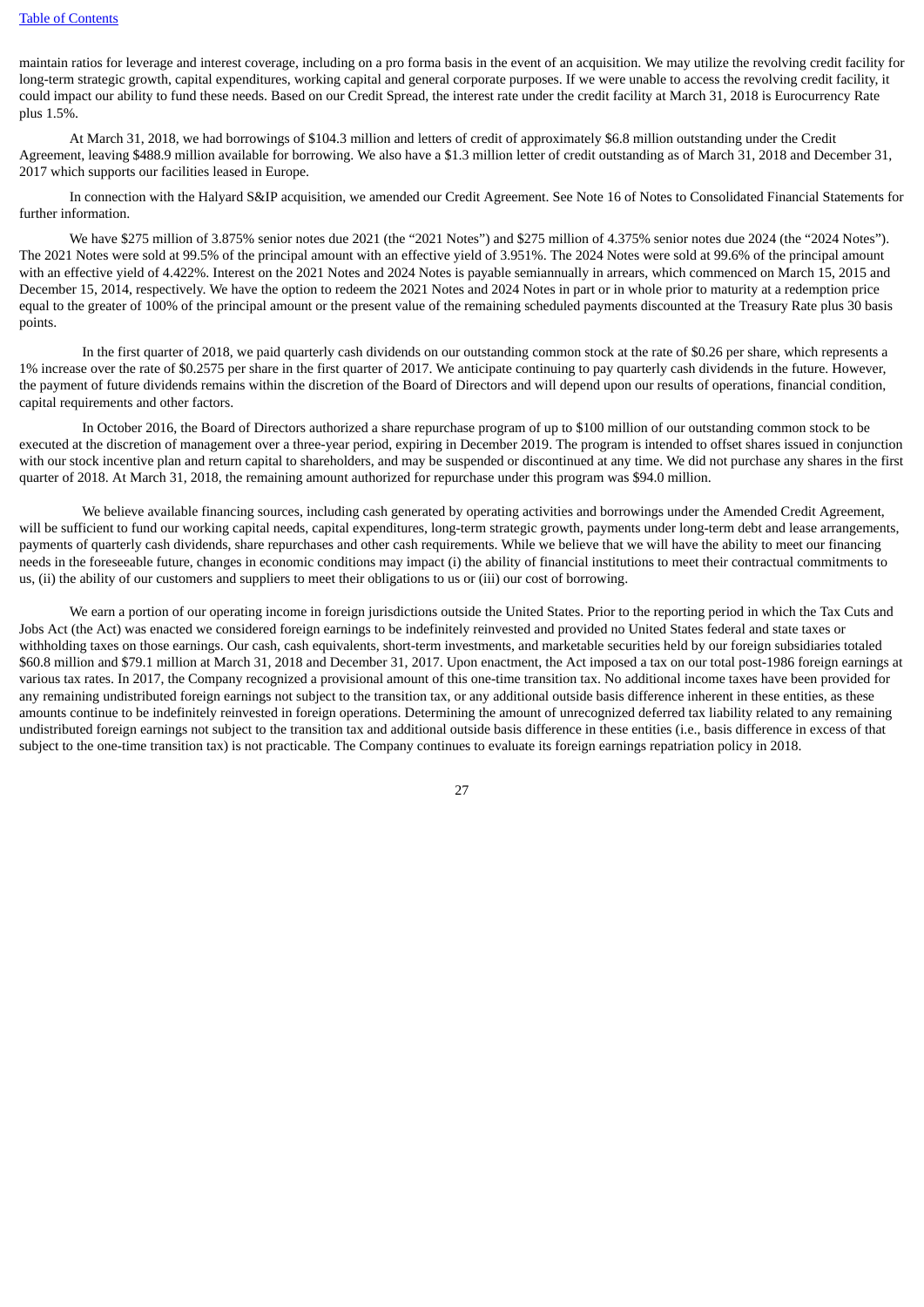## **Recent Accounting Pronouncements**

For a discussion of recent accounting pronouncements, see our Annual Report on Form 10-K for the year ended December 31, 2017 and Note 15 in the Notes to Consolidated Financial Statements, included in this Quarterly Report on Form 10-Q for the quarterly period ended on March 31, 2018.

## **Forward-looking Statements**

Certain statements in this discussion constitute "forward-looking statements" within the meaning of the Private Securities Litigation Reform Act of 1995. Although we believe our expectations with respect to the forward-looking statements are based upon reasonable assumptions within the bounds of our knowledge of our business and operations, all forward-looking statements involve risks and uncertainties and, as a result, actual results could differ materially from those projected, anticipated or implied by these statements. Such forward-looking statements involve known and unknown risks, including, but not limited to:

- competitive pressures in the marketplace, including intense pricing pressure;
- our ability to retain existing and attract new customers in a market characterized by significant customer consolidation and intense costcontainment initiatives;
- our dependence on sales to certain customers or the loss or material reduction in purchases by key customers;
- our dependence on distribution of product of certain suppliers;
- our ability to successfully identify, manage or integrate acquisitions, including our ability to successfully integrate the S&IP business into our operations and to realize the anticipated benefits and synergies from the S&IP acquisition;
- our ability to successfully manage our international operations, including risks associated with changes in international trade regulations, foreign currency volatility, changes in regulatory conditions, deteriorating economic conditions, adverse tax consequences, and other risks of operating in international markets;
- uncertainties related to and our ability to adapt to changes in government regulations, including healthcare laws and regulations (including the Affordable Care Act);
- risks arising from possible violations of legal, regulatory or licensing requirements of the markets in which we operate;
- uncertainties related to general economic, regulatory and business conditions;
- our ability to successfully implement our strategic initiatives;
- the availability of and modifications to existing supplier funding programs and our ability to meet the terms to qualify for certain of these programs;
- our ability to adapt to changes in product pricing and other terms of purchase by suppliers of product;
- the ability of customers and suppliers to meet financial commitments due to us;
- changes in manufacturer preferences between direct sales and wholesale distribution;
- changing trends in customer profiles and ordering patterns and our ability to meet customer demand for additional value-added services;
- our ability to manage operating expenses and improve operational efficiencies in response to changing customer profiles;
- our ability to meet performance targets specified by customer contracts under contractual commitments;
- availability of and our ability to access special inventory buying opportunities;
- the ability of business partners and financial institutions to perform their contractual responsibilities;
- the effect of price volatility in the commodities markets, including fuel price fluctuations, on our operating costs and supplier product prices;
- our ability to continue to obtain financing at reasonable rates and to manage financing costs and interest rate risk;
- the risk that information systems are interrupted or damaged or fail for any extended period of time, that new information systems are not successfully implemented or integrated, or that there is a data security breach in our information systems;

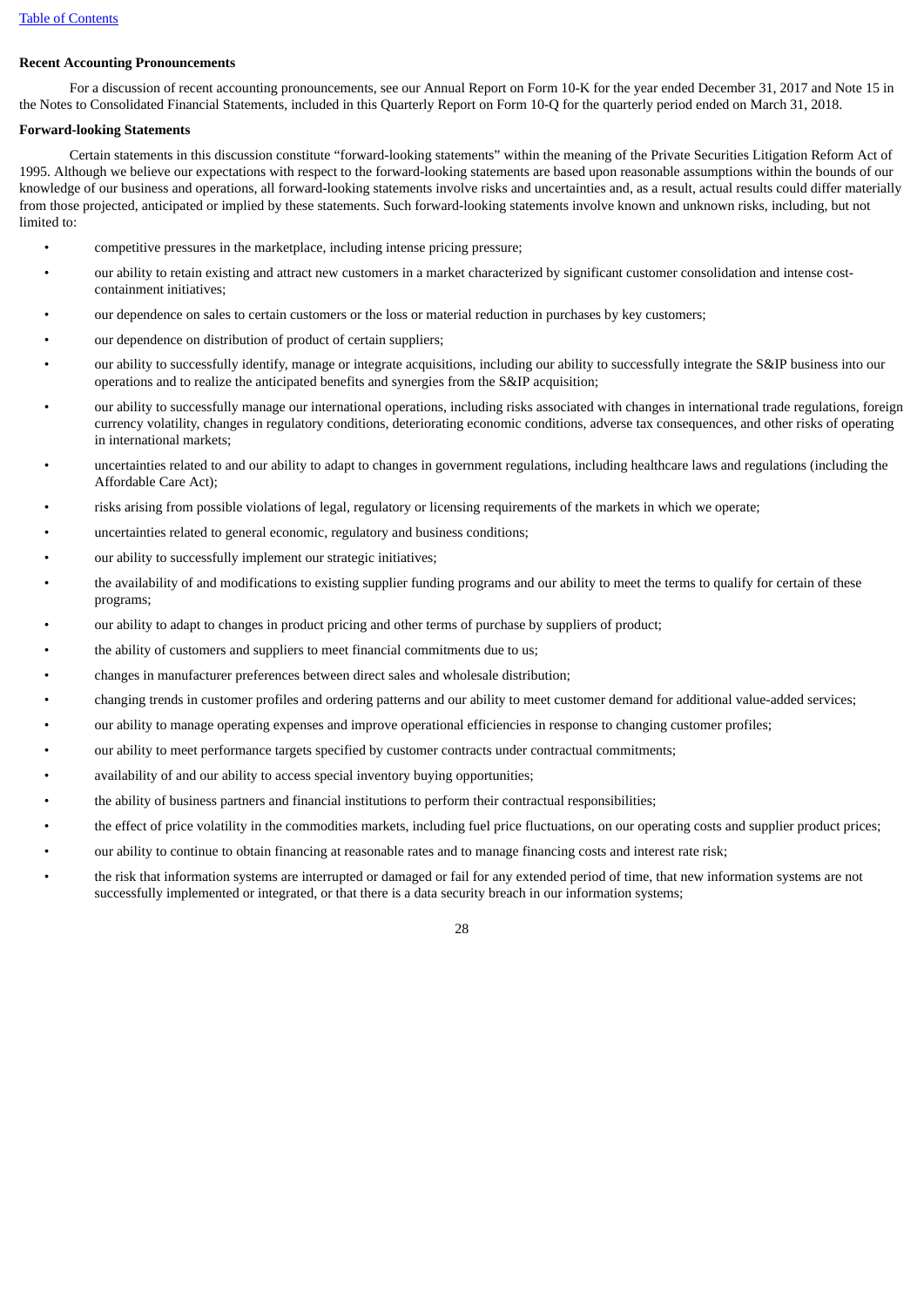- the risk that a decline in business volume or profitability could result in an impairment of goodwill or other long-lived assets;
- our ability to timely or adequately respond to technological advances in the medical supply industry;
- the costs associated with and outcome of outstanding and any future litigation, including product and professional liability claims;
- adverse changes in U.S. and foreign tax laws and the outcome of outstanding tax contingencies and legislative and tax proposals;
- our ability to successfully implement the expense reduction and productivity and efficiency increasing initiatives of our Rapid Business Transformation (RBT);
- our ability to continue to comply with the terms and conditions of Byram Healthcare's Corporate Integrity Agreement;
- the potentially adverse impact of the United Kingdom's planned withdrawal from the European Union; and
- other factors detailed from time to time in the reports we file with the SEC.

We undertake no obligation to update or revise any forward-looking statements, except as required by applicable law.

#### <span id="page-28-0"></span>**Item 3. Quantitative and Qualitative Disclosures About Market Risk**

We are exposed to market risk from changes in interest rates related to our revolving credit facility. We had a \$243.8 million term loan, borrowings of \$104.3 million under the revolver and \$6.8 million in letters of credit under the Credit Agreement at March 31, 2018. A hypothetical increase in interest rates of 100 basis points would result in a potential reduction in future pre-tax earnings of approximately \$0.1 million per year for every \$10 million of outstanding borrowings under the revolving credit facility.

Due to the nature and pricing of our Global Solutions segment distribution services, we are exposed to potential volatility in fuel prices. Our strategies for helping to mitigate our exposure to changing domestic fuel prices has included entering into leases for trucks with improved fuel efficiency. We benchmark our domestic diesel fuel purchase prices against the U.S. Weekly Retail On-Highway Diesel Prices (benchmark) as quoted by the U.S. Energy Information Administration. The benchmark averaged \$3.02 per gallon in the first three months of 2018, increased 17.5% from \$2.57 per gallon in the first three months of 2017. Based on our fuel consumption in the first three months of 2018, we estimate that every 10 cents per gallon increase in the benchmark would reduce our Global Solutions segment operating earnings by approximately \$0.3 million on an annualized basis.

In the normal course of business, we are exposed to foreign currency translation and transaction risks. Our business transactions outside of the United States are primarily denominated in the Euro and British Pound. We may use foreign currency forwards, swaps and options, where possible, to manage our risk related to certain foreign currency fluctuations. However, we believe that our foreign currency transaction risks are low since our revenues and expenses are typically denominated in the same currency.

#### <span id="page-28-1"></span>**Item 4. Controls and Procedures**

We carried out an evaluation, with the participation of management, including our principal executive officer and principal financial officer, of the effectiveness of our disclosure controls and procedures (pursuant to Rule 13a-15(e) under the Securities Exchange Act of 1934, as amended) as of the end of the period covered by this report. Based upon that evaluation, the principal executive officer and principal financial officer concluded that our disclosure controls and procedures were effective as of March 31, 2018. There has been no change in our internal control over financial reporting during the quarter ended March 31, 2018, that has materially affected, or is reasonably likely to materially affect, our internal control over financial reporting.

SEC guidance permits the exclusion of an evaluation of the effectiveness of a registrant's disclosure controls and procedures as they relate to the internal control over financial reporting for an acquired business during the first year following such acquisition. In the third quarter of 2017, we acquired Byram Healthcare. This acquisition represented \$479 million of total assets and \$118 million of revenues as of and for the three months ended March 31, 2018. Management's evaluation and conclusion as to the effectiveness of the design and operation of the Company's disclosure controls and procedures as of and for the period covered by this report excludes any evaluation of the internal control over financial reporting of this acquisition.

#### <span id="page-28-2"></span>**Part II. Other Information**

#### <span id="page-28-3"></span>**Item 1. Legal Proceedings**

Certain legal proceedings pending against us are described in our Annual Report on Form 10-K for the year ended December 31, 2017. Through March 31, 2018, there have been no material developments in any legal proceedings reported in such Annual Report.

#### <span id="page-28-4"></span>**Item 1A. Risk Factors**

The following description of risk factors includes any material changes to, and supersedes the description of, risk factors associated with the Company's business previously disclosed in Part I, Item 1A of the 2017 Form 10-K, under the heading "Risk Factors." Set forth below are certain risk factors that we currently believe could materially and adversely affect

our business, financial condition and results of operations. These risk factors are in addition to those mentioned in other parts of this report and are not all of the risks that we face. We could also be affected by risks that we currently are not aware of or that we currently do not consider material to our business.

#### *Risks Related to Our Current Operations*

#### *We face competition and accelerating pricing pressure.*

The medical/surgical supply distribution industry in the United States is highly competitive and characterized by pricing pressure which accelerated in 2017 and put further margin pressure on our business. We expect this margin pressure to continue through 2018. We compete with other national distributors and a number of regional and local distributors, as well as customer self-distribution models and, to a lesser extent, certain third-party logistics companies. Competitive factors within the medical/surgical supply distribution industry include market pricing, total delivered product cost, product availability, the ability to fill and invoice orders accurately, delivery time, range of services provided, efficient product sourcing, inventory management, information technology, electronic commerce capabilities, and the ability to meet customer-specific requirements. Our success is dependent on the ability to compete on the above factors, while managing internal costs and expenses. These competitive pressures could have a material adverse effect on our results of operations.

In addition, in recent years, the healthcare industry in the United States has experienced and continues to experience significant consolidation in response to cost containment legislation and general market pressures to reduce costs. This consolidation of our customers and suppliers generally gives them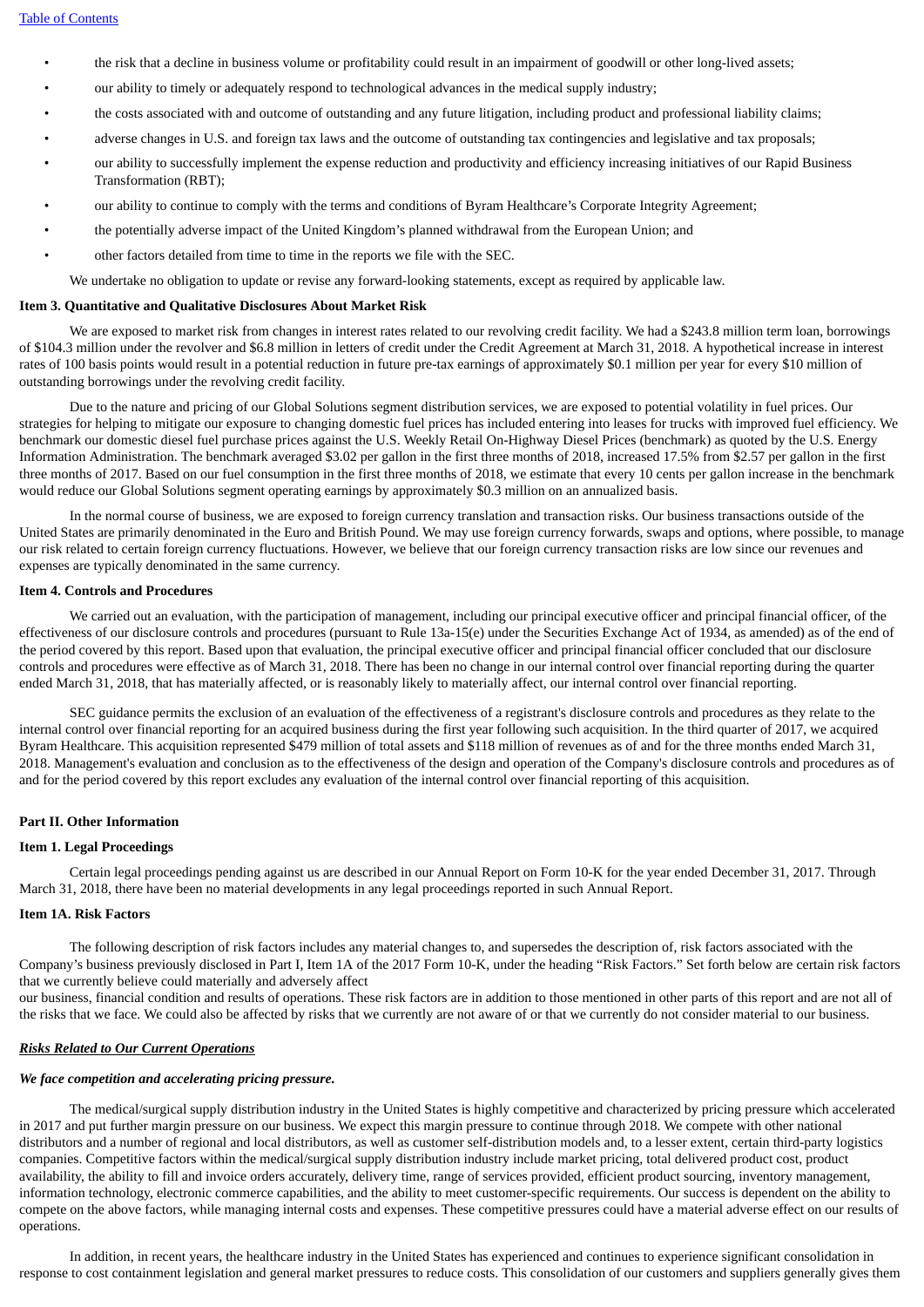#### greater bargaining power to reduce the pricing available to them, which may adversely impact our results of operations and financial condition.

The healthcare third-party logistics business in both the United States and Europe also is characterized by intense competition from a number of international, regional and local companies, including large conventional logistics companies and internet based non-traditional competitors that are moving into the healthcare and pharmaceutical distribution business. This competitive market places continuous pricing pressure on us from customers and manufacturers that could adversely affect our results of operations and financial condition if we are unable to continue to increase our revenues and to offset margin reductions caused by pricing pressures through cost control measures.

#### We have significant concentration in and dependence on Group Purchasing Organizations and certain healthcare provider customers.

In 2017, our top ten customers in the United States represented approximately 23% of our consolidated net revenue. In addition, in 2017, approximately 78% of our consolidated net revenue was from sales to member hospitals under contract with our largest group purchasing organizations (GPO): Vizient, Premier and HPG. We could lose a significant healthcare provider customer or GPO relationship if an existing contract expires without being replaced or is terminated by the customer or GPO prior to its expiration. For example, in April 2016, we announced the loss of our largest IDN customer which had accounted for approximately \$525 million of revenue in 2015. Although the termination of our relationship with a given GPO would not necessarily result in the loss of all of the member hospitals as customers, any such termination of a GPO relationship, or a significant individual healthcare provider customer relationship, could have a material adverse effect on our results of operations and financial condition.

#### *Our operating earnings are dependent on certain significant domestic suppliers.*

In the United States, we distribute products from nearly 1,100 suppliers and are dependent on these suppliers for the continuing supply of products. In 2017, sales of products of our ten largest domestic suppliers accounted for approximately 54% of consolidated net revenue. In the Global Solutions segment, sales of products supplied by Medtronic, Johnson & Johnson and Becton Dickinson accounted for approximately 11%, 9% and 9% of our consolidated net revenue for 2017, respectively. We rely on suppliers to provide agreeable purchasing and delivery terms and performance incentives. Our ability to sustain adequate operating income has been, and will continue to be, dependent upon our ability to obtain favorable terms and incentives from suppliers, as well as suppliers continuing use of third-party distributors to sell and deliver their products. A change in terms by a significant supplier, or the decision of such a supplier to distribute its products directly to healthcare providers rather than through third-party distributors, could have a material adverse effect on our results of operations and financial condition.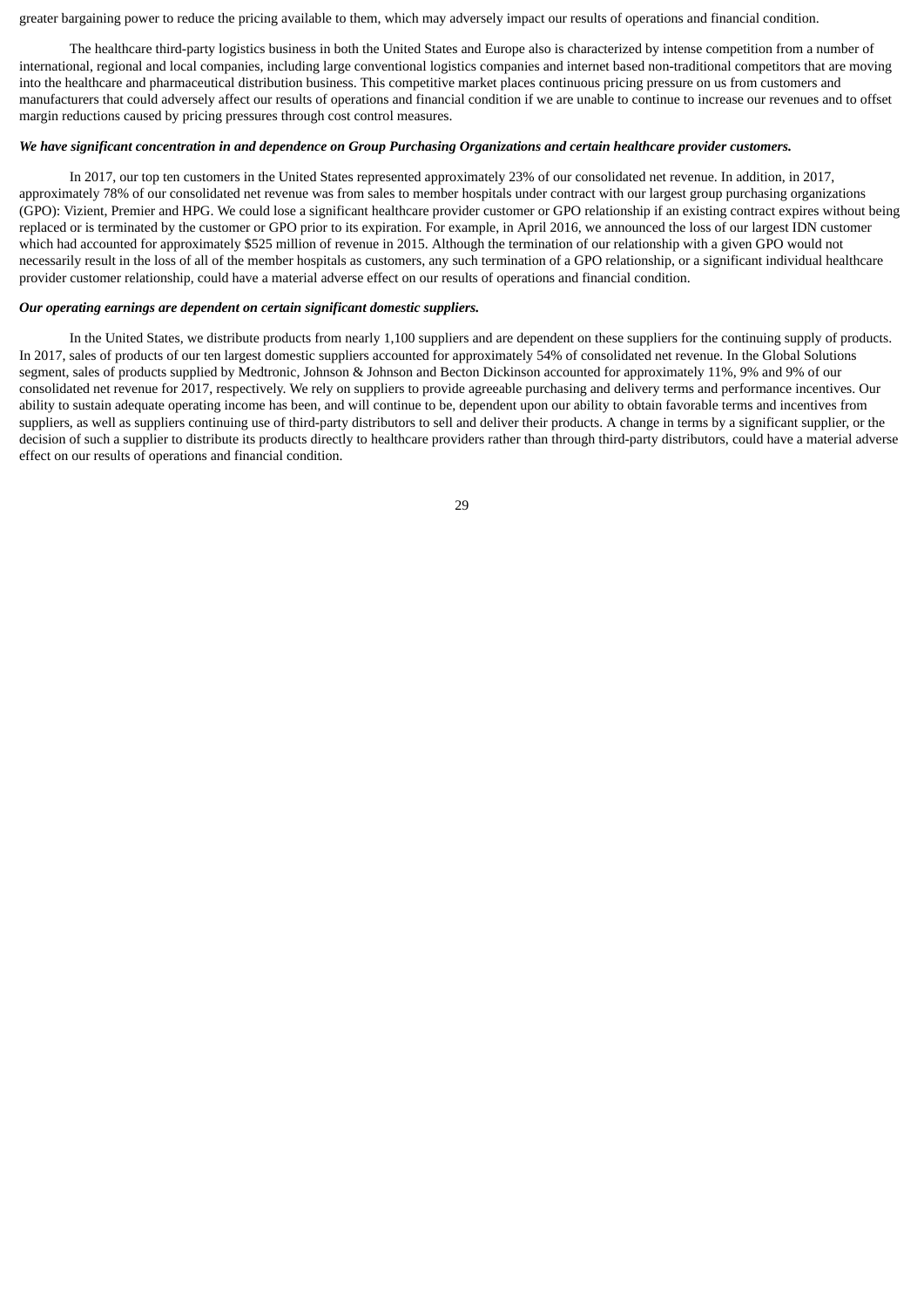#### *Our inability to adequately integrate acquisitions could have a material adverse effect on our operations.*

In connection with our growth strategy, we from time to time acquire other businesses, including recently, Byram Healthcare (Byram) and Halyard Health's S&IP business (S&IP), that we believe will expand or complement our existing businesses and operations. The integration of acquisitions involves a number of significant risks, which may include but are not limited to, the following:

- Expenses and difficulties in the transition and integration of operations and systems;
- Retention of current customers and the ability to obtain new customers;
- The assimilation and retention of personnel, including management personnel, in the acquired businesses;
- Accounting, tax, regulatory and compliance issues that could arise;
- Difficulties in implementing uniform controls, procedures and policies in our acquired companies, or in remediating control deficiencies in acquired companies not formerly subject to the Sarbanes-Oxley Act of 2002;
- Unanticipated expenses incurred or charges to earnings based on unknown circumstances or liabilities;
- Failure to realize the synergies and other benefits we expect from the acquisition at the pace we anticipate;
- General economic conditions in the markets in which the acquired businesses operate; and
- Difficulties encountered in conducting business in markets where we have limited experience and expertise.

If we are unable to successfully complete and integrate our strategic acquisitions in a timely manner, our business, growth strategies and results of operations could be adversely affected.

#### Our global operations increase the extent of our exposure to the economic, political, currency and other risks of international operations.

Our global operations involve issues and risks, including but not limited to the following, any of which could have an adverse effect on our business and results of operations:

- Lack of familiarity with and expertise in conducting business in foreign markets;
- Foreign currency fluctuations and exchange risk;
- Unexpected changes in foreign regulations or conditions relating to labor, economic or political environment, and social norms or requirements;
- Adverse tax consequences and difficulties in repatriating cash generated or held abroad;
- Local economic environments, such as in the European markets served by Movianto, ArcRoyal and Halyard Health's S&IP business, including recession, inflation, indebtedness, currency volatility and competition; and
- Changes in trade protection laws and other laws affecting trade and investment, including import/export regulations in both the United States and foreign countries.

Our operations are also subject to risks of violation of laws that prohibit improper payments to and bribery of government officials and other individuals and organizations. These laws include the U.S. Foreign Corrupt Practices Act, the U.K. Bribery Act and other similar laws and regulations in foreign jurisdictions, any violation of which could result in substantial liability and a loss of reputation in the marketplace. Failure to comply with these laws also could subject us to civil and criminal penalties that could adversely affect our business and results of operations.

#### *Changing conditions in the United States healthcare industry may impact our results of operations.*

We, along with our customers and suppliers, are subject to extensive federal and state regulations relating to healthcare as well as the policies and practices of the private healthcare insurance industry. In recent years, there have been a number of government and private initiatives to reduce healthcare costs and government spending. These changes have included an increased reliance on managed care; reductions in Medicare and Medicaid reimbursement levels; consolidation of competitors, suppliers and customers; a shift in healthcare provider venues from acute care settings to clinics, physician offices and home care; and the development of larger, more sophisticated purchasing groups. All of these changes place additional financial pressure on healthcare provider customers, who in turn seek to reduce the costs and pricing of products and services provided by us. We expect the healthcare industry to continue to change significantly and these potential changes, which may include a reduction in government support of healthcare services, adverse changes in legislation or regulations, and further reductions in healthcare reimbursement practices, could have a material adverse effect on our business, results of operations and financial condition.

#### *We are subject to stringent regulatory and licensing requirements.*

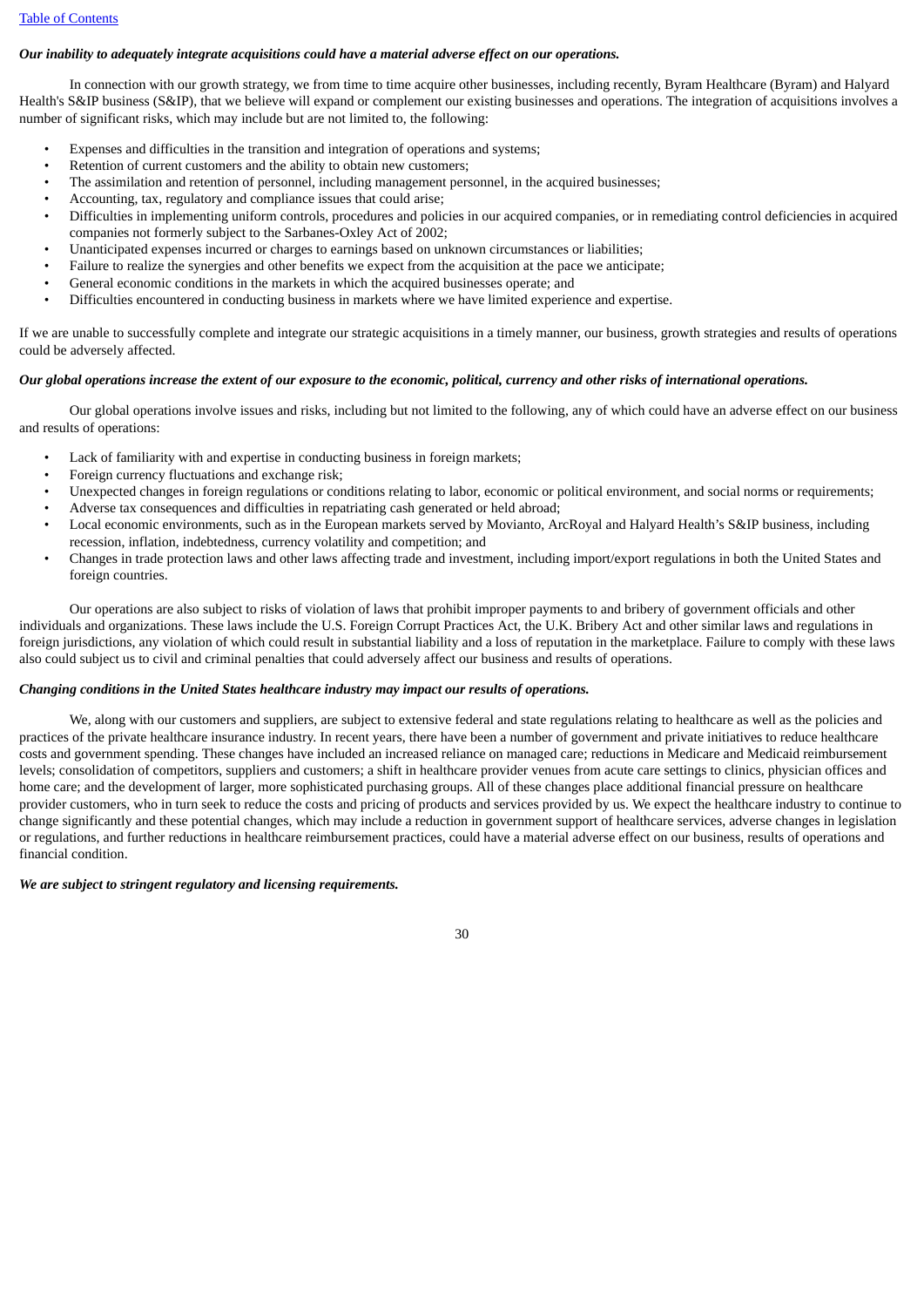We are required to comply with extensive and complex laws and regulations at the federal, state and local government levels in the United States and other countries where we operate. We also are required to hold permits and licenses and to comply with the operational and security standards of various governmental bodies and agencies. Any failure to comply with these laws and regulations or any failure to maintain the necessary permits, licenses or approvals, or to comply with the required standards, could disrupt our operations and/or adversely affect our results of operations and financial condition.

Among the healthcare related laws that we are subject to include the U.S. federal Anti-kickback Statute, the U.S. federal Stark Law, the False Claims Act and similar state laws relating to fraud, waste and abuse. The requirements of these laws are complex and subject to varying interpretations, and it is possible that regulatory authorities could challenge our policies and practices. If we fail to comply with these laws, we could be subject to federal or state government investigations or qui tam actions (false claims cases initiated by private parties purporting to act on behalf of federal or state governments), which could result in civil or criminal sanctions, including the loss of licenses or the ability to participate in Medicare, Medicaid and other federal and state healthcare programs. Such sanctions and damages could adversely affect our results of operations and financial condition.

Our Byram business is a Medicare-certified supplier and participates in state Medicaid programs. Failure to comply with applicable standards and regulations could result in civil or criminal sanctions, including the loss of our ability to participate in Medicare, Medicaid and other federal and state healthcare programs.

We collect, handle and maintain patient-identifiable health information and other sensitive personal and financial information, which are subject to federal, state and foreign laws that regulate the use and disclosure of such information. Regulations currently in place continue to evolve, and new laws in this area could further restrict our ability to collect, handle and maintain personal or patient information, or could require us to incur additional compliance costs, either of which could have an adverse impact on our results of operations. Violations of federal, state or foreign laws concerning privacy and data protection could subject us to civil or criminal penalties, breach of contract claims, costs for remediation and harm to our reputation.

#### We may be unable to realize anticipated cost savings and efficiency and productivity gains or may incur additional and/or unexpected costs in order to *realize them.*

In the first quarter of 2017, we unveiled our Rapid Business Transformation (RBT) process to reduce expenses, increase efficiency and productivity and add significant operating income (to replace lost margin). Throughout 2017, the RBT process identified and implemented initiatives designed to drive better earnings and cash flow through efficiency and productivity gains, expense reduction and diversification of our business. However, our expectations pertaining to run-rate cost savings and efficiency and productivity increases are inherently estimates that are difficult to predict and are necessarily speculative in nature, and we cannot assure you that we will achieve expected or any actual run-rate cost savings or efficiency and productivity gains. A variety of factors could cause us not to realize some or all of the expected run-rate cost savings, including, among others, macroeconomic conditions, regulatory changes, delays in the anticipated timing of activities related to our cost savings programs, lack of sustainability in cost savings over time, unexpected costs associated with operating our business and our ability to achieve the efficiencies contemplated by the cost savings initiative. We may be unable to realize all of these run-rate cost savings within the expected timeframe, or at all, and we may incur additional or unexpected costs in order to realize them.

These cost savings and efficiency and productivity gains are based upon a number of assumptions and estimates that are in turn based on our analysis of the various factors which currently, and could in the future, impact our business. These assumptions and estimates are inherently uncertain and subject to significant business, operational, economic and competitive uncertainties and contingencies. Certain of the assumptions relate to business decisions that are subject to change, including, among others, our anticipated business strategies, our marketing strategies, our product development and licensing strategies and our ability to anticipate and react to business trends. Other assumptions relate to risks and uncertainties beyond our control, including, among others, the economic environment in which we operate, healthcare regulation and other developments in our industry as well as capital markets conditions from time to time. The actual results of implementing the various cost savings and efficiency and productivity initiatives may differ materially from our estimates. Moreover, our continued efforts to implement these cost savings and efficiency and productivity initiatives may divert management attention from the rest of our business and may preclude us from seeking attractive opportunities, any of which may materially and adversely affect our business.

Compliance with the terms and conditions of Byram's Corporate Integrity Agreement requires significant resources and, if we fail to comply, we could be subject to penalties or excluded from participation in government healthcare programs, which could seriously harm our results of operations, liquidity *and financial condition.*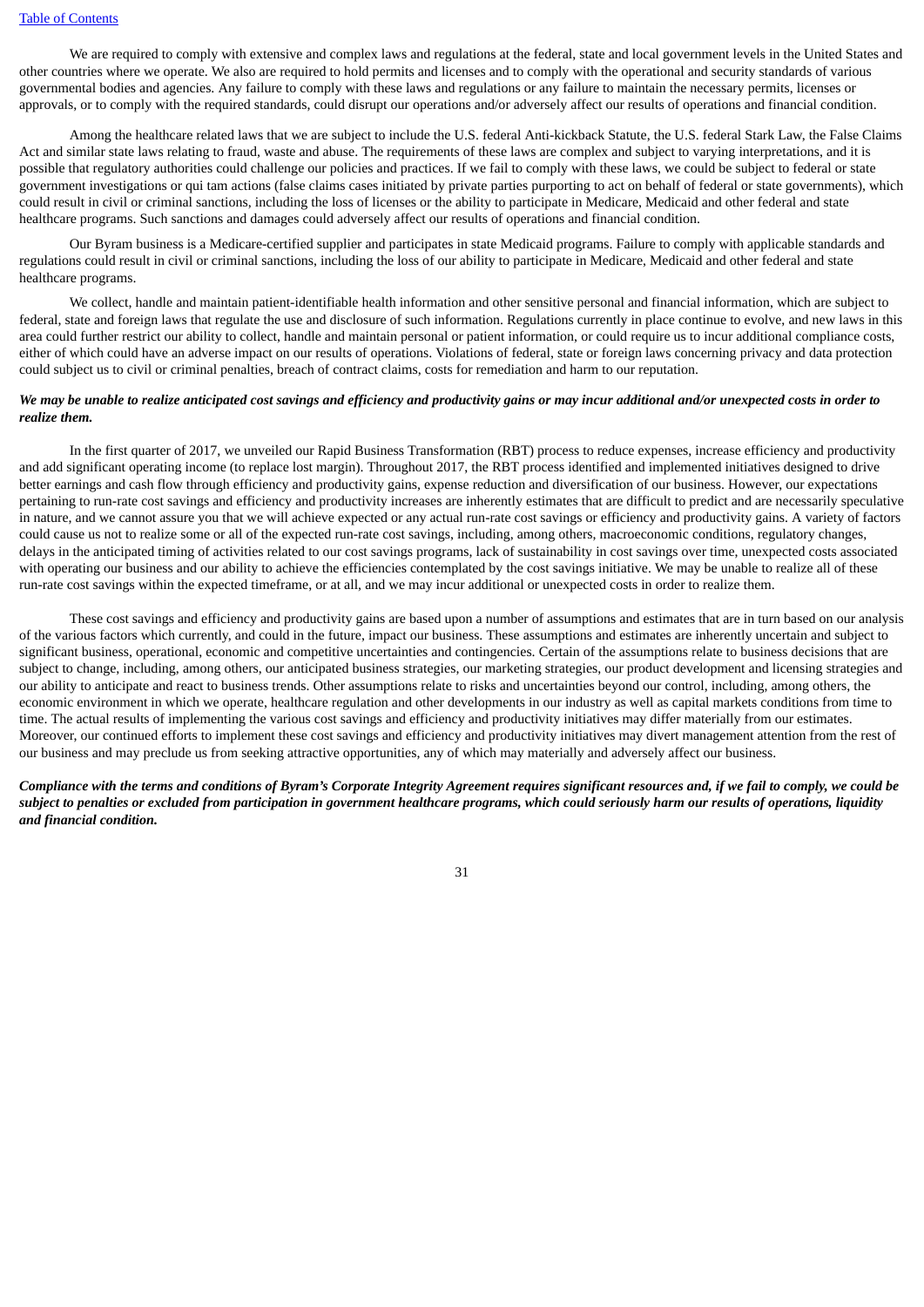Prior to its acquisition by Owens & Minor, Byram entered into a five-year Corporate Integrity Agreement beginning April 2016 with the Office of Inspector General of the United States Department of Health and Human Services ("OIG"). The Corporate Integrity Agreement provides that Byram shall, among other things, establish and maintain a compliance program, including a corporate compliance officer and committee, a code of conduct, comprehensive compliance policies and procedures, training and monitoring, a review process for certain arrangements between Byram and referral sources, a compliance hotline, an open door policy and a disciplinary process for compliance violations. The Corporate Integrity Agreement further provides that Byram shall provide periodic reports to the OIG, complete certain regular certifications and engage an Independent Review Organization to perform reviews of certain arrangements between Byram and referral sources.

Failing to meet the Corporate Integrity Agreement obligations could have material adverse consequences for Byram including monetary penalties for each instance of non-compliance. In addition, in the event of an uncured material breach or deliberate violation of the Corporate Integrity Agreement, we could be excluded from participation in federal healthcare programs, or other significant penalties, which could seriously harm our results of operations, liquidity and financial results.

#### *Risks Related to our Borrowings and Leverage*

#### *We may not be able to generate sufficient cash to service our debt and other obligations.*

As of March 31, 2018, on a consolidated basis we had approximately \$898 million of aggregate principal amount of unsecured indebtedness as well as approximately \$266 million in obligations under our leasing arrangements and \$489 million of undrawn availability under our credit facilities. Our ratio of total debt to total shareholders' equity as of March 31, 2018 was approximately 90%.

Our ability to make payments on our indebtedness and our other obligations will depend on our financial and operating performance, which is subject to prevailing economic and competitive conditions and to certain financial, business and other factors beyond our control. We may be unable to maintain a level of cash flows from operating activities sufficient to permit us to pay the principal, premium, if any, and interest on our indebtedness.

If our cash flows and capital resources are insufficient to fund our debt service obligations, we may be forced to reduce or delay investments and capital expenditures, or to sell assets, seek additional capital or restructure or refinance our indebtedness. These alternative measures may not be successful and may not permit us to meet our scheduled debt service obligations. We cannot assure you that we would be able to implement any of these alternatives on satisfactory terms or at all. In the absence of such operating results and resources, we could face substantial liquidity problems and may be required to dispose of material assets or operations to meet our debt service and other obligations. We may not be able to consummate those dispositions or to obtain the proceeds that we could realize from them, and these proceeds may not be adequate to meet any debt service obligations then due.

If we are unable to service our debt obligations from cash flows, we may need to refinance all or a portion of our debt obligations prior to maturity. Our ability to refinance or restructure our debt will depend upon the condition of the capital markets and our financial condition at such time. Any refinancing of our debt could be at higher interest rates and may require us to comply with more onerous covenants, which could further restrict our business operations. We may not be able to refinance any of our indebtedness on commercially reasonable terms or at all.

#### Despite current indebtedness levels, we may still be able to incur substantially more debt. This could further exacerbate the risks described herein.

As of March 31, 2018, on a pro forma basis after giving effect to the Halyard S&IP acquisition, we would have had \$1.7 billion of consolidated total indebtedness outstanding, all of which would have been secured indebtedness, and we would have had \$367 million available for borrowing under our credit facilities, all of which would be secured when drawn.

We and our subsidiaries may be able to incur substantial additional indebtedness in the future, including secured indebtedness. If additional indebtedness is added to our current debt levels, the related risks that we and our subsidiaries could face to fund our future debt service obligations and the risks associated with failure to adequately service our debt could intensify. Additionally, the incurrence of any new indebtedness could make it more difficult to refinance our existing indebtedness and make it more likely that any refinancing of such indebtedness may not be on commercially reasonable terms.

#### Our credit facilities and our existing notes have restrictive covenants that could limit our financial flexibility.

The indentures that govern our existing notes and our credit facilities contain financial and other restrictive covenants that limit our ability to engage in activities that may be in our long-term best interests.

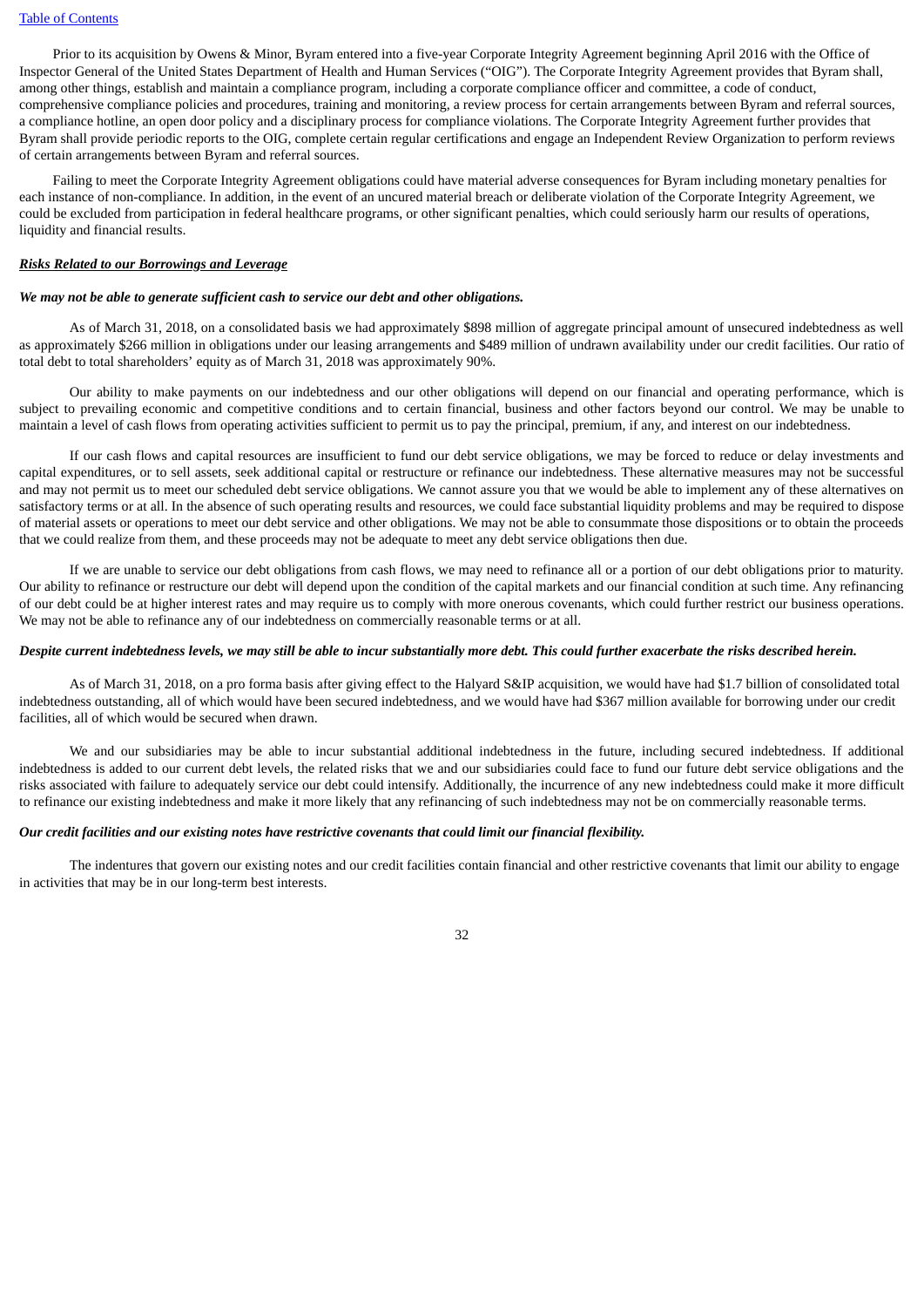Our credit facilities and the indentures governing our existing notes include restrictions that, among other things, limit our ability to: incur indebtedness; grant liens; engage in mergers, consolidations and liquidations; make asset dispositions, restricted payments and investments; enter into transactions with affiliates; and amend, modify or prepay certain indebtedness. Under our credit facilities, we are subject to financial covenants that require us to maintain ratios for leverage and interest coverage, including on a pro forma basis in the event of an acquisition.

Our failure to comply with these restrictions or covenants could result in a default under the agreements governing the relevant indebtedness. If a default under the credit facilities and the indentures governing our existing notes is not cured or waived, such default could result in the acceleration of debt or other payment obligations under our debt or other agreements that contain cross-acceleration, cross-default or similar provisions, which could require us to repurchase or pay debt or other obligations prior to the date it is otherwise due.

Our ability to comply with covenants contained in the credit facilities and the indentures governing our existing notes and any other debt or other agreements to which we are or may become a party, may be affected by events beyond our control, including prevailing economic, financial and industry conditions. Even if we are able to comply with all of the applicable covenants, the restrictions on our ability to manage our business in our sole discretion could adversely affect our business by, among other things, limiting our ability to take advantage of financings, mergers, acquisitions and other corporate opportunities that we believe would be beneficial to us.

#### Our variable rate indebtedness subjects us to interest rate risk, which could cause our indebtedness service obligations to increase significantly.

Borrowings under our Credit Agreement bear interest at variable rates and expose us to interest rate risk. If interest rates were to increase, our debt service obligations on our variable rate indebtedness would increase even though the amount borrowed remained the same, and our earnings and cash flows will correspondingly decrease.

#### *Risks Related to Our Halyard S&IP Acquisition*

#### We may fail to realize the anticipated benefits of the S&IP Acquisition or those benefits may take longer to realize than expected. We may also encounter *significant difficulties in integrating the S&IP business into our operations.*

Our ability to realize the anticipated benefits and synergies of the S&IP Acquisition will depend, to a large extent, on our ability to integrate the S&IP business into ours. We may devote significant management attention and resources preparing for and then integrating the business practices and operations of the S&IP business with ours. This integration process may be disruptive to our and the S&IP businesses, and, if implemented ineffectively, could restrict realization of the expected benefits. In addition, we may fail to realize some of the anticipated benefits and synergies of the S&IP Acquisition if the integration process takes longer than expected or is more costly than expected. Potential difficulties we may encounter in the integration process include:

- The inability to successfully combine operations in a manner that would result in the anticipated benefits of the S&IP Acquisition in the time frame currently anticipated or at all;
- Complexities associated with managing the expanded operations;
- Integrating personnel;
- Creation of uniform standards, internal controls, procedures, policies and information systems;
- Unforeseen increased expenses, delays or regulatory issues associated with integrating the operations; and
- Performance shortfalls as a result of the diversion of management attention caused by completing the integration of the operations.

Even if we are able to integrate the S&IP business successfully, this integration may not result in the realization of the full benefits that we currently expect, nor can we give assurances that these benefits will be achieved when expected or at all. Moreover, the integration of the S&IP business may result in unanticipated problems, expenses, liabilities, regulatory risks and competitive responses that could have material adverse consequences.

#### In connection with the S&IP Acquisition, we and Halyard have agreed to indemnify each other with respect to certain matters, and such indemnities may *not be adequate.*

The Amended and Restated Purchase Agreement contains customary representations, warranties and covenants from both us and Halyard. Subject to certain exceptions and limitations, we and Halyard have agreed to indemnify each other for breaches of representations, warranties, covenants and other specified matters contained in the Amended and Restated Purchase

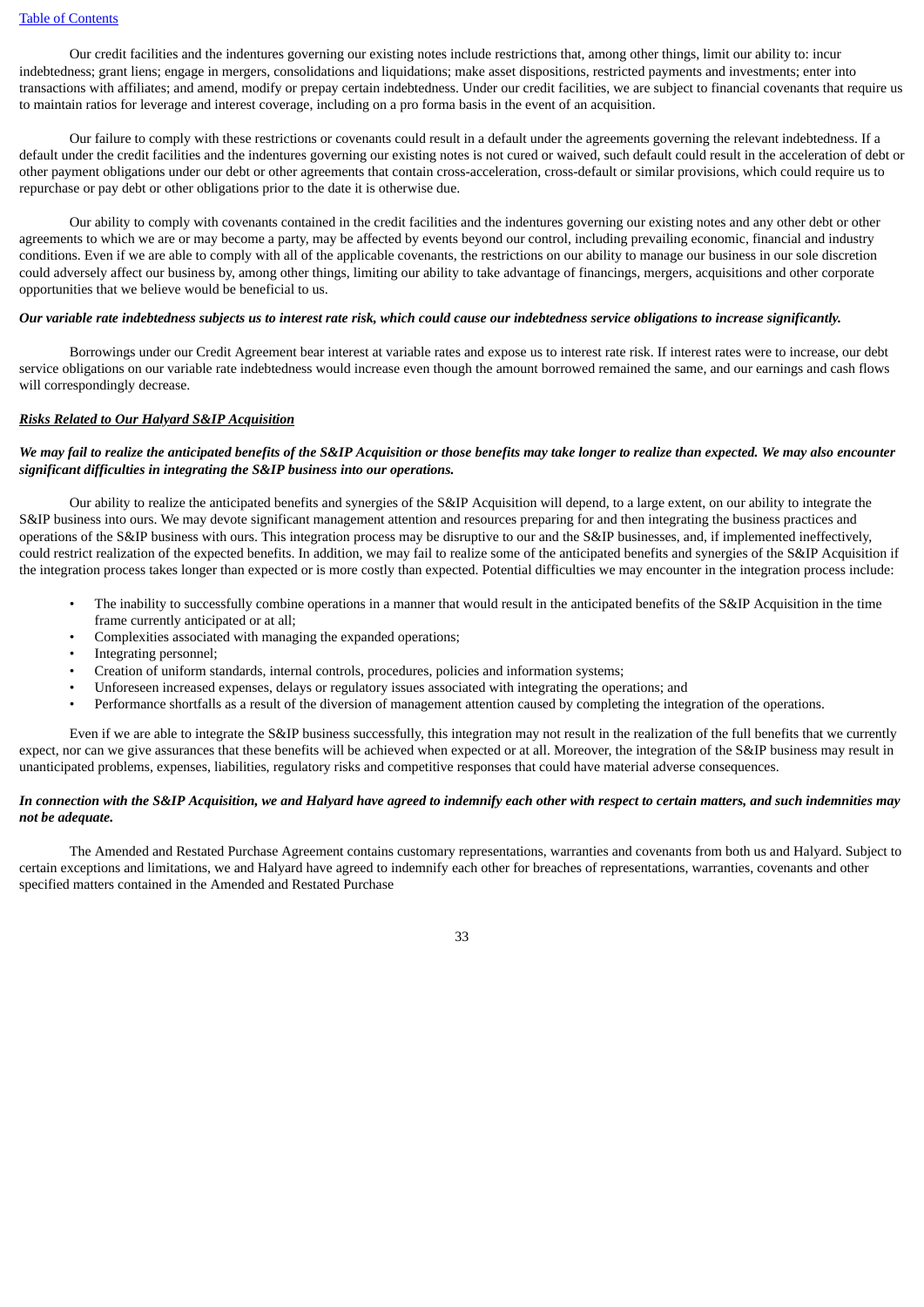Agreement. Among these other specified matters, Halyard has agreed to indemnify us for losses related to certain pending litigation against the S&IP business, including with respect to the matter styled Bahamas Surgery Center, LLC v. Kimberly-Clark Corporation and Halyard Health, Inc., No. 2:14-cv-08390-DMG-SH (C.D. Cal.), certain previously initiated actions arising out of the same or similar products and any future action, whether known or unknown, that both (i) concerns a product or products of Halyard that is or are the subjects of the actions already identified as being covered and (ii) is based on a claim that is substantially similar to a claim alleged by a plaintiff in the actions already identified as being covered or relates to or arises out of substantially similar facts and circumstances or substantially similar courses of conduct as those alleged in the actions already identified as being covered. We cannot assure you that the indemnity from Halyard will be sufficient to protect us against the full amount of such liabilities, or that Halyard will be able to fully satisfy its indemnification obligations. Moreover, even if we ultimately succeed in recovering from Halyard any amounts for which the S&IP business is held liable, we may be temporarily required to bear these losses ourselves.

#### Any failure by Halyard or one of its affiliates to deliver the services to be provided under the transition services agreement could have a material adverse *effect on our business, financial condition and results of operations.*

Pursuant to the terms of the Amended and Restated Purchase Agreement, at the closing of the S&IP acquisition, we and Halyard entered into transition services agreements pursuant to which we, Halyard and each party's respective affiliates will provide to each other various transitional services, including, but not limited to, facilities, product supply, financial and business services, procurement, human resources, research and development, regulatory affairs and quality assurance, sales and marketing, information technology and other support services. At the closing of the S&IP Acquisition, certain of our affiliates also entered into transitional distribution agreements with affiliates of Halyard under which the Halyard affiliates will serve as limited risk distributors for our international customer orders on a transitional basis. If Halyard or its affiliates fail to provide or procure the services prescribed by the transition services agreements or distribution agreements, or fail to provide such services in a consistent and/or timely manner, such failure could have a material adverse effect on our business, financial condition and results of operations. Further, if the transition services agreements or distribution agreements are terminated, we would need to make alternative arrangements for the performance of these services. We may not be able to obtain these services promptly or at reasonable rates, if at all.

#### The S&IP business is exposed to price fluctuations of key commodities, which may negatively impact our results of operations.

The S&IP business relies on product inputs, such as polypropylene and nitrile, as well as other commodities, in the manufacture of its products. Prices of these commodities are volatile and have fluctuated significantly in recent years, which may contribute to fluctuations in our results of operations. Our ability to hedge commodity price volatility is limited. Furthermore, due to competitive dynamics, we may be unable to pass along commodity-driven cost increases through higher prices. If we cannot fully offset cost increases through other cost reductions, or recover these costs through price increases or surcharges, we could experience lower margins and profitability which could have a material adverse effect on our business, results of operations, financial condition and cash flows.

#### An inability to obtain key components, raw materials or manufactured products from third parties may have a material adverse effect on the S&IP *business.*

The S&IP business depends on the availability of various components, raw materials and manufactured products supplied by others for its operations. If the capabilities of suppliers and third-party manufacturers are limited or stopped, due to quality, regulatory or other reasons, that could negatively impact our ability to manufacture or deliver S&IP products and could lead to exposure to regulatory actions. Further, for quality assurance or cost effectiveness, Halyard has purchased from sole suppliers certain components and raw materials such as polymers used in the S&IP products, and we expect to continue to purchase these components and raw materials from these sole suppliers. Although there are other sources in the market place for these items, we may not be able to quickly establish additional or replacement sources for certain components or materials due to regulations and requirements of the FDA and other regulatory authorities regarding the manufacture of S&IP products. The loss of any sole supplier or any sustained supply interruption that affects the ability to manufacture or deliver S&IP products in a timely or cost effective manner could have a material adverse effect on our business, results of operations, financial condition and cash flows.

#### An interruption in the ability of the S&IP business to manufacture products may have a material adverse effect on our business.

The S&IP business manufactures approximately 75% of its products in five facilities, one each in the United States, Thailand and Honduras and two in Mexico. If one or more of these facilities experience damage, or if these manufacturing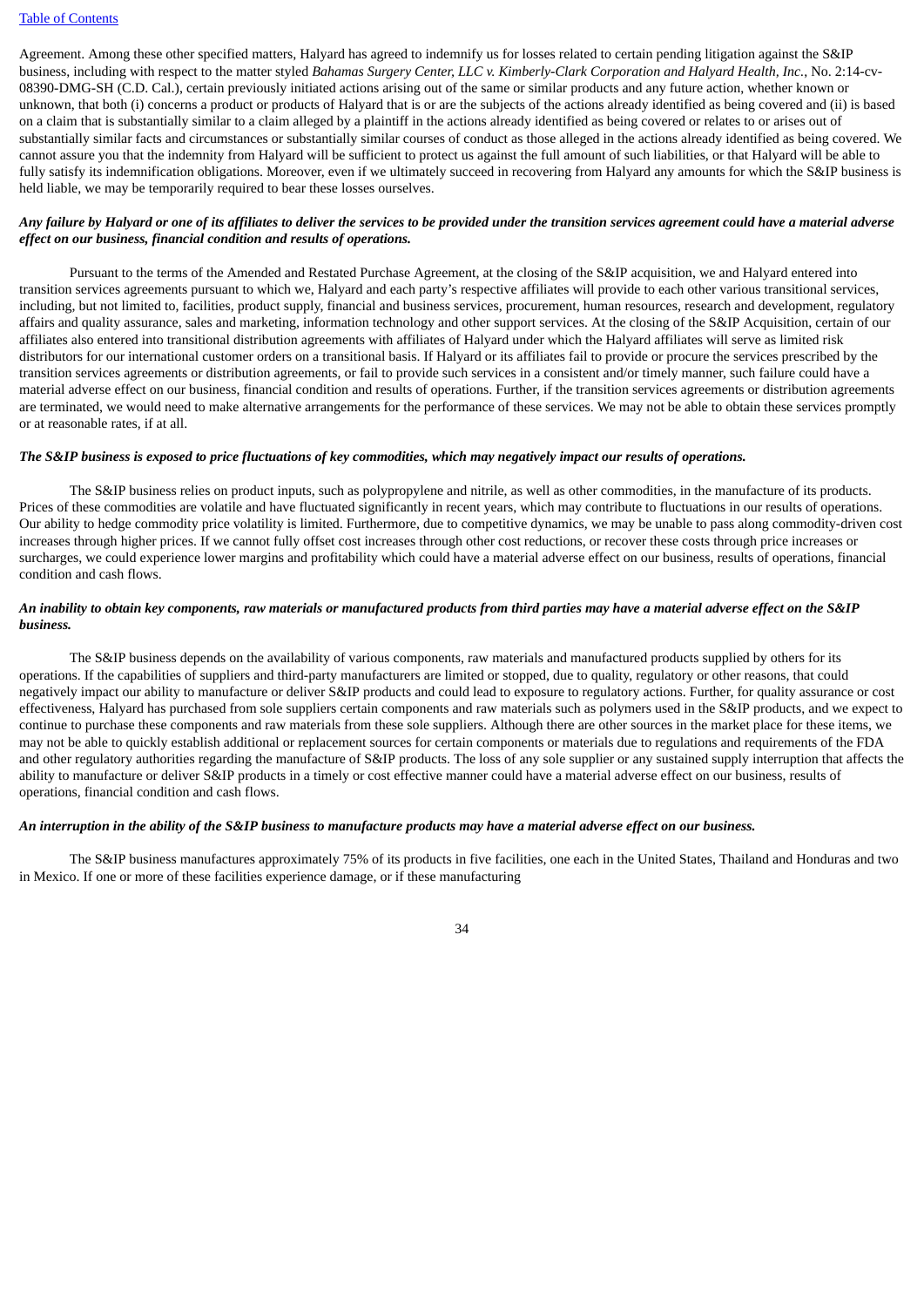capabilities are otherwise limited or stopped due to quality, regulatory or other reasons, including natural disasters, prolonged power or equipment failures or labor disputes, it may not be possible to timely manufacture the relevant products at previous levels or at all. A reduction or interruption in any of these manufacturing processes could have a material adverse effect on our business, results of operations, financial condition and cash flows.

#### The S&IP business must obtain clearance or approval from the appropriate regulatory authorities prior to introducing a new product or a modification to an existing product. The regulatory clearance process may result in substantial costs, delays and limitations on the types and uses of products the S&IP business can bring to market, any of which could have a material adverse effect on the S&IP business.

In the United States, before the S&IP business can market a new product, or a new use of, or claim for, or significant modification to, an existing product, the S&IP business generally must first receive clearance or approval from the U.S. Food and Drug Administration and certain other regulatory authorities. Most major markets for medical products outside the United States also require clearance, approval or compliance with certain standards before a product can be commercially marketed. The process of obtaining regulatory clearances and approvals to market a medical product can be costly and time consuming, involve rigorous pre- clinical and clinical testing, require changes in products or result in limitations on the indicated uses of products. We cannot assure you that these clearances and approvals will be granted on a timely basis, or at all. In addition, once a medical product has been cleared or approved, a new clearance or approval may be required before it may be modified, its labeling changed or marketed for a different use. Medical products are cleared or approved for one or more specific intended uses and promoting a device for an off-label use could result in government enforcement action. Furthermore, a product approval or clearance can be withdrawn or limited due to unforeseen problems with the medical product or issues relating to its application. The regulatory clearance and approval process may result in, among other things, delayed, if at all, realization of product net sales, substantial additional costs and limitations on the types of products the S&IP business may bring to market or their indicated uses, any one of which could have a material adverse effect on our results of operations, financial condition and cash flows.

#### The S&IP business may incur product liability losses, litigation liability, product recalls, safety alerts or regulatory action associated with the S&IP *business's products which can be costly and disruptive to the S&IP business.*

The risk of product liability claims is inherent in the design, manufacture and marketing of the medical products of the type the S&IP business produces and sells. A number of factors could result in an unsafe condition or injury to, or death of, a patient with respect to the products that the S&IP business manufactures or sells, including physician technique and experience in performing the relevant surgical procedure, component failures, manufacturing flaws, design defects or inadequate disclosure of product-related risks or information.

In addition to product liability claims and litigation, an unsafe condition or injury to, or death of, a patient associated with our products could lead to a recall of, or issuance of a safety alert relating to, our products, or suspension or delay of regulatory product approvals or clearances, product seizures or detentions, governmental investigations, civil or criminal sanctions or injunctions to halt manufacturing and distribution of our products. Any one of these could result in significant costs and negative publicity resulting in reduced market acceptance and demand for the S&IP business's products and harm its reputation. In addition, a recall or injunction affecting the S&IP business's products could temporarily shut down production lines or place products on a shipping hold.

All of the foregoing types of legal proceedings and regulatory actions are inherently unpredictable and, regardless of the outcome, could disrupt the S&IP business, result in substantial costs or the diversion of management attention and could have a material adverse effect on the S&IP business's results of operations, financial condition and cash flows.

#### *Other Risks Related to Our Business*

#### *Products we source, assemble and sell may be subject to recalls and product liability claims.*

Certain of the products that we sell and distribute are sourced and sold under one or more private labels or are assembled by us into custom trays and minor procedure kits. If these products do not function as designed, are inappropriately designed or are not properly produced, we may have to withdraw such products from the market and/or be subject to product liability claims. Although we maintain insurance against product liability and defense costs in amounts believed to be reasonable, we cannot assure you that we can successfully defend any such claims or that the insurance we carry will be sufficient. A successful claim against us in excess of insurance coverage could have a material adverse impact on our business, financial condition and results of operations.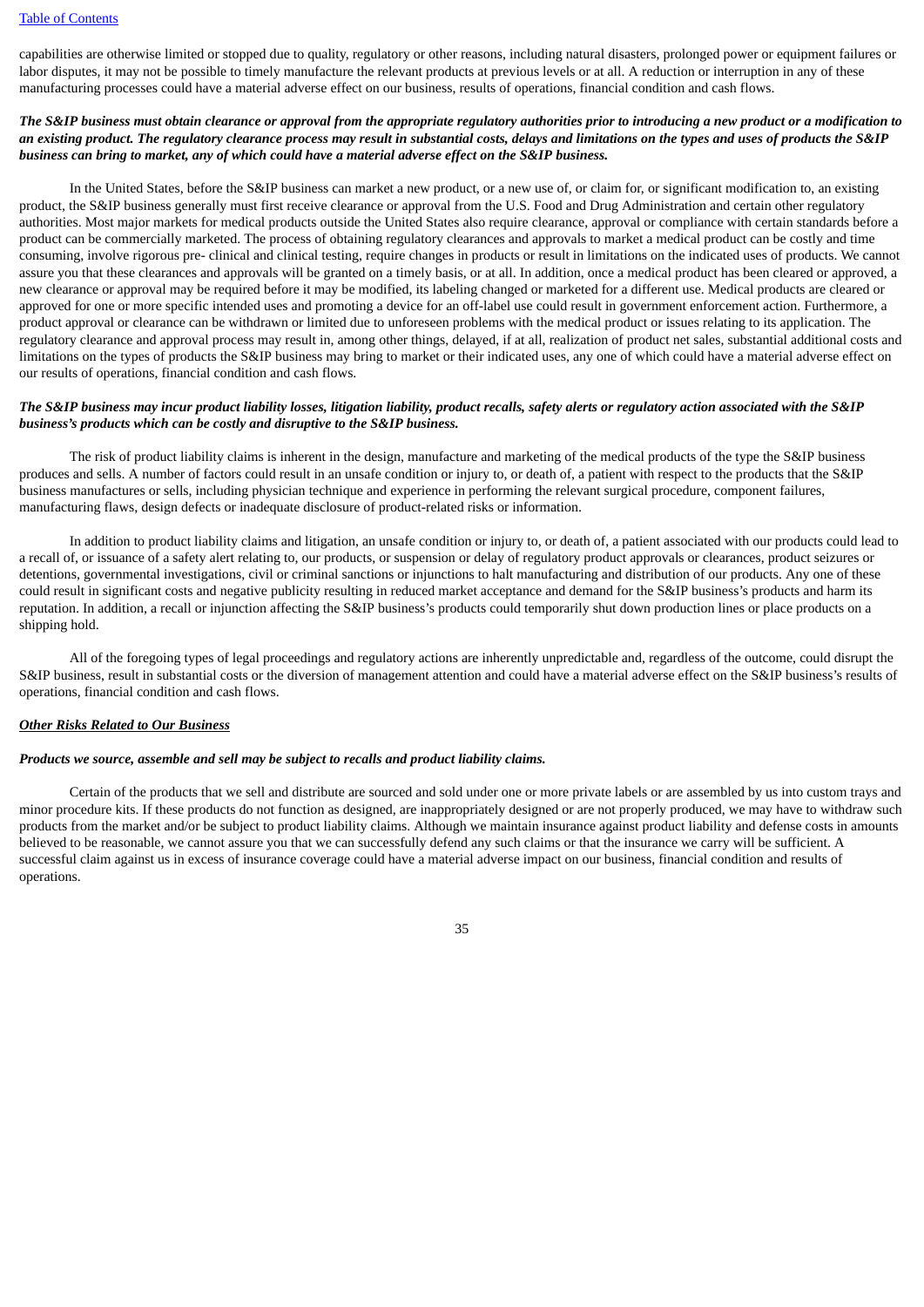## *General economic conditions may adversely affect demand for our products and services.*

Poor or deteriorating economic conditions in the United States and the other countries in which we conduct business could adversely affect the demand for healthcare services and consequently, the demand for our products and services. Poor economic conditions also could lead our suppliers to offer less favorable terms of purchase to distributors, which would negatively affect our profitability. These and other possible consequences of financial and economic decline could have a material adverse effect on our business, results of operations and financial condition.

#### Our results of operations may suffer upon the bankruptcy, insolvency, or other credit failure of a customer that has a substantial amount owed to us.

We provide credit in the normal course of business to customers. We perform initial and ongoing credit evaluations of customers and maintain reserves for credit losses. The bankruptcy, insolvency or other credit failure of one or more customers with substantial balances due to us could have a material adverse effect on our results of operations and financial condition.

#### Our operations depend on the proper functioning of information systems, and our business could be adversely affected if we experience a cyber-attack or *other systems breach***.**

We rely on information systems to receive, process, analyze and manage data in distributing thousands of inventory items to customers from numerous distribution and logistics centers. These systems are also relied upon for billings to and collections from customers, as well as the purchase of and payment for inventory and related transactions from our suppliers. In addition, the success of our long-term growth strategy is dependent upon the ability to continually monitor and upgrade our information systems to provide better service to customers. Our business and results of operations may be materially adversely affected if systems are interrupted or damaged by unforeseen events (including cyber-attacks) or fail to operate for an extended period of time, or if we fail to appropriately enhance our systems to support growth and strategic initiatives.

Our distribution and logistics services include acting as the primary billing, order-to-cash and collections function for many of our customers. These services rely on the performance and upkeep of our information systems. If our information systems are interrupted, damaged or fail to operate, our customers could be negatively impacted which could have a material adverse effect on our results of operations.

#### *We could be subject to adverse changes in the tax laws or challenges to our tax positions***.**

We operate throughout the United States and other countries. As a result, we are subject to the tax laws and regulations of the United States federal, state and local governments and of various foreign jurisdictions. From time to time, legislative and regulatory initiatives are proposed, including but not limited to proposals to repeal LIFO (last-in, first-out) treatment of inventory in the United States or changes in tax accounting methods for inventory, import tariffs and taxes, or other tax items. In 2017, we recorded a provisional estimate of the impact of The Tax Cuts and Jobs Act (the "Act") based on our initial analysis of the Act. Given the significant complexity of the Act, anticipated guidance from the U. S. Treasury about implementing the Act, and the potential for additional guidance from the Securities and Exchange Commission or the Financial Accounting Standards Board related to the Act, these estimates may be adjusted during 2018. These and other changes in tax laws and regulations could adversely affect our tax positions, tax rate or cash payments for taxes.

#### *Our business and operations depend on the proper functioning of critical facilities and distribution networks.*

Damage or disruption to our distribution capabilities due to weather, natural disaster, fire, terrorism, pandemic, strikes, the financial and/or operational instability of key suppliers, geo-political events or other reasons could impair our ability to distribute our products and conduct our business. To the extent that we are unable, or it is not financially feasible, to mitigate the likelihood or potential impact of such events, or to manage effectively such events if they occur, there could be a material adverse effect on our business, financial condition or results of operations.

#### Our goodwill may become impaired, which would require us to record a significant charge to earnings in accordance with generally accepted accounting *principles.*

U.S. GAAP requires us to test our goodwill for impairment on an annual basis, or more frequently if indicators for potential impairment exist. The testing required by GAAP involves estimates and judgments by management. Although we believe our assumptions and estimates are reasonable and appropriate, any changes in key assumptions, including a failure to meet business plans or other unanticipated events and circumstances such as a rise in interest rates, may affect the accuracy or validity of such estimates. We may be required to record a significant charge to earnings in our consolidated financial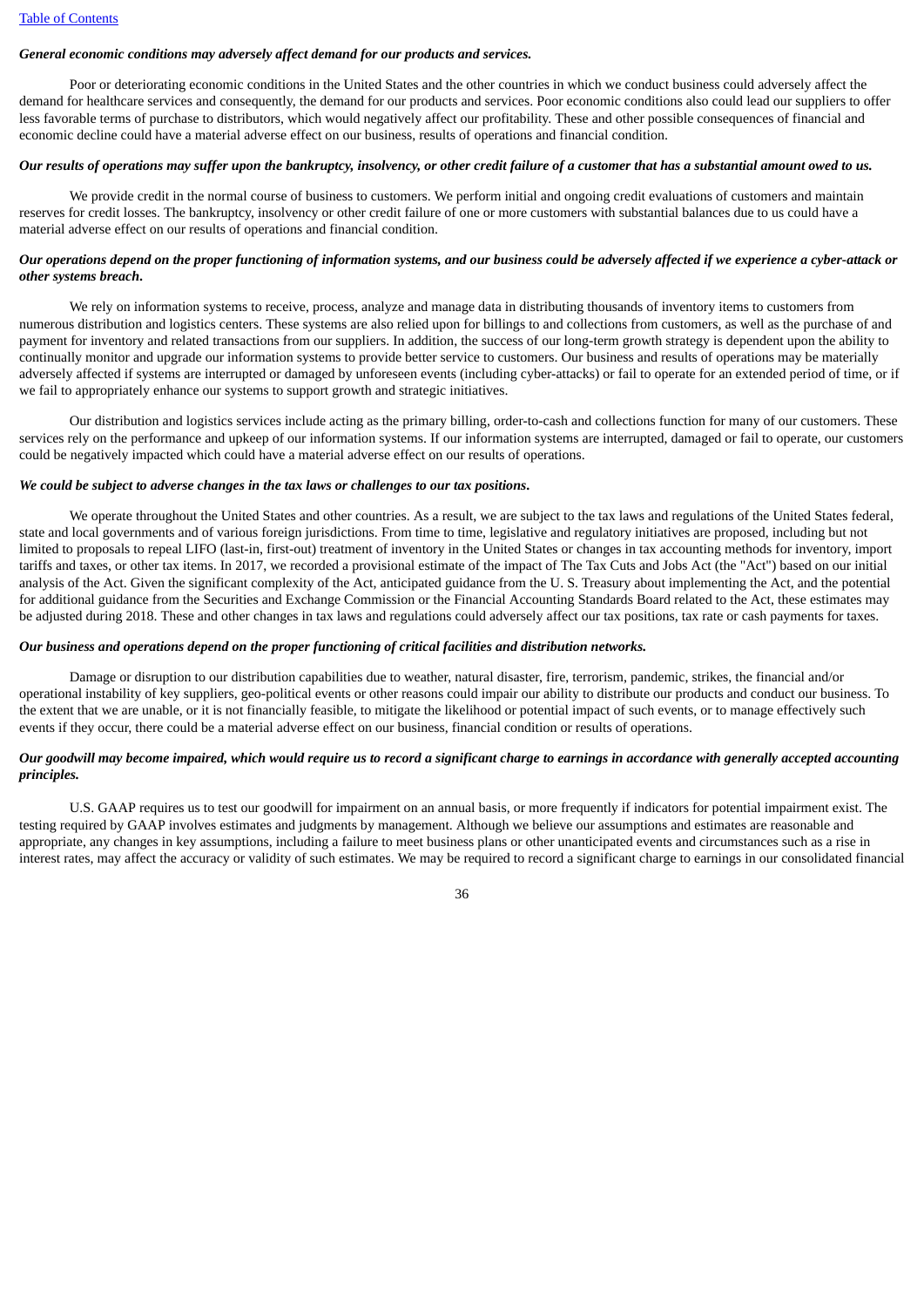statements during the period in which any impairment of our goodwill is determined, which charge could adversely affect our results of operations.

#### We operate within the European Union, including in the United Kingdom and therefore may be affected by the United Kingdom's withdrawal from the *European Union.*

We operate within the European Union (the "E.U."), including the United Kingdom (the "U.K."). On June 23, 2016, the U.K. held a referendum in which voters approved an exit from the E.U., commonly referred to as "Brexit". As a result of the referendum, it is expected that the British government will begin negotiating the terms of the U.K.'s withdrawal from the E.U. A withdrawal could, among other outcomes, disrupt the free movement of goods, services and people between the U.K. and the E.U., and disrupt trade between the U.K. and the E.U. Given the lack of comparable precedent and recent occurrence of these events, we are monitoring the situation but it is unclear what financial, trade and legal implications the withdrawal of the U.K. from the E.U. would have and how such withdrawal may affect our operations or financial performance.

#### <span id="page-37-0"></span>**Item 2. Unregistered Sales of Equity Securities, Use of Proceeds and Issuer Purchases of Equity Securities**

In October 2016, our Board of Directors authorized a share repurchase program of up to \$100 million of the company's outstanding common stock to be executed at the discretion of management over a three-year period. The timing of repurchases and the exact number of shares of common stock to be purchased will depend upon market conditions and other factors and may be suspended or discontinued at any time. Purchases under the share repurchase program are made either pursuant to 10b5-1 plans entered into by the company from time to time and/or during the company's scheduled quarterly trading windows for officers and directors. We did not repurchase any shares for the three months ended March 31, 2018.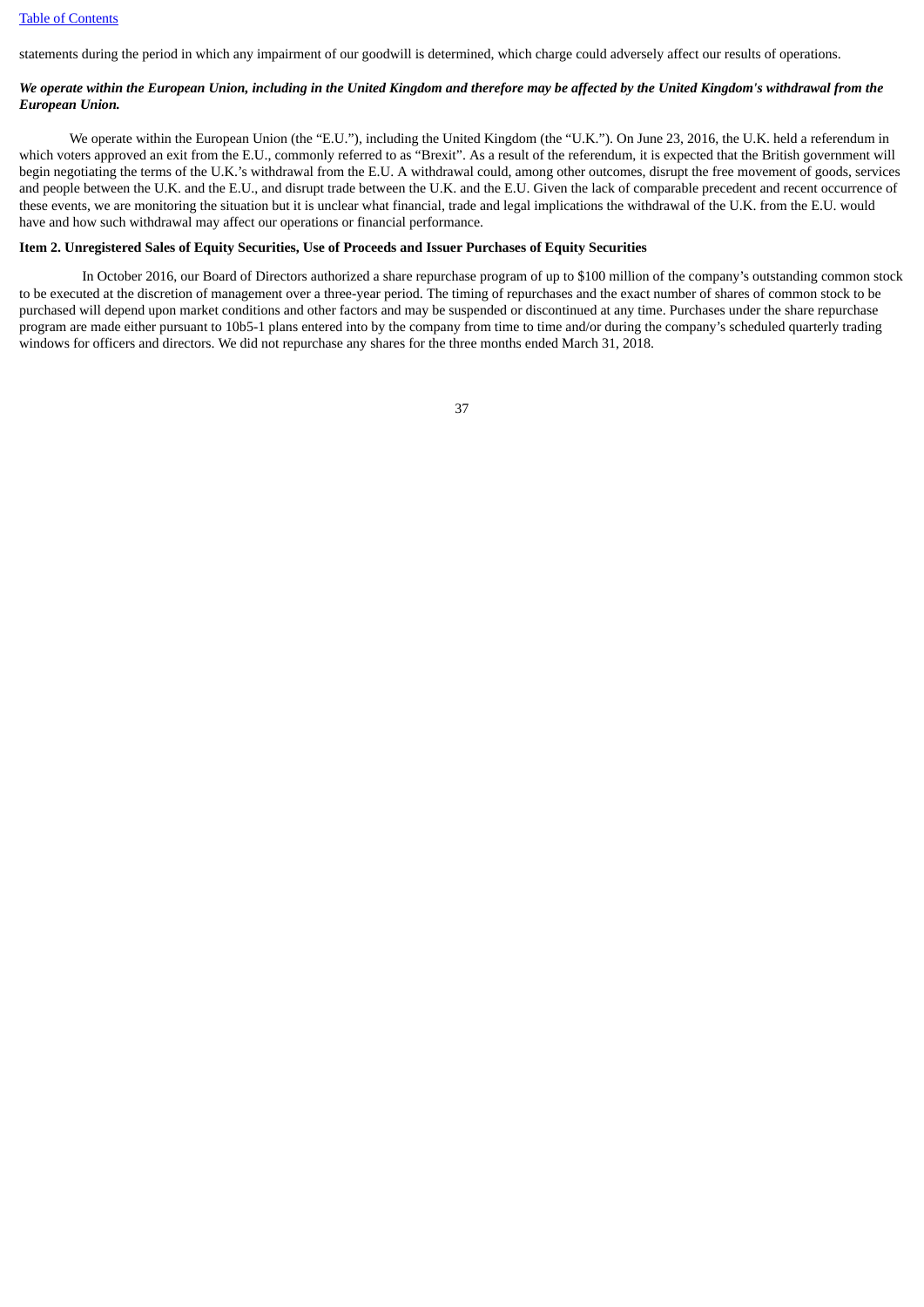#### <span id="page-38-0"></span>**Item 5. Other Information**

On May 9, 2018, Owens & Minor, Inc. (the "Company") entered into a Third Amendment to Credit Agreement (the "Third Amendment"), by and among O&M Halyard, Inc., Owens & Minor Distribution, Inc., Owens & Minor Medical, Inc., Barista Acquisition I, LLC and Barista Acquisition II, LLC (the "Borrowers"), the Company and each other domestic subsidiary of the Company party thereto from time to time as guarantors (collectively, the "Guarantors" and, together with the Borrowers, the "Credit Parties"), Wells Fargo Bank, N.A., as administrative agent for certain of the credit facilities, (the "Administrative Agent"), Bank of America, N.A., as collateral agent (the "Collateral Agent") and administrative agent for the term B facility, the other agents party thereto and a syndicate of financial institutions specified therein. The Third Amendment amends the Credit Agreement, dated as of July 27, 2017 (as amended by the First Amendment to Credit Agreement, dated as of March 29, 2018, and the Second Amendment to Credit Agreement dated as of April 30, 2018, the "Credit Agreement"), by and among the Borrowers, the Company, the other Guarantors party thereto, the Administrative Agent and the other agents party thereto and the syndicate of financial institutions specified therein. The Third Amendment contains the following principal terms, among others:

- lender commitments for an additional \$245.75 million of term B loans with a seven-year maturity funded on May 9, 2018 (the proceeds of which were used to pay down outstanding revolving borrowings incurred in connection with the Company's acquisition of Halyard Health, Inc.'s Surgical and Infection Prevention business (the "Acquisition"));
- a new interest rate margin for term B loans of 3.50% per annum with respect to Base Rate Loans (as defined in the Credit Agreement), and 4.50% per annum with respect to Eurocurrency Rate Loans (as defined in the Credit Agreement);
- addition of a "springing maturity date" with respect to (i) the term B loans, if as of the date that is 91 days prior to the maturity date of the Company's 3.875% senior notes due 2021 (the "2021 Notes") or 4.375% senior notes due 2024 (the "2024 Notes"), all outstanding amounts owing under the 2021 Notes or the 2024 Notes, respectively, have not been paid in full and (ii) the revolving loans and the term A loans, if as of the date that is 91 days prior to the 2021 Notes maturity date, all outstanding amounts owing under the 2021 Notes have not been paid in full; and
- extension of the "soft call" provision from six months to twelve months.

The foregoing description of the Third Amendment does not purport to be complete and is subject to, and qualified in its entirety by, the full text of the Third Amendment attached hereto as Exhibit 10.9, which is incorporated herein by reference.

Wells Fargo Bank, N.A., Bank of America, N.A. and several of the lenders under the Credit Agreement and their affiliates have various relationships with the Company and its subsidiaries involving the provision of financial services, including investment banking, commercial banking, advisory, cash management, custody and trust services, for which they have received customary fees, and may do so again in the future. Additionally, an affiliate of Bank of America, N.A. served as a lead financial advisor to the Company in connection with the Acquisition.

#### <span id="page-38-1"></span>**Item 6. Exhibits**

(a) Exhibits

| 2.1  | Amended and Restated Purchase Agreement, dated as of April 30, 2018, by and among Halyard Health, Inc., the other sellers party<br>thereto and Owens & Minor, Inc. (incorporated herein by reference to our Current Report on Form 8-K, Exhibit 2.1, dated May 1, 2018)*                              |
|------|-------------------------------------------------------------------------------------------------------------------------------------------------------------------------------------------------------------------------------------------------------------------------------------------------------|
| 3.1  | Amended and Restated Bylaws of Owens & Minor, Inc. (incorporated herein by reference to our Current Report on Form 8-K, Exhibit<br>3.1, dated February 28, 2018)                                                                                                                                      |
| 3.2  | Amended and Restated Bylaws of Owens & Minor, Inc. (incorporated herein by reference to our Current Report on Form 8-K, Exhibit<br>3.1, dated May 9, 2018)                                                                                                                                            |
| 4.1  | Third Supplemental Indenture, dated as of April 30, 2018, by and among Owens & Minor, Inc., the guarantors signatory thereto and U.S.<br>Bank National Association, as trustee. (incorporated herein by reference to our Current Report on Form 8-K, Exhibit 4.1, dated May 4,<br>$2018$ <sup>*</sup> |
| 10.1 | Form of Owens & Minor Director Restricted Stock Agreement under the Company's 2018 Stock Incentive Plan (incorporated herein by<br>reference to our Current Report on Form 8-K, Exhibit 10.1, dated May 9, 2018)**                                                                                    |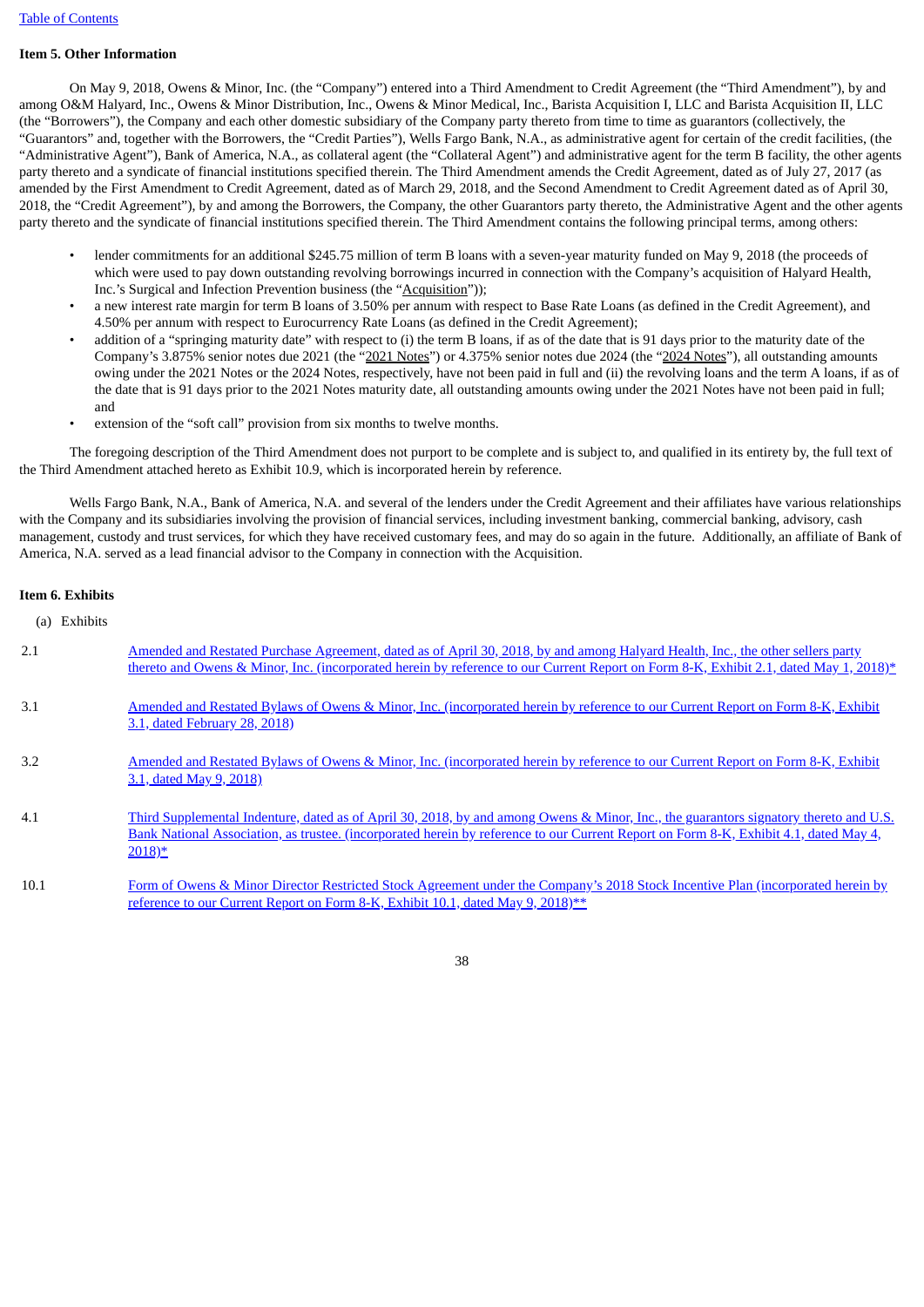| 10.2    | Form of Owens & Minor Restricted Stock Agreement under the Company's 2018 Stock Incentive Plan (incorporated herein by reference<br>to our Current Report on Form 8-K, Exhibit 10.2, dated May 9, 2018)**                                                                                                                                                                                                                                                                                                                                                                                                                                                                     |
|---------|-------------------------------------------------------------------------------------------------------------------------------------------------------------------------------------------------------------------------------------------------------------------------------------------------------------------------------------------------------------------------------------------------------------------------------------------------------------------------------------------------------------------------------------------------------------------------------------------------------------------------------------------------------------------------------|
| 10.3    | Form of Owens & Minor Restricted Stock Unit Agreement under the Company's 2018 Stock Incentive Plan (incorporated herein by<br>reference to our Current Report on Form 8-K, Exhibit 10.3, dated May 9, 2018)**                                                                                                                                                                                                                                                                                                                                                                                                                                                                |
| 10.4    | Owens & Minor, Inc. Officer Severance Policy dated May 7, 2018 (incorporated herein by reference to our Current Report on Form 8-K,<br>Exhibit 10.4, dated May 9, 2018)**                                                                                                                                                                                                                                                                                                                                                                                                                                                                                                     |
| 10.5    | Owens & Minor, Inc. 2018 Stock Incentive Plan (incorporated by reference to Appendix A to the Company's Definitive Proxy Statement<br>on Schedule 14A filed March 26, 2018 (File No. 001-09810))**                                                                                                                                                                                                                                                                                                                                                                                                                                                                            |
| 10.6    | First Amendment to Credit Agreement, dated as of March 29, 2018, by and among Owens & Minor Distribution, Inc., Owens & Minor<br>Medical, Inc., Barista Acquisition I, LLC, and Barista Acquisition II, LLC, as Borrowers, Owens & Minor, Inc. and certain of its domestic<br>subsidiaries, as Guarantors, the banks party thereto and Wells Fargo Bank, N.A., as Administrative Agent for the banks party thereto<br>(incorporated herein by reference to our Current Report on Form 8-K, Exhibit 10.1, dated April 18, 2018)                                                                                                                                                |
| 10.7    | Second Amendment to Credit Agreement, dated as of April 30, 2018, by and among O&M Halyard, Inc., Owens & Minor Distribution,<br>Inc., Owens & Minor Medical, Inc., Barista Acquisition I, LLC and Barista Acquisition II, LLC, Owens & Minor, Inc. and each other<br>domestic subsidiary of the Company party thereto from time to time, Wells Fargo Bank, N.A., as administrative agent for certain of the<br>credit facilities, Bank of America, N.A., as collateral agent and administrative agent for the term B facility, and the other agents party<br>thereto. (incorporated herein by reference to our Current Report on Form 8-K, Exhibit 10.1, dated May 4, 2018)* |
| 10.8    | Security and Pledge Agreement, dated as of April 30, 2018, by and among Owens & Minor, Inc., O&M Halyard, Inc., Owens & Minor<br>Distribution, Inc., Owens & Minor Medical, Inc., Barista Acquisition I, LLC and Barista Acquisition II, LLC, Bank of America, N.A.,<br>U.S. Bank National Association, and the other secured parties thereto. (incorporated herein by reference to our Current Report on Form 8-<br>K, Exhibit 10.2, dated May 4, 2018)*                                                                                                                                                                                                                     |
| 10.9    | Third Amendment to Credit Agreement, dated as of May 9, 2018, by and among O&M Halyard, Inc., Owens & Minor Distribution, Inc.,<br>Owens & Minor Medical, Inc., Barista Acquisition I, LLC and Barista Acquisition II, LLC, Owens & Minor, Inc. and each other domestic<br>subsidiary of the Company party thereto from time to time, Wells Fargo Bank, N.A., as administrative agent for certain of the credit<br>facilities, Bank of America, N.A., as collateral agent and administrative agent for the term B facility, and the other agents party thereto.                                                                                                               |
| 31.1    | Certification of Chief Executive Officer pursuant to Rule 13a-14(a) under the Securities Exchange Act of 1934, as adopted pursuant to<br>Section 302 of the Sarbanes-Oxley Act of 2002.                                                                                                                                                                                                                                                                                                                                                                                                                                                                                       |
| 31.2    | Certification of Chief Financial Officer pursuant to Rule 13a-14(a) under the Securities Exchange Act of 1934, as adopted pursuant to<br>Section 302 of the Sarbanes-Oxley Act of 2002.                                                                                                                                                                                                                                                                                                                                                                                                                                                                                       |
| 32.1    | Certification of Chief Executive Officer pursuant to 18 U.S.C. Section 1350, as adopted pursuant to Section 906 of the Sarbanes-Oxley<br>Act of 2002.                                                                                                                                                                                                                                                                                                                                                                                                                                                                                                                         |
| 32.2    | Certification of Chief Financial Officer pursuant to 18 U.S.C. Section 1350, as adopted pursuant to Section 906 of the Sarbanes-Oxley<br><b>Act of 2002.</b>                                                                                                                                                                                                                                                                                                                                                                                                                                                                                                                  |
| 101.INS | <b>XBRL Instance Document</b>                                                                                                                                                                                                                                                                                                                                                                                                                                                                                                                                                                                                                                                 |
| 101.SCH | XBRL Taxonomy Extension Schema Document                                                                                                                                                                                                                                                                                                                                                                                                                                                                                                                                                                                                                                       |
| 101.CAL | XBRL Taxonomy Extension Calculation Linkbase Document                                                                                                                                                                                                                                                                                                                                                                                                                                                                                                                                                                                                                         |
| 101.DEF | XBRL Taxonomy Definition Linkbase Document                                                                                                                                                                                                                                                                                                                                                                                                                                                                                                                                                                                                                                    |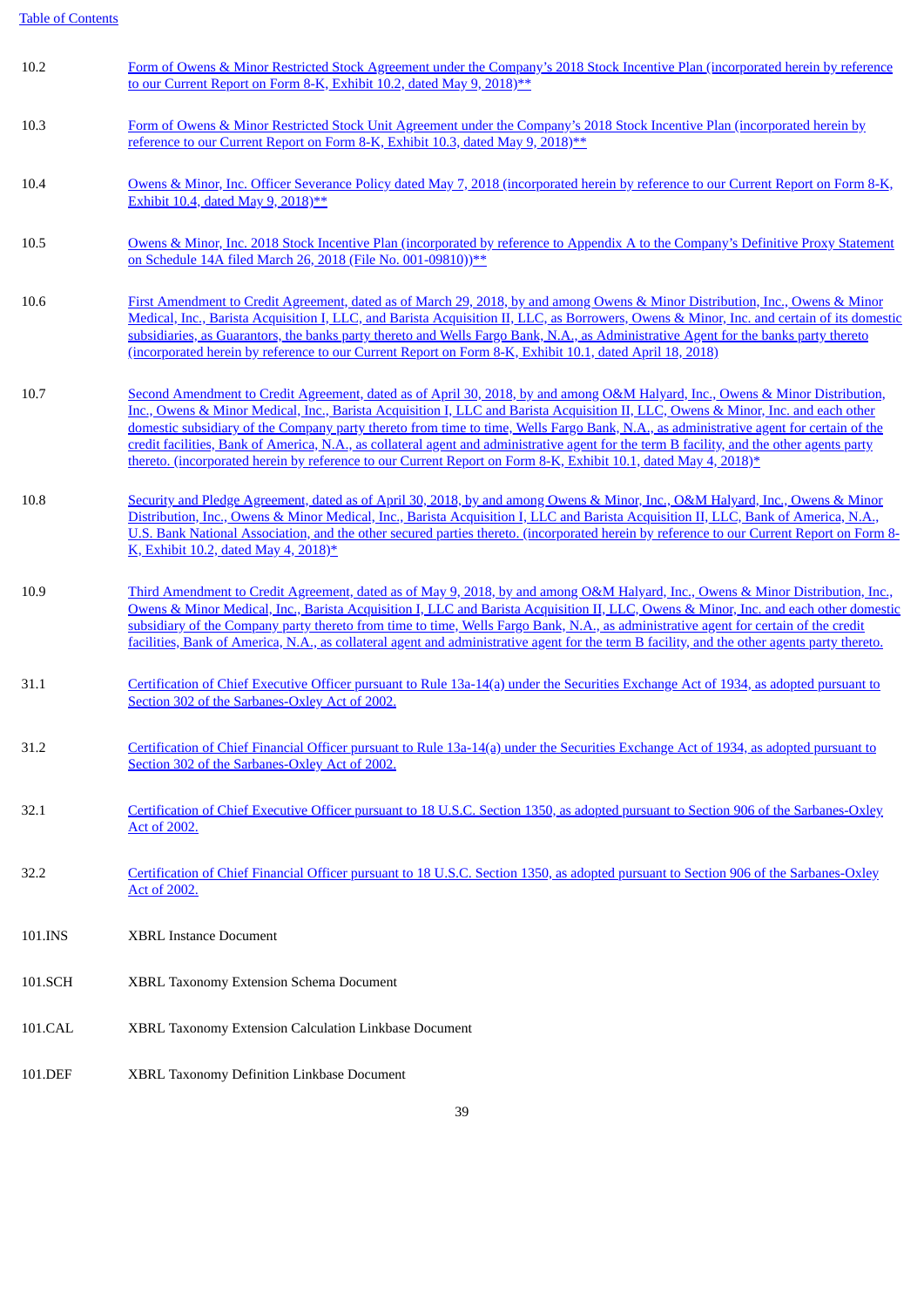## 101.LAB XBRL Taxonomy Extension Label Linkbase Document

### 101.PRE XBRL Taxonomy Extension Presentation Linkbase Document

\* Certain exhibits and schedules been omitted pursuant to Item 601(b)(2) of Regulation S-K. The Company hereby undertakes to furnish copies of such omitted materials supplementally upon request by the SEC.

\*\* Management contract or compensatory plan or arrangement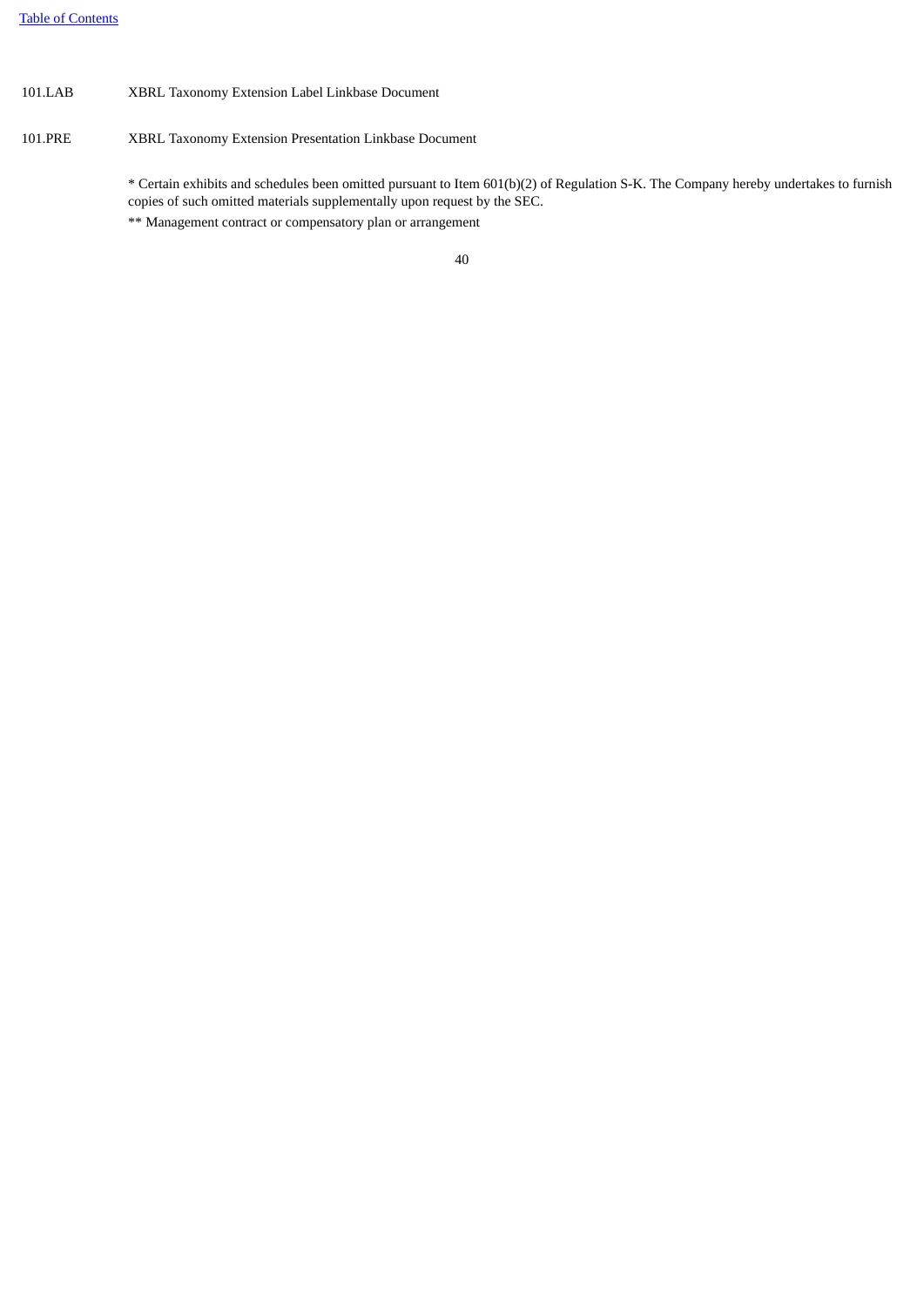## **SIGNATURES**

<span id="page-41-0"></span>Pursuant to the requirements of the Securities Exchange Act of 1934, the Registrant has duly caused this report to be signed on its behalf by the undersigned thereunto duly authorized.

Date: May 10, 2018 /s/ Paul C. Phipps

Date: May 10, 2018 /s/ Richard A. Meier

Owens & Minor, Inc. (Registrant)

Paul C. Phipps President & Chief Executive Officer

Richard A. Meier

Executive Vice President, Chief Financial Officer & President, International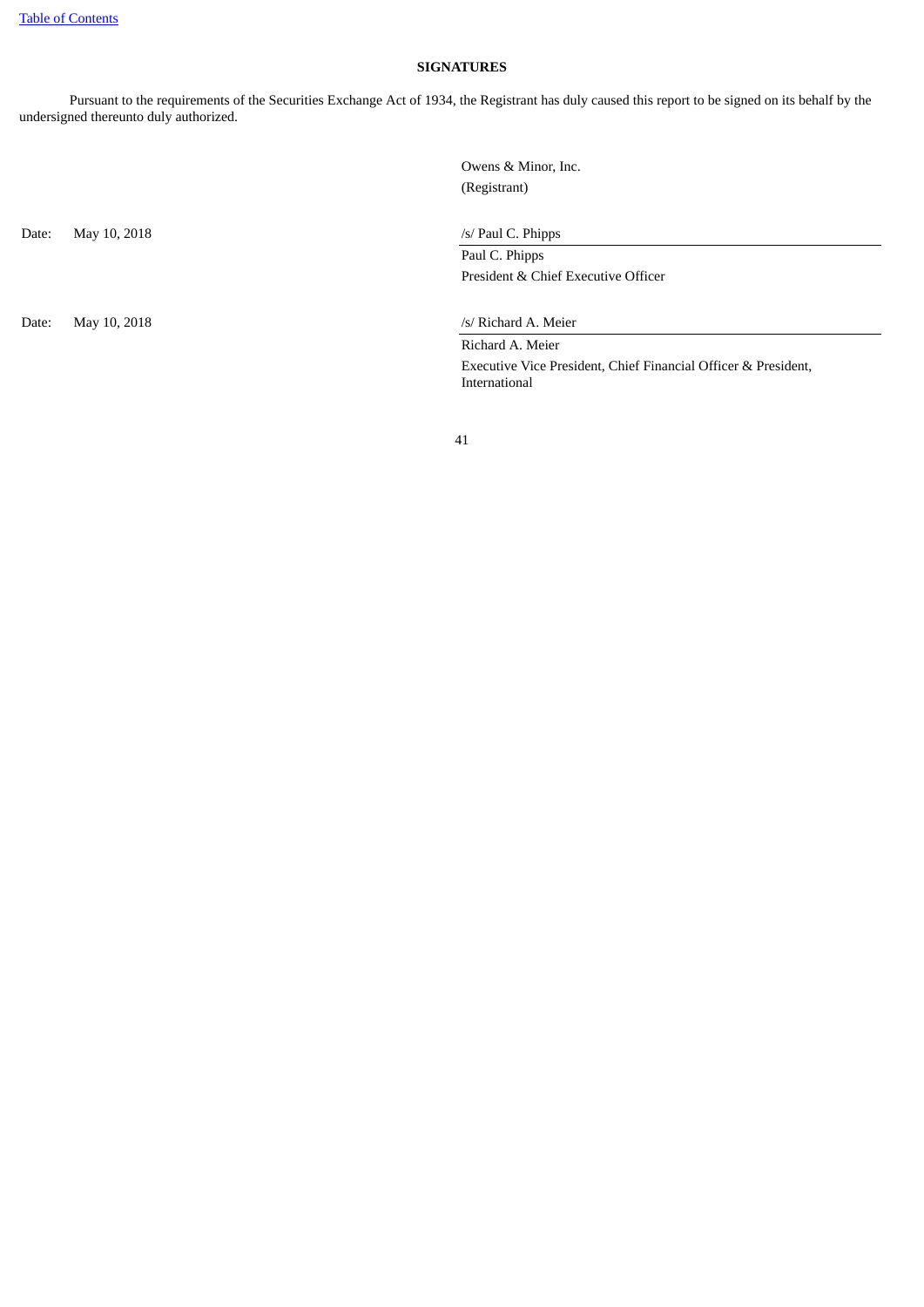#### *EXECUTION VERSION*

#### THIRD AMENDMENT TO CREDIT AGREEMENT

<span id="page-42-0"></span>THIS THIRD AMENDMENT TO CREDIT AGREEMENT (this "Agreement") dated as of May 9, 2018 (the "Third Amendment Effective Date") is entered into among OWENS & MINOR DISTRIBUTION, INC., a Virginia corporation ("Distribution"), OWENS & MINOR MEDICAL, INC., a Virginia corporation ("Medical"), BARISTA ACQUISITION I, LLC, a Virginia limited liability company ("Barista I"), BARISTA ACQUISITION II, LLC, a Virginia limited liability company ("Barista II"), O&M HALYARD, INC., a Virginia corporation ("O&M Halyard"; O&M Halyard, together with Distribution, Medical, Barista I, and Barista II, collectively the "Borrowers"), OWENS & MINOR, INC., a Virginia corporation (the "Parent"), the Banks party hereto, WELLS FARGO BANK, N.A., as administrative agent for the Pro Rata Facilities (in such capacity, the "Administrative Agent"), and BANK OF AMERICA, N.A., as administrative agent for the Term B Facility (in such capacity, the "Term B Facility Agent") and as collateral agent for the Secured Parties (in such capacity, the "Collateral Agent"). All capitalized terms used herein and not otherwise defined herein shall have the meanings given to such terms in the Existing Credit Agreement (as defined below) or the Amended Credit Agreement (as defined below), as applicable.

### **RECITALS**

WHEREAS, the Borrowers, the Guarantors party thereto, the Banks from time to time party thereto, Wells Fargo Bank, N.A., as the Administrative Agent, and Bank of America, N.A., as the Term B Facility Agent and the Collateral Agent, have entered into that certain Credit Agreement dated as of July 27, 2017 (as amended, modified, extended, restated, replaced, or supplemented prior to the Third Amendment Effective Date, the "Existing Credit Agreement");

WHEREAS, the Parent and the Borrowers have requested an increase in the amount of the Term B Facility in the form of additional Term B Loans in an aggregate principal amount of \$245,750,000 to be advanced on the Third Amendment Effective Date; and

WHEREAS, the Parent and the Borrowers have requested that the Banks, the Administrative Agent, the Term B Facility Agent and the Collateral Agent amend the Existing Credit Agreement as set forth below (the Existing Credit Agreement, as amended by this Agreement, the "Amended Credit Agreement").

NOW, THEREFORE, in consideration of the premises and the mutual covenants contained herein, and for other good and valuable consideration, the receipt and sufficiency of which are hereby acknowledged, the parties hereto agree as follows:

#### 1. Amendments.

(a) Clause (b) in the definition of "Applicable Percentage" in Section 1.1 of the Existing Credit Agreement is hereby amended to read as follows:

(b) with respect to the Term B Loans, 3.50% per annum with respect to Term B Loans that are Base Rate Loans, and 4.50% per annum with respect to Term B Loans that are Eurocurrency Rate Loans; and

(b) The definition of "Revolving Termination Date" in Section 1.1 of the Existing Credit Agreement is hereby amended to read as follows:

"Revolving Termination Date" means, with respect to each Bank, the earlier of (a) July 27, 2022, as such date may be extended from time to time with respect to such Bank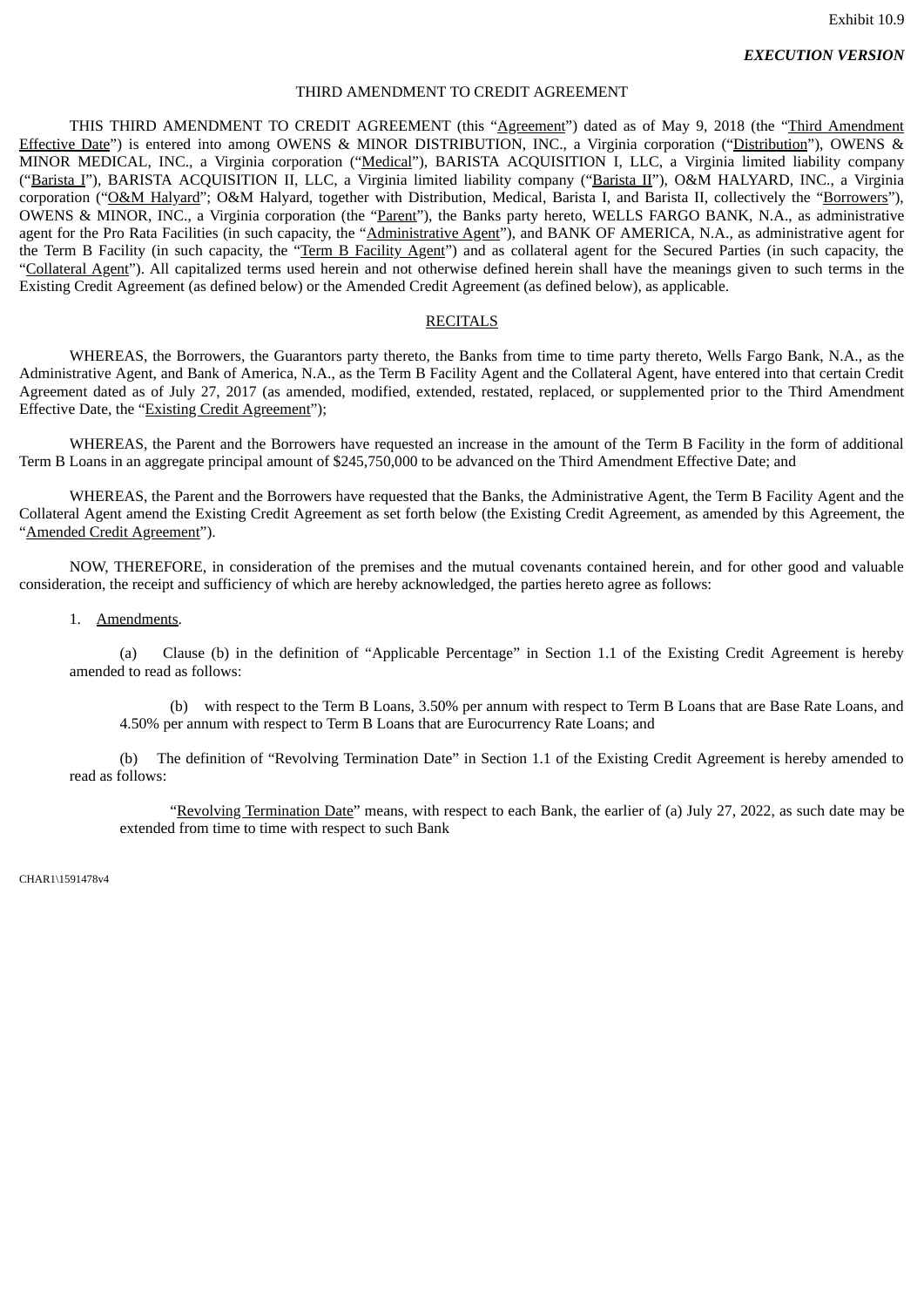pursuant to Section 2.11; provided, that if payment in full of all outstanding amounts owing under the 2021 Notes has not occurred on the date that is ninety-one (91) days prior to the 2021 Notes Maturity Date, the Revolving Termination Date shall automatically be deemed to be the date that is ninety-one (91) days prior to the 2021 Notes Maturity Date; provided, further, that, in each case, if such date is not a Business Day, the Revolving Termination Date shall be the next preceding Business Day; and (b) the date on which the Aggregate Revolving Committed Amount terminates in accordance with the provisions of this Credit Agreement.

(c) The definition of "Term B Commitment" in Section 1.1 of the Existing Credit Agreement is hereby amended to read as follows:

"Term B Commitment" means, as to each Bank, the Second Amendment Effective Date Term B Commitment of such Bank, and/or the Third Amendment Effective Date Term B Commitment of such Bank, as the context may require.

(d) The second sentence of the definition of "Term B Commitment Percentage" in Section 1.1 of the Existing Credit Agreement is hereby amended to read as follows:

The Term B Commitment Percentage of each Bank on the Third Amendment Effective Date is set forth on Schedule 2.1.

(e) The definition of "Term B Facility" in Section 1.1 of the Existing Credit Agreement is hereby amended to read as follows:

"Term B Facility" means, at any time, the sum of (a) the aggregate principal amount of the Term B Loans advanced on the Second Amendment Effective Date pursuant to Section 2.1(d)(iii)(A) of all Banks outstanding at such time plus (b) the aggregate principal amount of the Term B Loans advanced on the Third Amendment Effective Date pursuant to the Third Amendment and  $Section 2.1(d)(iii)(B)$  of all Banks outstanding at such time.

(f) The definition of "Term B Facility Termination Date" in Section 1.1 of the Existing Credit Agreement is hereby amended to read as follows:

"Term B Facility Termination Date" means April 30, 2025; provided that if any Relevant Notes Maturity Event shall have occurred, the Term B Facility Termination Date shall automatically be deemed to be the date of such Relevant Notes Maturity Event; provided, further, that, in each case, if such date is not a Business Day, the Term B Facility Termination Date shall be the next preceding Business Day.

(g) The reference to "the Term B Commitment" in the definition of "Term Commitment" in Section 1.1 of the Existing Credit Agreement is hereby amended to read "a Term B Commitment".

(h) The definition of "Term Facilities Termination Date" in Section 1.1 of the Existing Credit Agreement is hereby amended to read (and re-alphabetized as appropriate) as follows:

"Term A Facilities Termination Date" means July 27, 2022; provided that if payment in full of all outstanding amounts owing under the 2021 Notes has not occurred on the date that is ninety-one (91) days prior to the 2021 Notes Maturity Date, the Term A Facilities Termination Date shall automatically be deemed to be the date that is ninety-one (91) days

CHAR1\1591478v4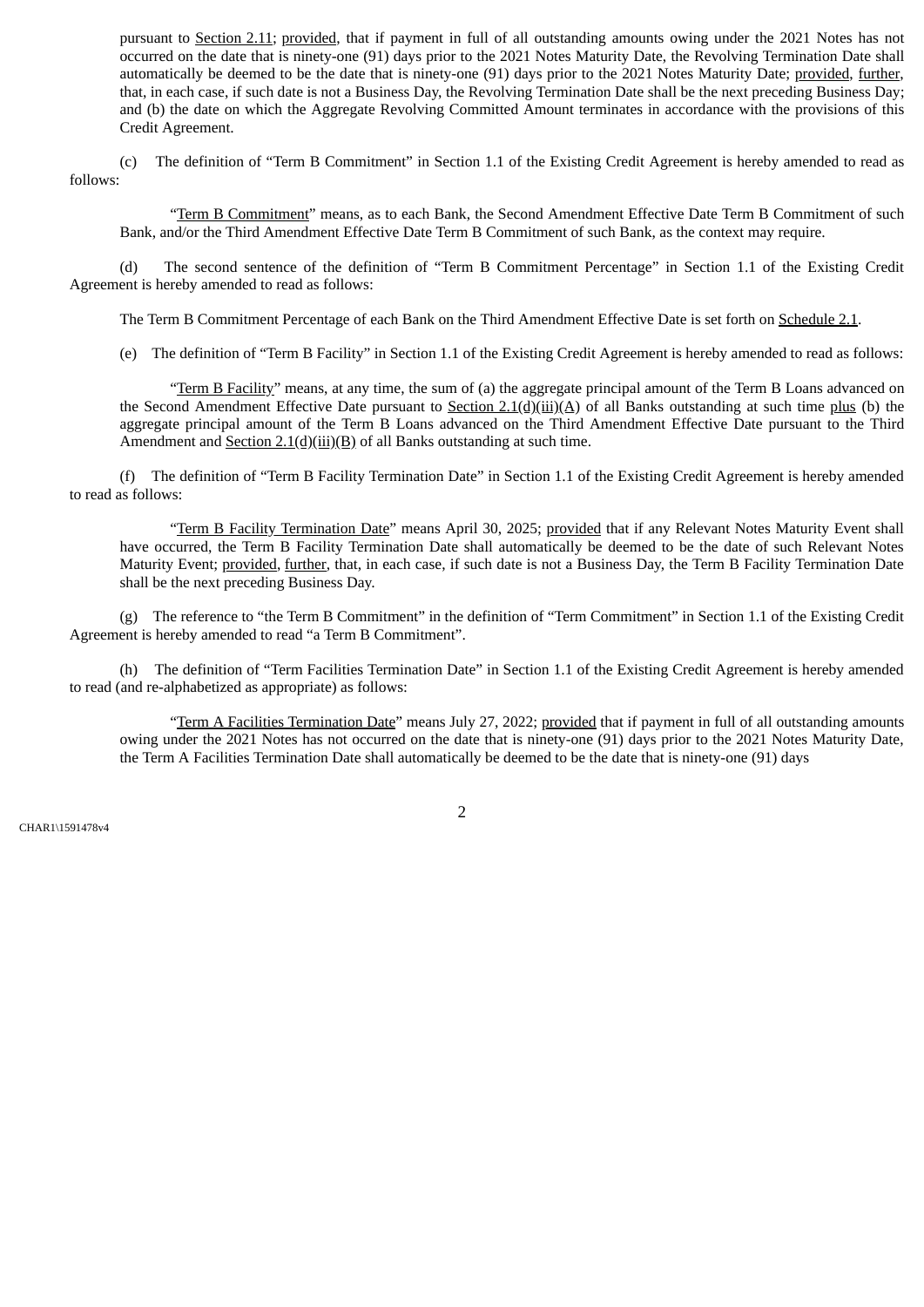prior to the 2021 Notes Maturity Date; provided, further, that, in each case, if such date is not a Business Day, the Term A Facilities Termination Date shall be the next preceding Business Day.

(i) Each usage of the defined term "Term Facilities Termination Date" in the Credit Documents (including without limitation in Section 1.1 and Section 2.4 of the Existing Credit Agreement) is hereby amended to read "Term A Facilities Termination Date".

(j) The following definitions are hereby added to Section 1.1 of the Existing Credit Agreement in the appropriate alphabetical order:

"2021 Notes Maturity Date" means September 15, 2021.

"2024 Notes Maturity Date" means December 15, 2024.

"Relevant Notes Maturity Event" means the occurrence of any of the following: (a) as of the date that is ninety-one (91) days prior to the 2021 Notes Maturity Date, all outstanding amounts owing under the 2021 Notes shall not have been paid in full or (b) as of the date that is ninety-one (91) days prior to the 2024 Notes Maturity Date, all outstanding amounts owing under the 2024 Notes shall not have been paid in full.

"Second Amendment Effective Date Term B Commitment" means, as to each Bank, the commitment of such Bank to make a Term B Loan on the Second Amendment Effective Date, in the aggregate principal amount set forth opposite such Bank's name under the heading "Second Amendment Effective Date Term B Commitment" on Schedule 2.1. The aggregate amount of the Second Amendment Effective Date Term B Commitments of all of the Banks on the Second Amendment Effective Date was \$254,250,000.

"Third Amendment" means that certain Third Amendment to Credit Agreement, dated as of the Third Amendment Effective Date, among Distribution, Medical, Barista I, Barista II, O&M Halyard, the Parent, the Banks party thereto, the Administrative Agent, the Term B Facility Agent and the Collateral Agent.

"Third Amendment Effective Date" means May 9, 2018.

"Third Amendment Effective Date Term B Commitment" means, as to each Bank, the commitment of such Bank to make a Term B Loan on the Third Amendment Effective Date, in the aggregate principal amount set forth opposite such Bank's name under the heading "Third Amendment Effective Date Term B Commitment" on Schedule 2.1. The aggregate amount of the Third Amendment Effective Date Term B Commitments of all of the Banks to be advanced on the Third Amendment Effective Date pursuant to Section  $2.1(d)(iii)(B)$  is \$245,750,000.

(k) The following definition is hereby deleted from Section 1.1 of the Existing Credit Agreement: Term B Facility Increase Effective Date.

(l) Section 2.1(d)(iii) of the Existing Credit Agreement is hereby amended to read as follows:

CHAR1\1591478v4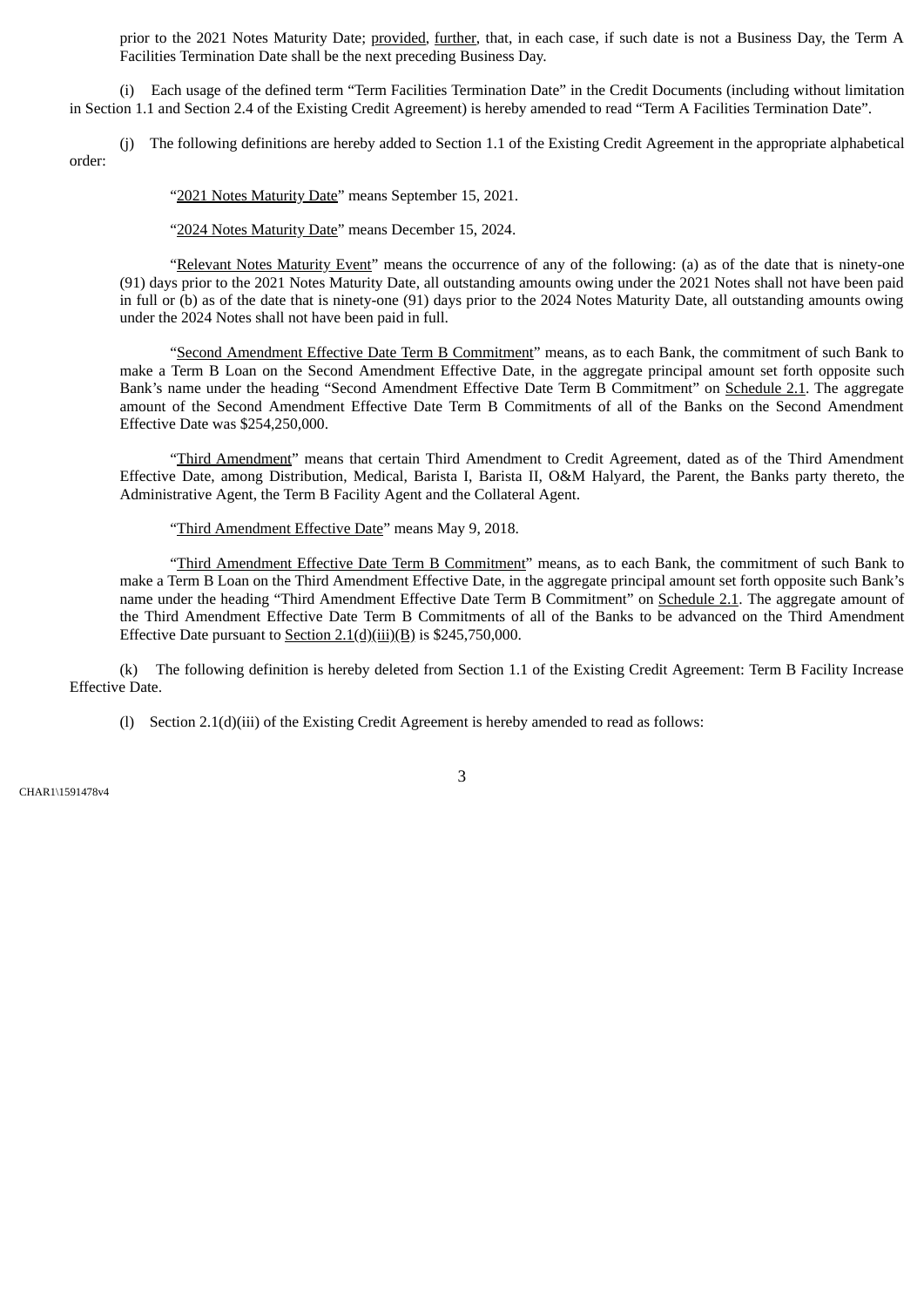(iii) Term B Commitments. On: (A) the Second Amendment Effective Date, subject to the terms and conditions hereof, each Term B Bank with a Second Amendment Effective Date Term B Commitment severally made a Term B Loan to O&M Halyard in Dollars in one (1) advance in an aggregate amount not to exceed such Term B Bank's Second Amendment Effective Date Term B Commitment, which Borrowing consisted of Term B Loans made simultaneously by the Term B Banks with Second Amendment Effective Date Term B Commitments in accordance with their respective Second Amendment Effective Date Term B Commitments; and (B) the Third Amendment Effective Date, subject to the terms and conditions hereof, each Term B Bank with a Third Amendment Effective Date Term B Commitment severally agrees to make a Term B Loan to O&M Halyard in Dollars in one (1) advance in an aggregate amount not to exceed such Term B Bank's Third Amendment Effective Date Term B Commitment, such Borrowing to consist of Term B Loans made simultaneously by the Term B Banks with Third Amendment Effective Date Term B Commitments in accordance with their respective Third Amendment Effective Date Term B Commitments. Term B Loans repaid or prepaid may not be reborrowed. Term B Loans may consist of Base Rate Loans or Eurocurrency Rate Loans (or a combination thereof), as the Borrower Representative may request.

(m) The heading in the right column of the table set forth in Section 2.4(b)(iii) of the Existing Credit Agreement is hereby amended to read as follows:

Principal Amortization Payment (% of Aggregate Original Principal Amount of Term B Loans Advanced on the Second Amendment Effective Date plus Aggregate Original Principal Amount of Term B Loans Advanced on the Third Amendment Effective Date)

(n) Section 2.10(b) $(xi)$  of the Existing Credit Agreement is hereby amended to read as follows:

(xi) the Applicable Percentage for the Incremental Term Loans under such Incremental Term Facility shall be as set forth in the Incremental Term Joinder Agreement relating to such Incremental Term Facility; provided that with respect to any Incremental Term Loans incurred under such Incremental Term Facility, if the All-In-Yield on such Incremental Term Loans exceeds the All-In-Yield on the Term B Loans by more than fifty basis points (0.50%) per annum, then the Applicable Percentage payable with respect to the Term B Loans shall on the effective date of such Incremental Term Facility be increased by an amount equal to the difference between the All-In-Yield on such Incremental Term Loans and the corresponding All-In-Yield on the Term B Loans minus fifty basis points (0.50%); and

- (o) Section 2.15 of the Existing Credit Agreement is hereby deleted.
- (p) Section 3.3(d) of the Existing Credit Agreement is hereby amended to read as follows:

(d) The aggregate Second Amendment Effective Date Term B Commitments were automatically and permanently reduced to zero upon the Borrowing of Term B Loans pursuant to  $Section 2.1(d)(iii)(A)$  on the Second Amendment Effective</u> Date. The aggregate Third Amendment Effective Date Term B Commitments shall be automatically and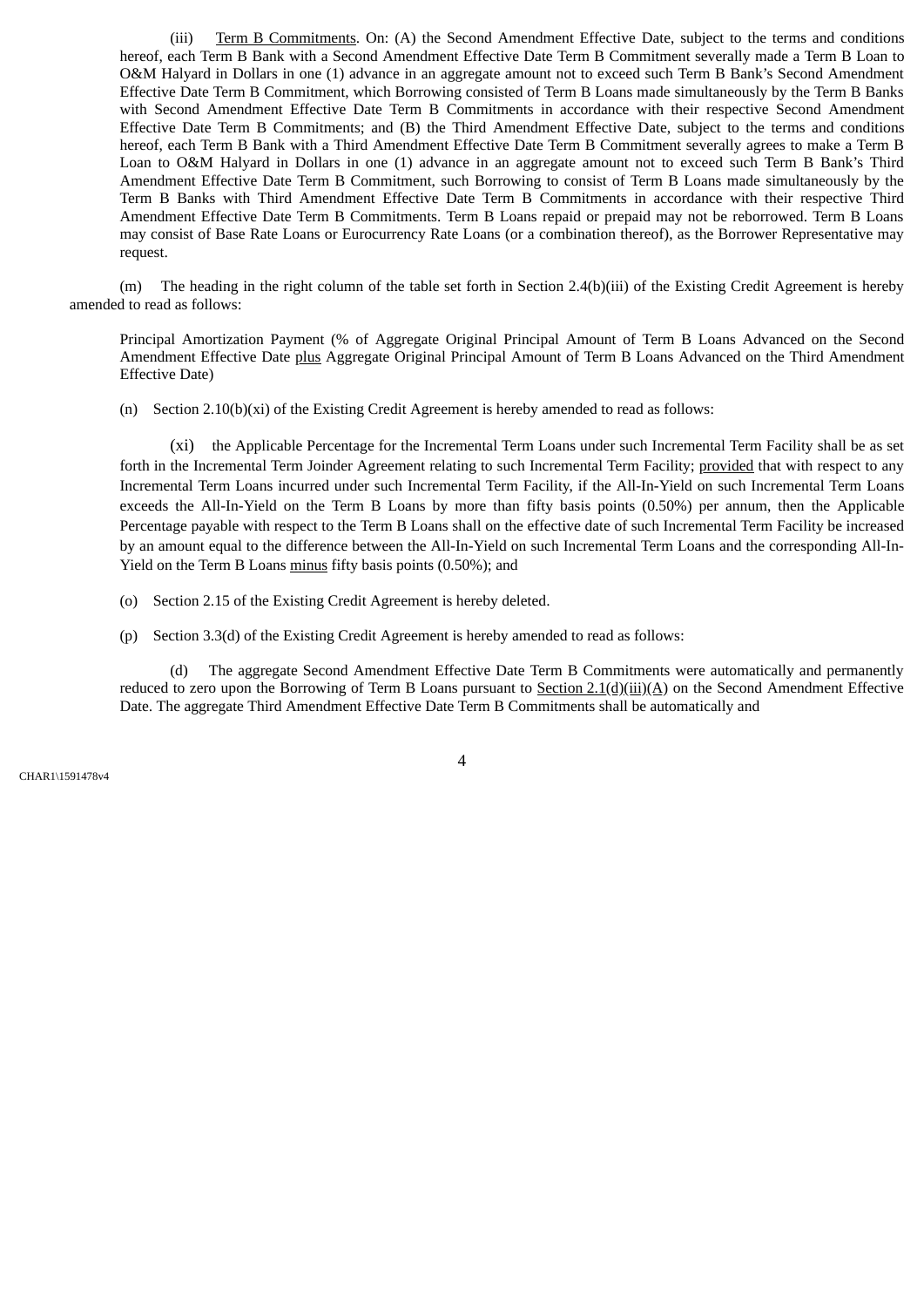permanently reduced to zero upon the Borrowing of Term B Loans pursuant to Section  $2.1(d)(iii)(B)$  on the Third Amendment Effective Date.

(q) The reference to "six (6) months" in Section 3.4(c) of the Existing Credit Agreement is hereby amended to read "twelve (12) months".

(r) Section 6.18(a) of the Existing Credit Agreement is hereby amended to replace each reference to "Term B Facility Increase Effective Date" with "Third Amendment Effective Date".

(s) Section 8.1(j) of the Existing Credit Agreement is hereby amended to read as follows:

(j) other secured Indebtedness of any member of the Consolidated Group; provided that the aggregate principal amount of all such Indebtedness at any one time outstanding shall not exceed an amount equal to the greater of (i) \$50,000,000 and (ii) 15% of Consolidated EBITDA (determined as of the end of the most recent fiscal quarter of the Parent for which financial statements have been delivered pursuant to Section 7.1(a) or (b)); provided, further, that, if any such Indebtedness is secured on an equal priority basis with the Liens on the Collateral securing the Obligations, then such Indebtedness shall be subject to Section 2.10(b)(xi) as if such Indebtedness was Incremental Term Loans;

(t) Section 9.1(c)(ii) of the Existing Credit Agreement is hereby amended to read as follows:

(ii) default in the due performance or observance of any of the financial covenants contained in Section 7.10 and the continuance thereof for a period of 15 days after knowledge thereof by a Responsible Officer of the Borrower Representative (but in no event later than 15 days after the date by which the Borrower Representative is required to deliver annual or quarterly financial statements in accordance with Sections  $7.1(a)$  and (b), as appropriate) without the Borrower Representative having obtained an effective waiver hereunder (provided that, notwithstanding the foregoing, the failure to observe or perform the covenant set forth in Section 7.10(b) shall not in and of itself constitute an Event of Default with respect to the Term B Facility unless the Required Financial Covenant Banks have accelerated the Loans (other than the Term B Loans) and related Obligations then outstanding as a result of such breach and such declaration has not been rescinded on or before the date on which the Term B Banks declare an Event of Default in connection therewith), or

(u) The initial paragraph of Section 9.2 of the Existing Credit Agreement is hereby amended to read as follows:

Upon the occurrence of an Event of Default, and at any time thereafter unless and until such Event of Default has been waived by the requisite Banks (pursuant to the voting procedures in Section 11.6) or cured to the satisfaction of the requisite Banks (pursuant to the voting procedures in Section 11.6), the Administrative Agent may, and upon the request and direction of the Required Banks (or, in the case of any Event of Default arising from a breach of Section 7.10(b), shall, at the request of, or may, with the consent of, the Required Financial Covenant Banks and only with respect to the Loans (other than the Term B Loans) and Obligations relating thereto) shall, by written notice to the Borrower Representative take any of the following actions without prejudice to the rights of any Agent or any Bank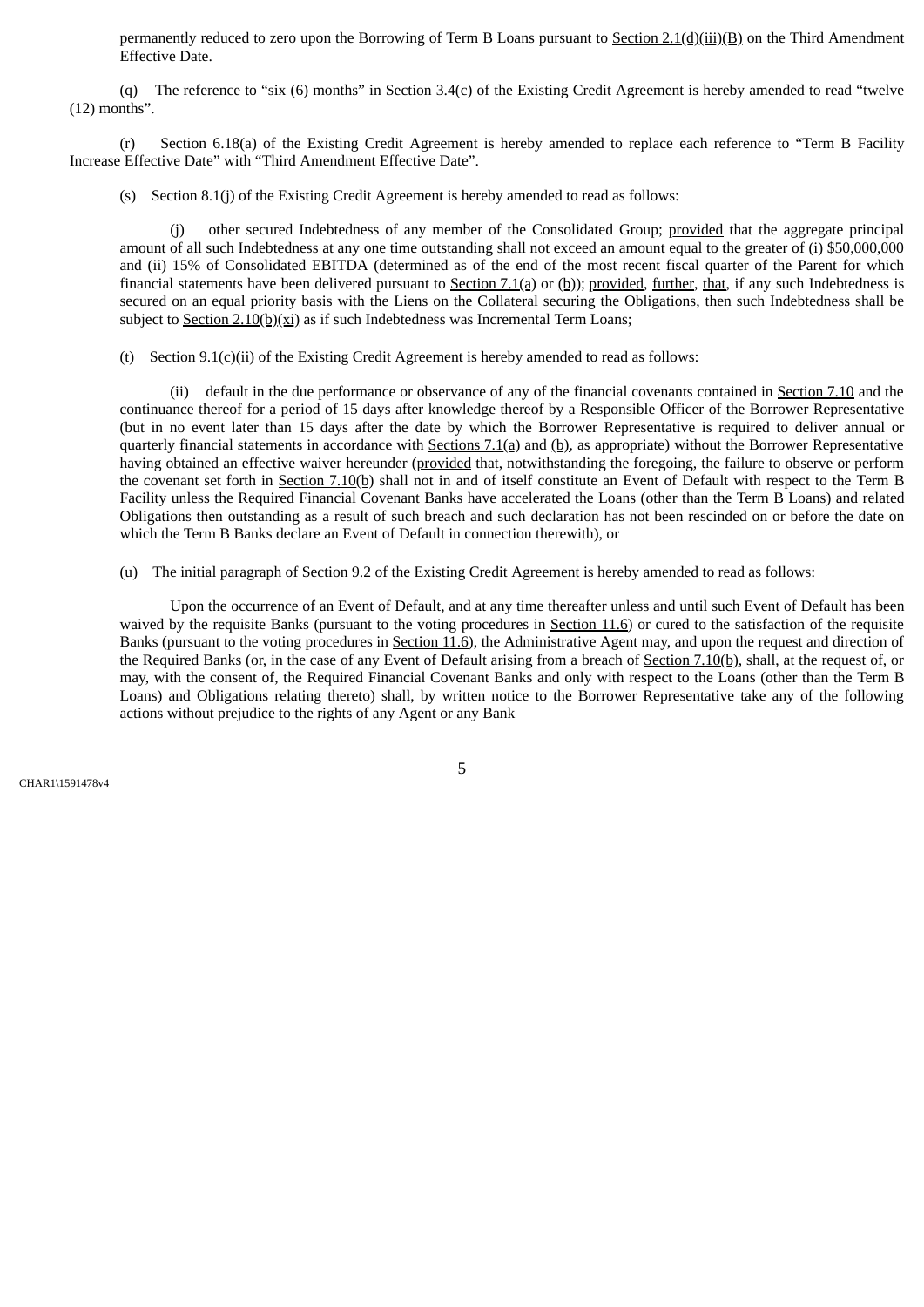to enforce its claims against the Credit Parties, except as otherwise specifically provided for herein:

(v) The "and" at the end of Section 11.6(f) is hereby deleted, the "." at the end of Section 11.6(g) is hereby amended to "; and" and a new Section 11.6(h) is hereby added to the Existing Credit Agreement to read as follows:

(h) without the consent of the Required Financial Covenant Banks, no amendment, waiver or consent shall amend, change, waive, discharge or terminate (i) clause (L) of the last paragraph of this Section 11.6, or (ii) this Section 11.6(h).

(w) Clause (L) in the last paragraph of Section 11.6 of the Existing Credit Agreement is hereby amended to read as follows:

(L) any amendment, waiver or consent with respect to  $(1)$  Section 7.10(b) (or any defined terms as and to the extent used therein, but not to the extent that such terms are used in any other provision of this Credit Agreement or any other Credit Document), (2) clause (c) of the definition of "Applicable Percentage" (or any defined terms as and to the extent used therein, but not to the extent that such terms are used in any other provision of this Credit Agreement or any other Credit Document) for the purpose of reducing the rate of interest on Loans under the Pro Rata Facilities, (3) the proviso to Section 9.1(c)(ii) or (4) the parenthetical provisions referencing Section 7.10 in Section 9.2, in each case, shall not require the consent of the Required Banks but shall be effective if, and only if, signed by the Required Financial Covenant Banks (or, in the case any amendment to clause (c) of the definition of "Applicable Percentage" referenced in clause ( $L(2)$  above, the consent of each Revolving Bank affected thereby), the Credit Parties and the Administrative Agent;

(x) Clause (M) in the last paragraph of Section 11.6 of the Existing Credit Agreement is hereby deleted, clause (N) in the last paragraph of Section 11.6 of the Existing Credit Agreement is hereby re-numbered as clause (M), and clause (O) in the last paragraph of Section 11.6 of the Existing Credit Agreement is hereby re-numbered as clause (N).

(y) The "Term B Committed Amount" and "Term B Commitment Percentage" columns set forth in the table on Schedule 2.1 to the Existing Credit Agreement are hereby replaced with the "Second Amendment Effective Date Term B Commitment", "Third Amendment Effective Date Term B Commitment" and "Term B Commitment Percentage" columns in the table set forth on Schedule 2.1 attached hereto.

2. Funding of Term B Loans on the Third Amendment Effective Date. On the Third Amendment Effective Date, subject to the terms and conditions of this Agreement and the Amended Credit Agreement, each Term B Bank with a Third Amendment Effective Date Term B Commitment severally agrees to make a Term B Loan to O&M Halyard in Dollars in one (1) advance in an aggregate amount not to exceed such Term B Bank's Third Amendment Effective Date Term B Commitment, such Borrowing to consist of Term B Loans made simultaneously by the Term B Banks with Third Amendment Effective Date Term B Commitments in accordance with their respective Third Amendment Effective Date Term B Commitments.

3. Conditions Precedent. This Agreement shall become effective upon satisfaction of the following conditions precedent:

6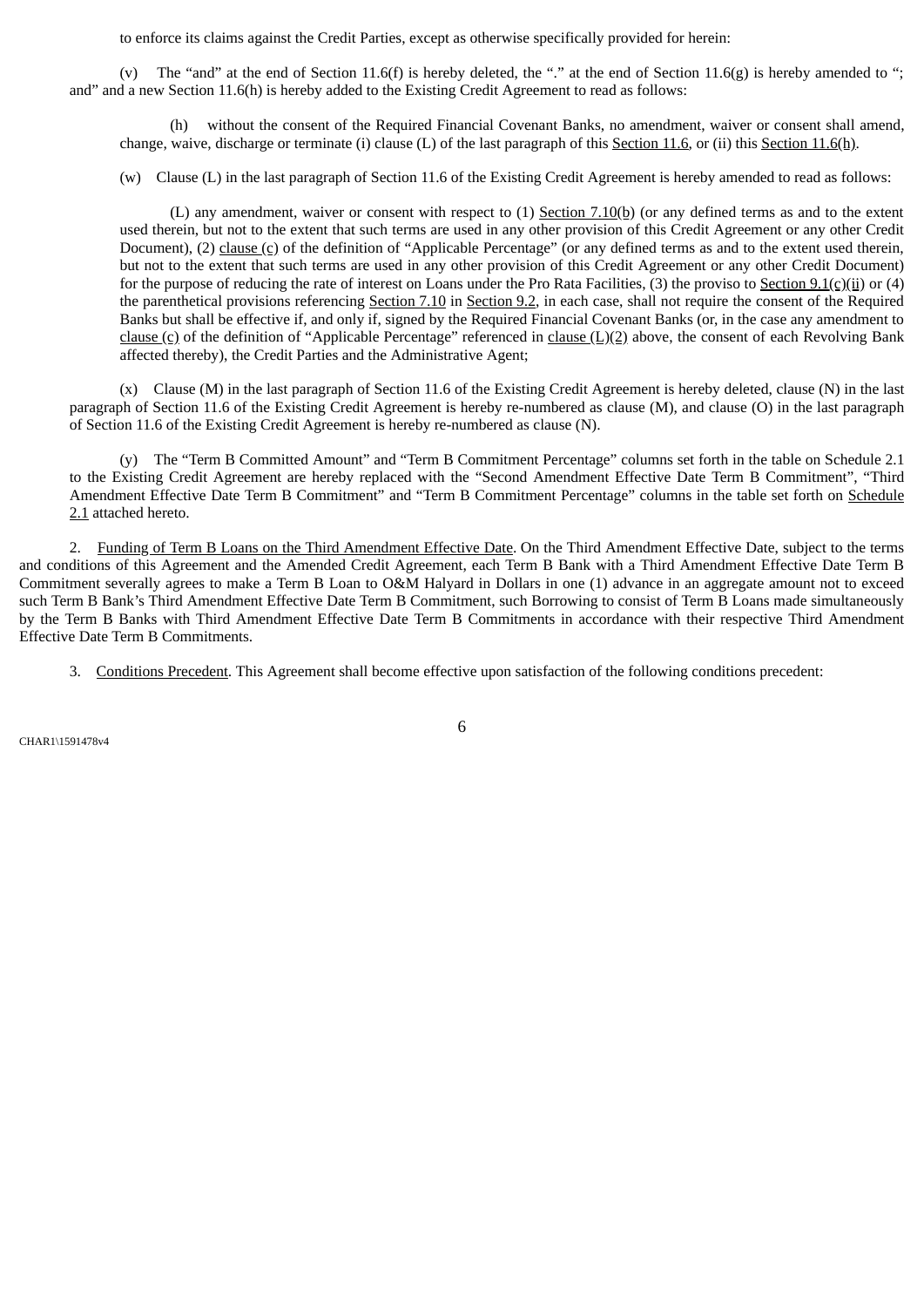(a) receipt by the Administrative Agent and the Term B Facility Agent of counterparts of this Agreement properly executed by a Responsible Officer of each Credit Party, the Required Banks, the Required Term B Banks, each Bank with a Third Amendment Effective Date Term B Commitment, the Administrative Agent, the Term B Facility Agent and the Collateral Agent;

(b) receipt by the Administrative Agent and the Term B Facility Agent of counterparts of opinions of counsel for the Credit Parties relating to this Agreement and the transactions contemplated herein;

(c) receipt by the Administrative Agent and the Term B Facility Agent of (i) a certificate of the Borrower Representative dated as of the Third Amendment Effective Date and signed by a Responsible Officer of the Borrower Representative certifying that, before and after giving effect to Borrowing of Term B Loans on the Third Amendment Effective Date, (A) the representations and warranties made by the Credit Parties in the Amended Credit Agreement and in the other Credit Documents or which are contained in any certificate furnished at any time under or in connection therewith are true and correct in all material respects on and as of the Third Amendment Effective Date as if made on and as of the Third Amendment Effective Date (except (x) for those which expressly relate to an earlier date, in which case they shall be true and correct in all material respects on and as of such earlier date, and  $(y)$  to the extent any such representation and warranty is qualified by materiality or reference to Material Adverse Effect, in which case, such representation and warranty shall be true and correct in all respects), and (B) no Default or Event of Default exists, and (ii) a certificate of each Credit Party dated as of the Third Amendment Effective Date and signed by a Responsible Officer of each Credit Party certifying and attaching the resolutions adopted by such Credit Party approving or consenting to the Borrowing of the Term B Loans on the Third Amendment Effective Date;

(d) receipt by the Term B Facility Agent of a Notice of Loan Borrowing with respect to the Borrowing of Term B Loans to be advanced on the Third Amendment Effective Date;

(e) simultaneously with the Borrowing of Term B Loans on the Third Amendment Effective Date, the Borrowers shall prepay all Revolving Loans outstanding on the Third Amendment Effective Date with the proceeds of such Term B Loans; and

(f) all fees of the Arrangers, the Administrative Agent, the Term B Facility Agent, the Collateral Agent and the Banks required to be paid on the Third Amendment Effective Date have been paid.

4. Expenses. The Credit Parties agree to reimburse the Administrative Agent, the Term B Facility Agent and the Collateral Agent for all reasonable and documented out-of-pocket costs and expenses of the Administrative Agent, the Term B Facility Agent and the Collateral Agent in connection with the preparation, execution and delivery of this Agreement, including without limitation the reasonable documented fees and expenses of Moore & Van Allen PLLC.

#### 5. Miscellaneous.

(a) The Existing Credit Agreement and the obligations of the Credit Parties thereunder and under the other Credit Documents, are hereby ratified and confirmed and shall remain in full force and effect according to their terms. This Agreement shall constitute a Credit Document.

CHAR1\1591478v4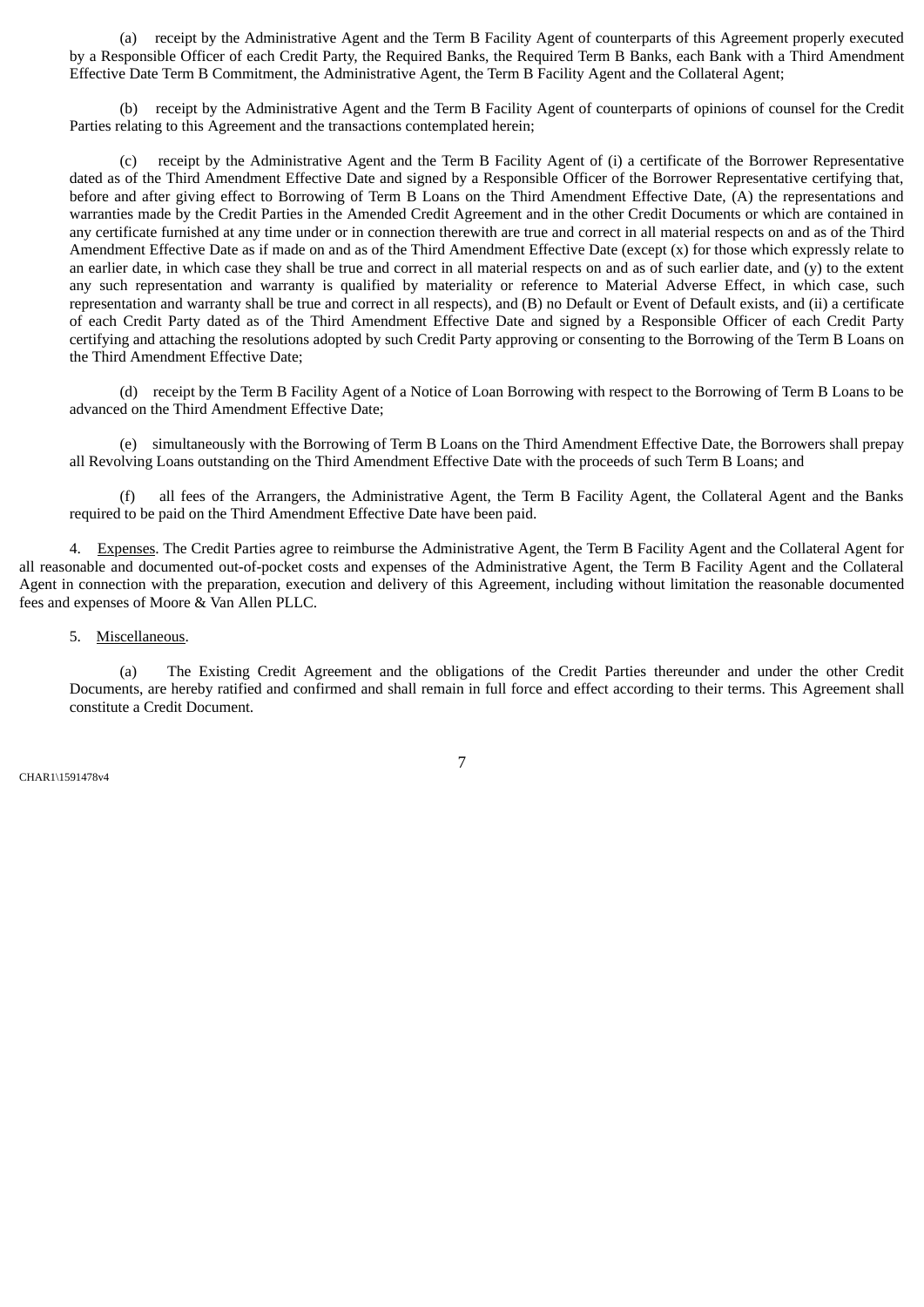(b) Each Guarantor (i) acknowledges and consents to all of the terms and conditions of this Agreement, (ii) affirms all of its obligations under the Credit Documents, and (iii) agrees that this Agreement and all documents executed in connection herewith do not operate to reduce or discharge its obligations under the Existing Credit Agreement or the other Credit Documents.

Each Credit Party hereby represents and warrants as follows: (i) such Credit Party has taken all necessary corporate or other organizational action to authorize the execution, delivery and performance of this Agreement; (ii) this Agreement has been duly executed and delivered by such Credit Party and constitutes the legal, valid and binding obligation of such Credit Party, enforceable against such Credit Party in accordance with its terms, except as may be limited by bankruptcy or insolvency laws or similar laws affecting creditors' rights generally or by general equitable principles; and (iii) no consent, approval, authorization or order of, or filing, registration or qualification with, any Governmental Authority or any other Person is necessary or required in connection with the execution, delivery or performance by such Credit Party of this Agreement (or, if required, such consent, approval and authorization has been obtained).

(d) The Credit Parties represent and warrant that, after giving effect to this Agreement and the Borrowing of Term B Loans on the Third Amendment Effective Date, (i) the representations and warranties made by the Credit Parties in the Amended Credit Agreement and in the other Credit Documents and which are contained in any certificate furnished at any time under or in connection therewith are true and correct in all material respects on and as of the date hereof as if made on and as of such date (except (A) for those which expressly relate to an earlier date, in which case they were true and correct as of such earlier date, and (B) to the extent any such representation and warranty is qualified by materiality or reference to Material Adverse Effect, in which case, such representation and warranty is true and correct in all respects), and (ii) no Default or Event of Default has occurred and is continuing.

(e) This Agreement may be executed in any number of counterparts, each of which when so executed and delivered shall be an original, but all of which shall constitute one and the same instrument. It shall not be necessary in making proof of this Agreement to produce or account for more than one such counterpart for each of the parties hereto. Delivery by facsimile by any of the parties hereto of an executed counterpart of this Agreement shall be as effective as an original executed counterpart hereof and shall be deemed a representation that an original executed counterpart hereof will be delivered.

(f) THIS AGREEMENT AND ANY CLAIMS, CONTROVERSY, DISPUTE OR CAUSE OF ACTION (WHETHER IN CONTRACT OR TORT OR OTHERWISE) BASED UPON, ARISING OUT OF OR RELATING TO THIS AGREEMENT AND THE TRANSACTIONS CONTEMPLATED HEREBY SHALL BE GOVERNED BY AND CONSTRUED IN ACCORDANCE WITH THE LAWS OF THE STATE OF NEW YORK.

[*Signature Pages Follow*]

CHAR1\1591478v4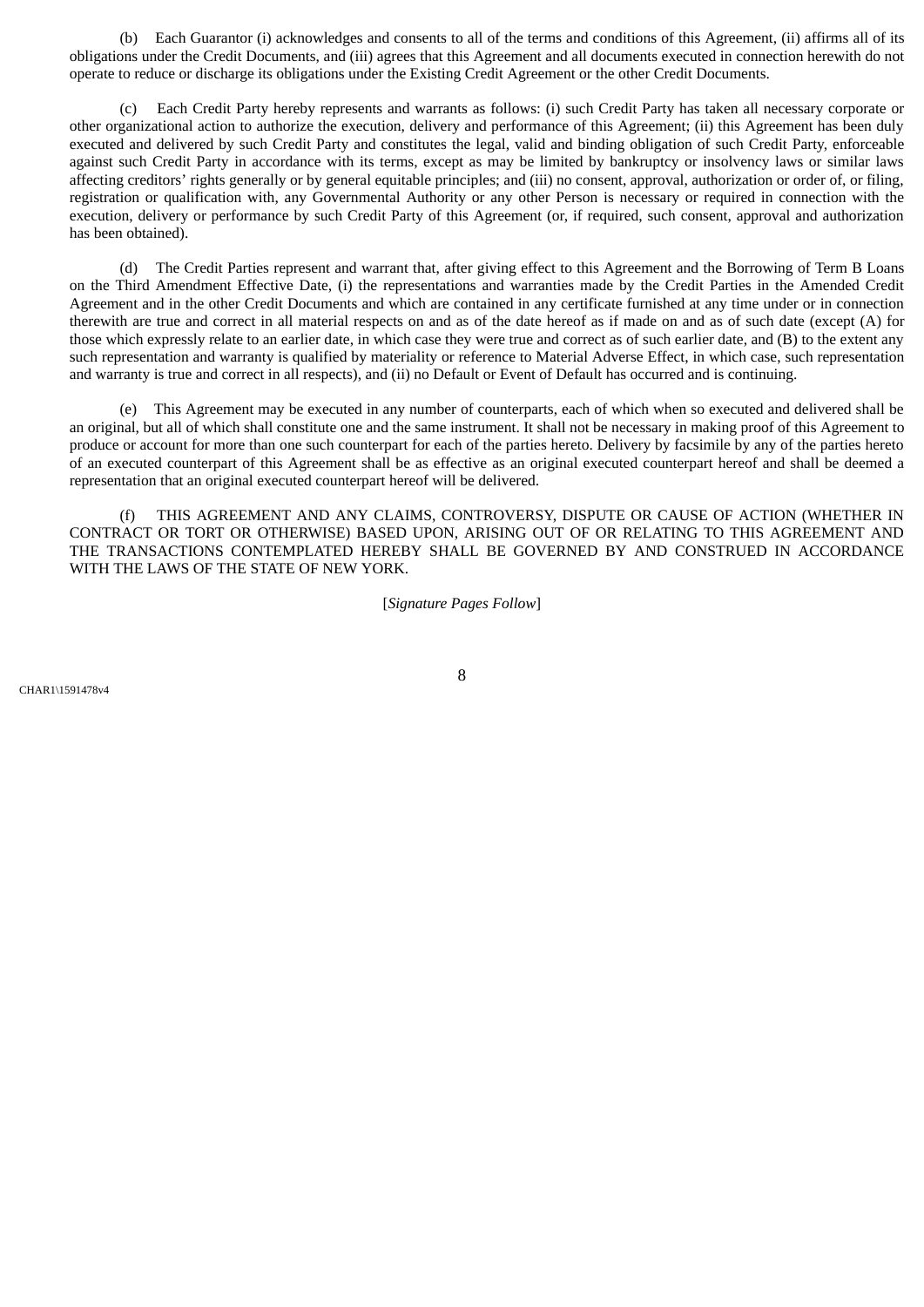Each of the parties hereto has caused a counterpart of this Agreement to be duly executed and delivered as of the date first above written.

BORROWERS: OWENS & MINOR DISTRIBUTION, INC., a Virginia corporation

> $By:$ Name: Title:

OWENS & MINOR MEDICAL, INC., a Virginia corporation

By: Name: Title:

BARISTA ACQUISITION I, LLC, a Virginia limited liability company

By: Name: Title:

BARISTA ACQUISITION II, LLC, a Virginia limited liability company

 $By:$ Name: Title:

O&M HALYARD, INC., a Virginia corporation

 $By:$ Name: Title:

GUARANTORS: OWENS & MINOR, INC., a Virginia corporation

> $By:$ Name: Title:

CHAR1\1591478v4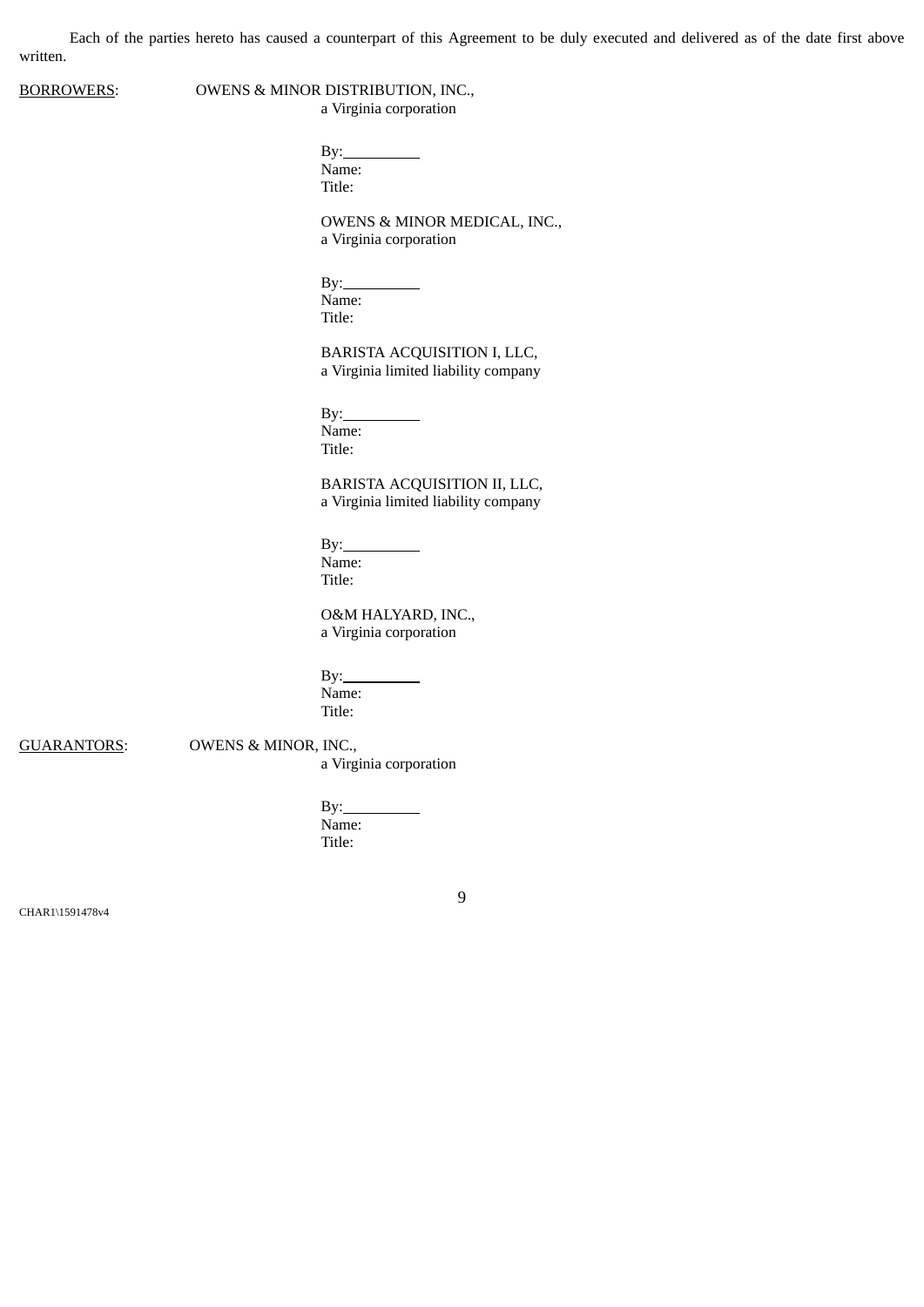## ADMINISTRATIVE AGENT: WELLS FARGO BANK, N.A., in its capacity as Administrative Agent

| By:    |  |
|--------|--|
| Name:  |  |
| Title: |  |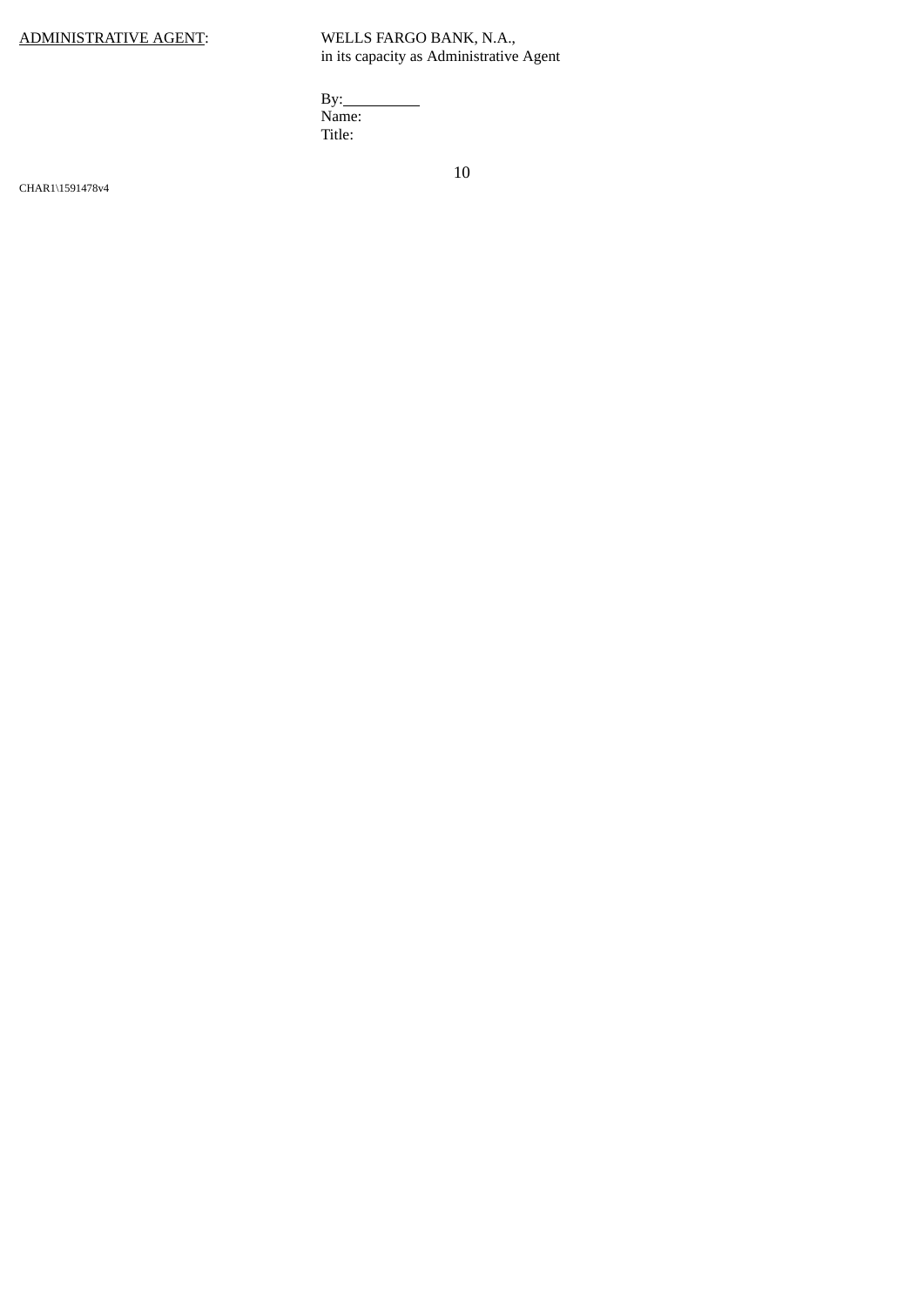## TERM B FACILITY AGENT AND COLLATERAL AGENT: BANK OF AMERICA, N.A.,

in its capacity as Term B Facility Agent and as Collateral Agent

By: Name: Title: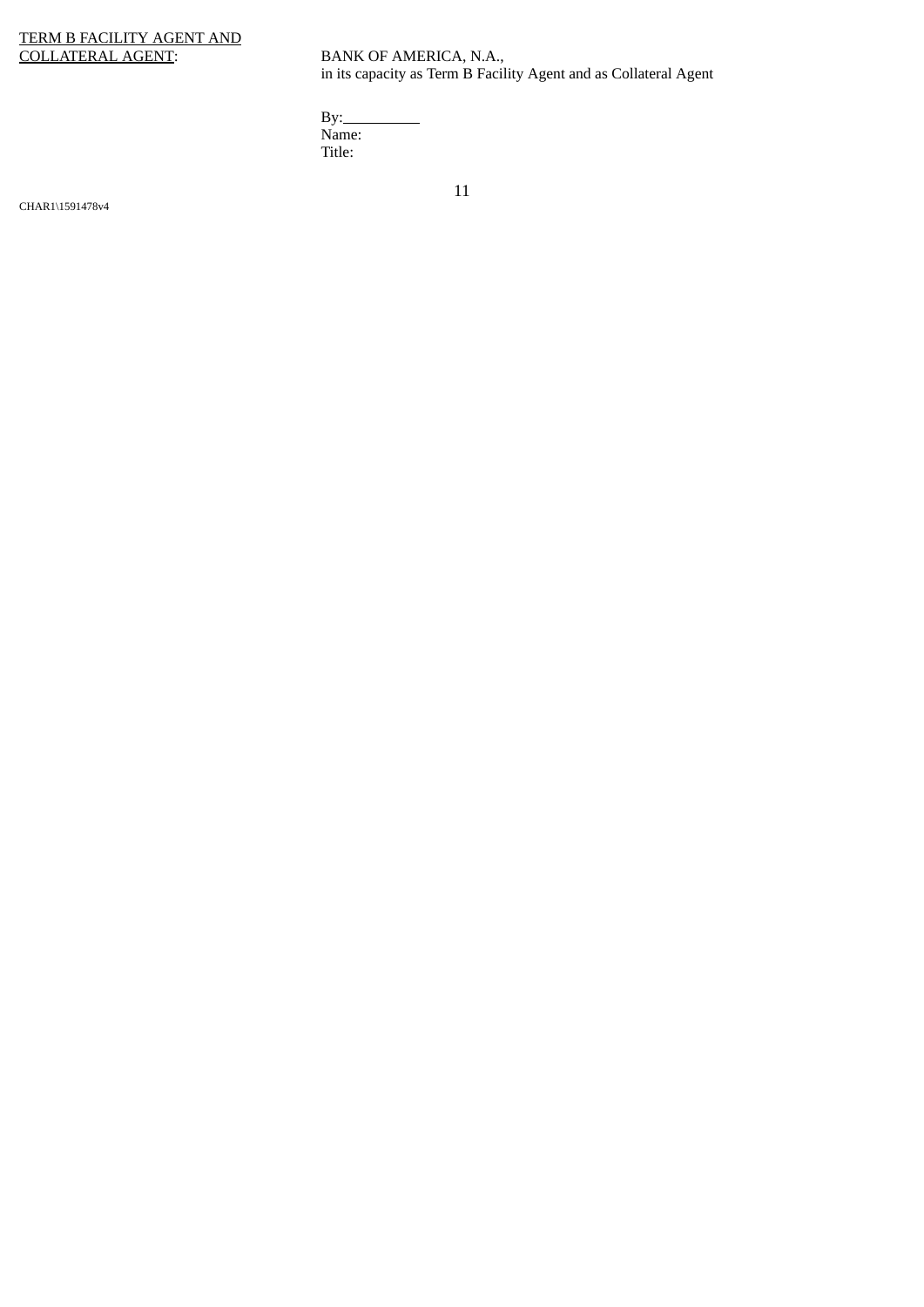## BANKS: WELLS FARGO BANK, N.A., in its capacity as a Bank, Issuing Bank and the Swingline Bank

By: Name: Title: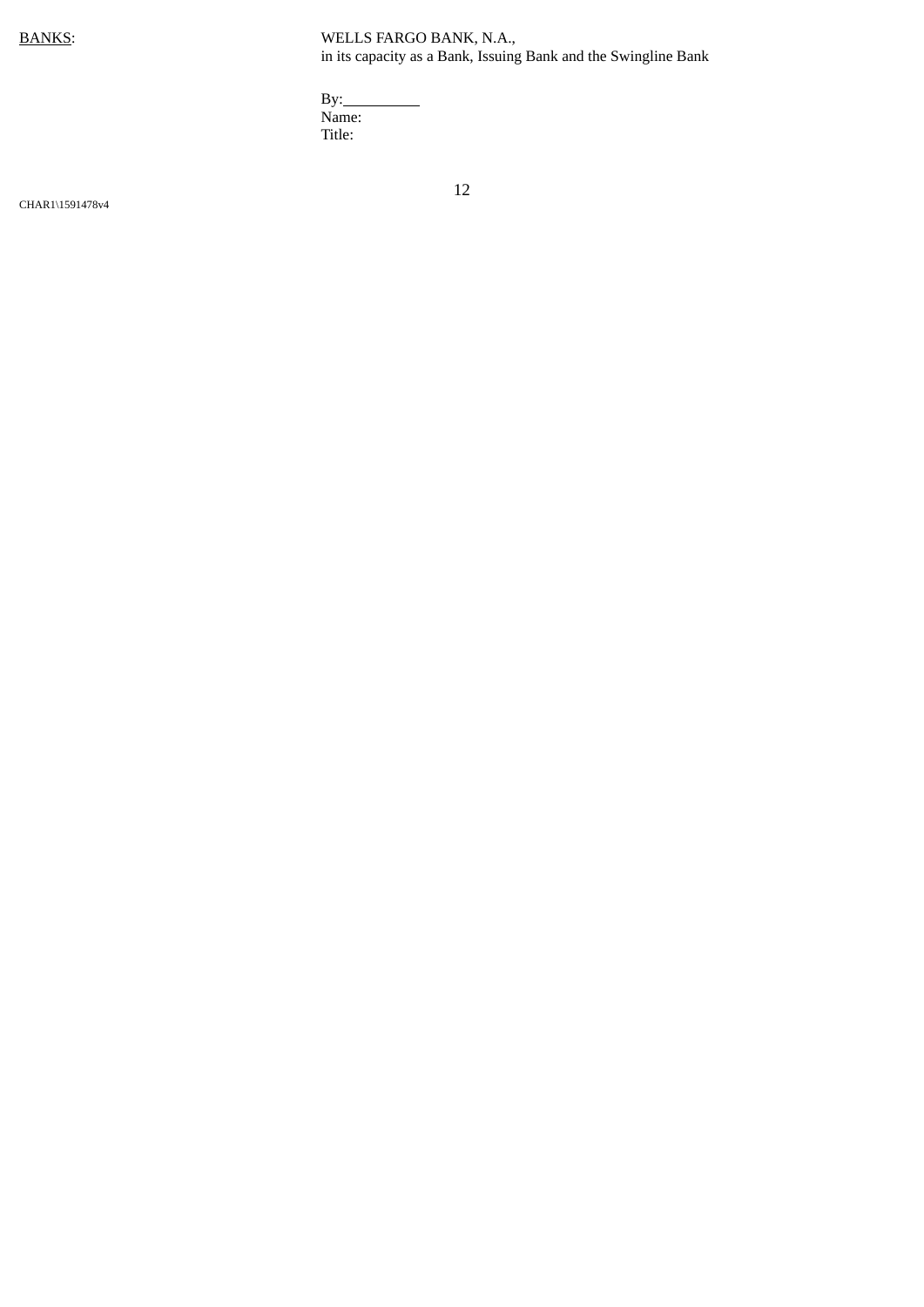BANK OF AMERICA, N.A., in its capacity as a Bank and an Issuing Bank

By: Name: Title: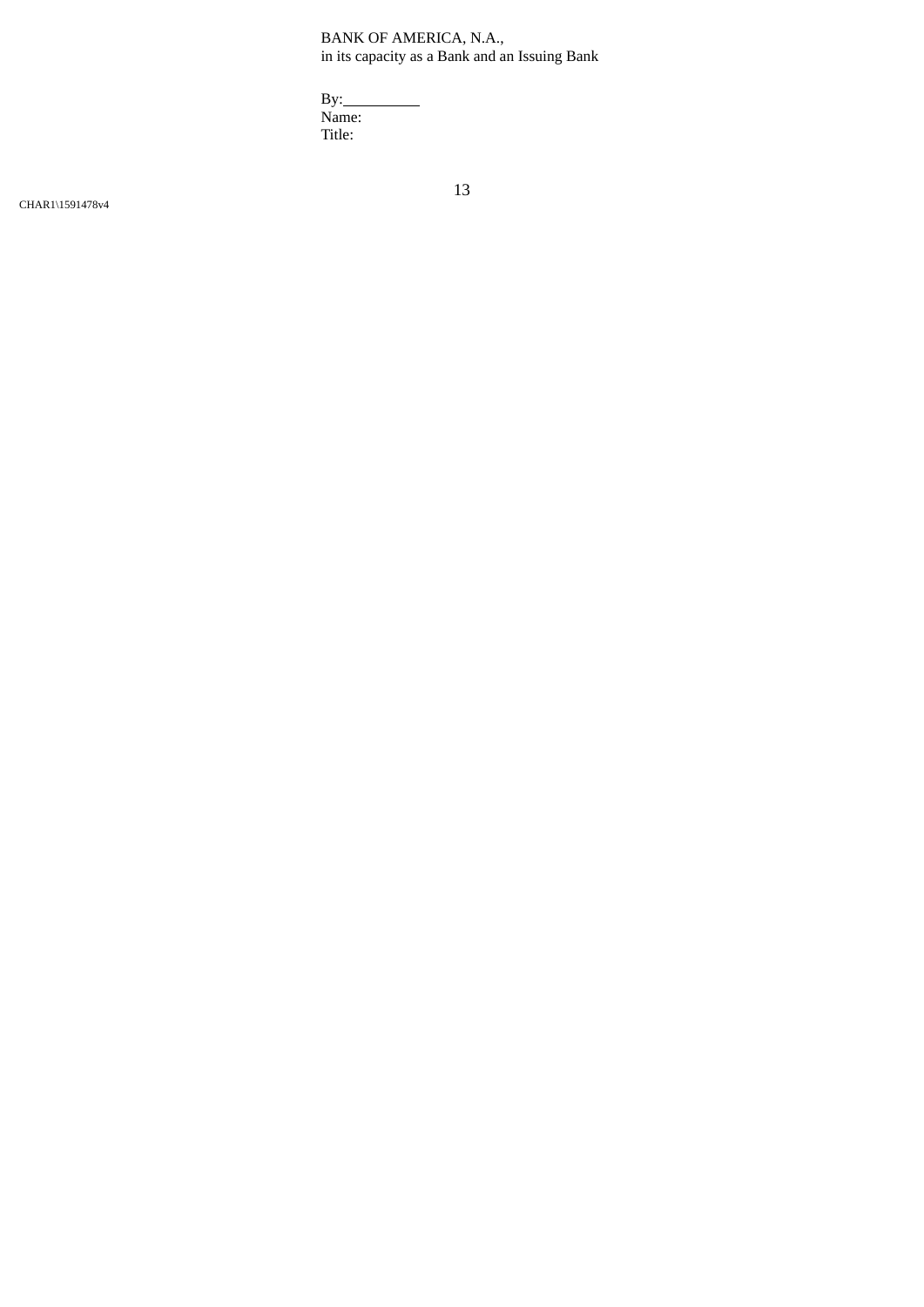## JPMORGAN CHASE BANK, N.A., in its capacity as a Bank and an Issuing Bank

By: Name: Title: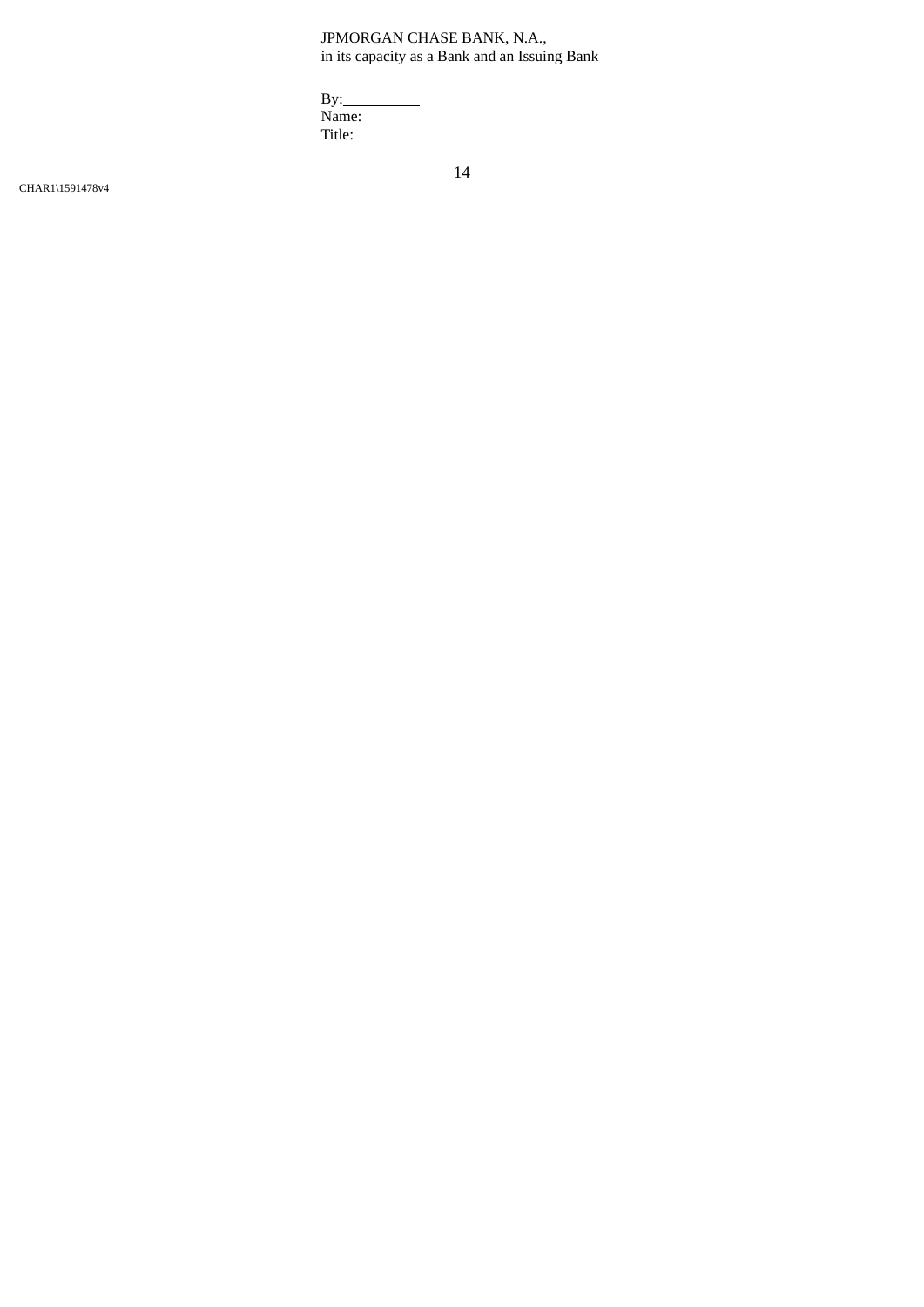#### SUNTRUST BANK, SUNTRUST BANK,<br>in its capacity as a Bank

By: Nam e: Title: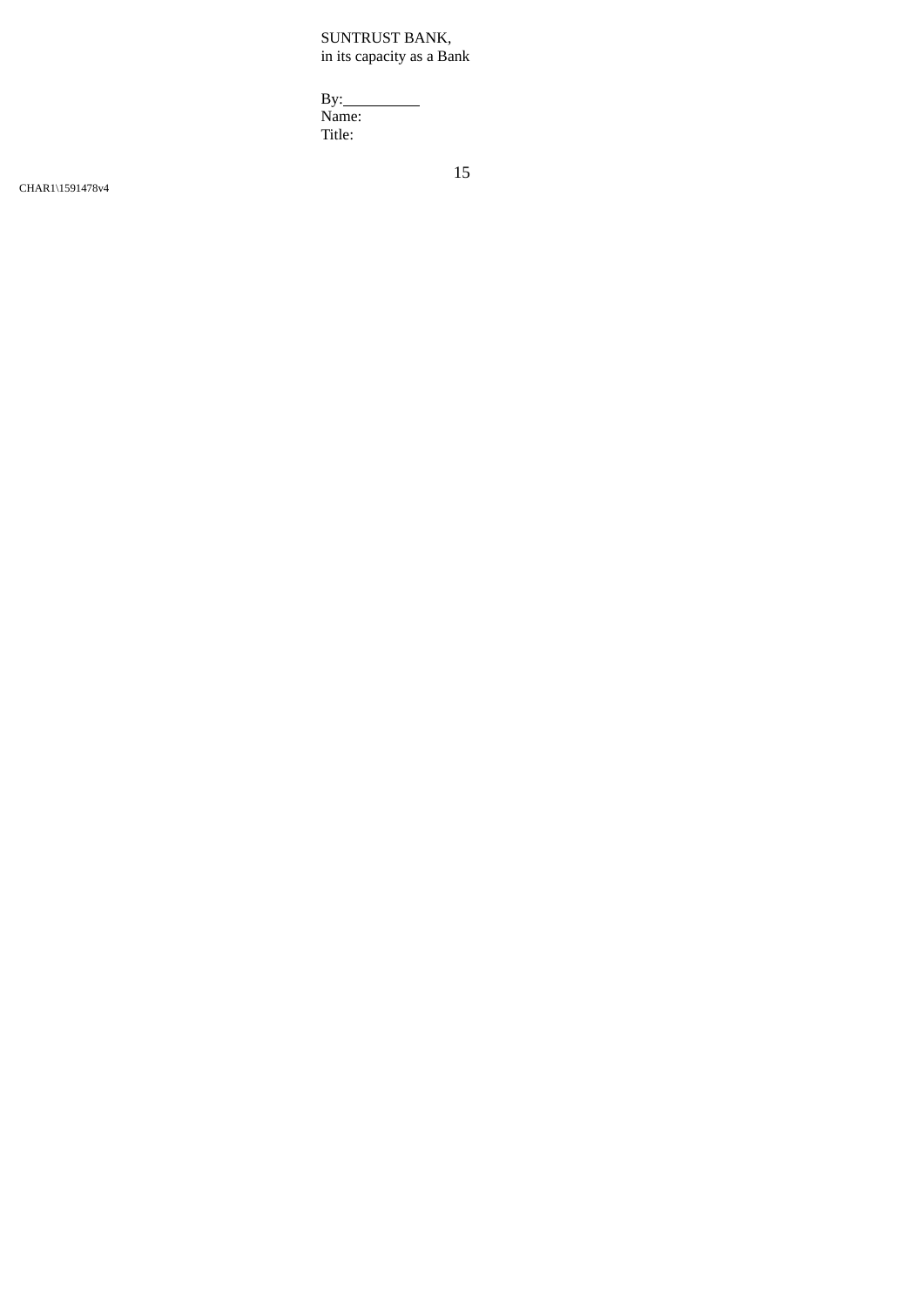## PNC BANK, NATIONAL ASSOCIATION, in its capacity as a Bank

By: Name: Title: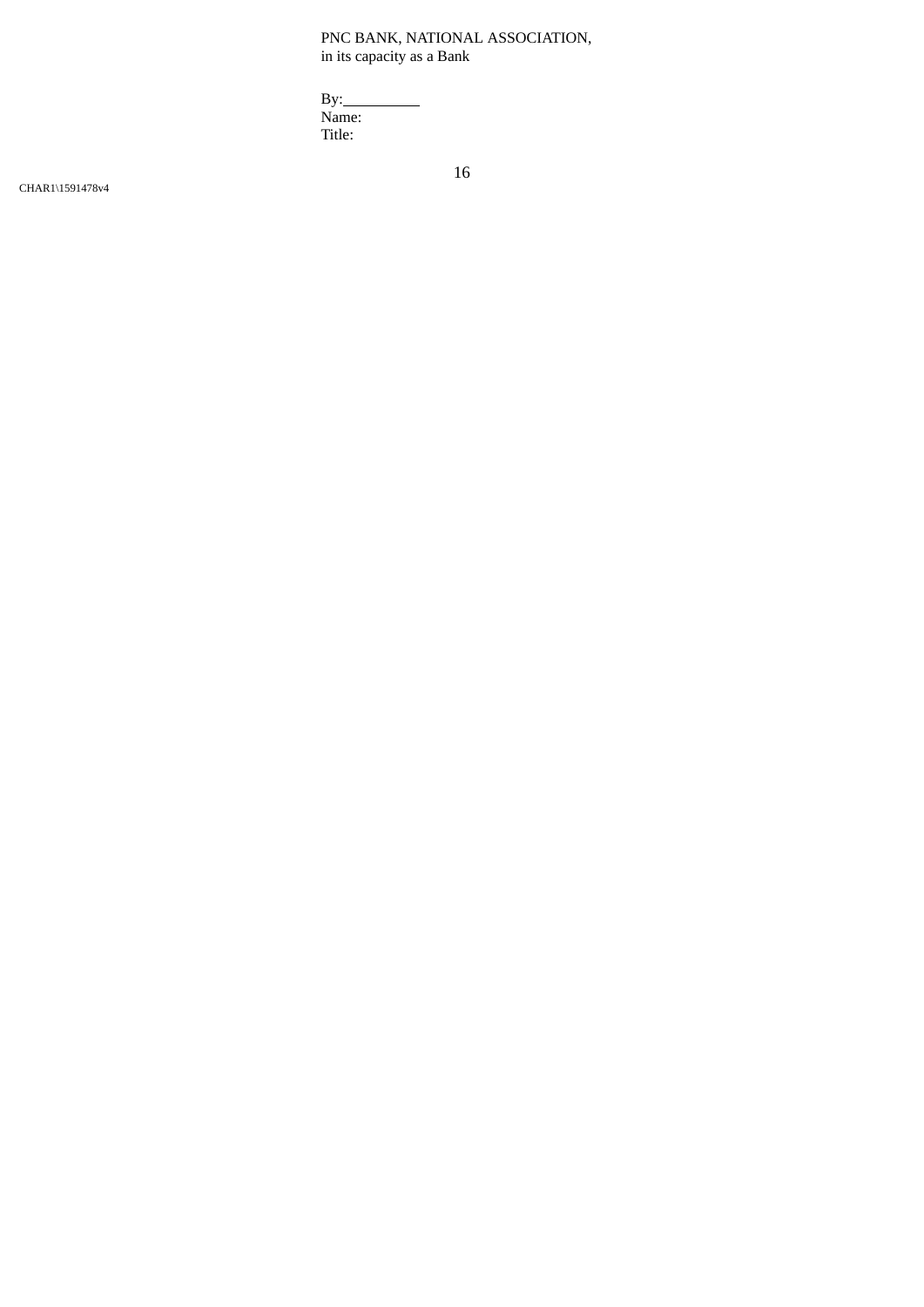## U.S. BANK NATIONAL ASSOCIATION, in its capacity as a Bank

By: Name: Title: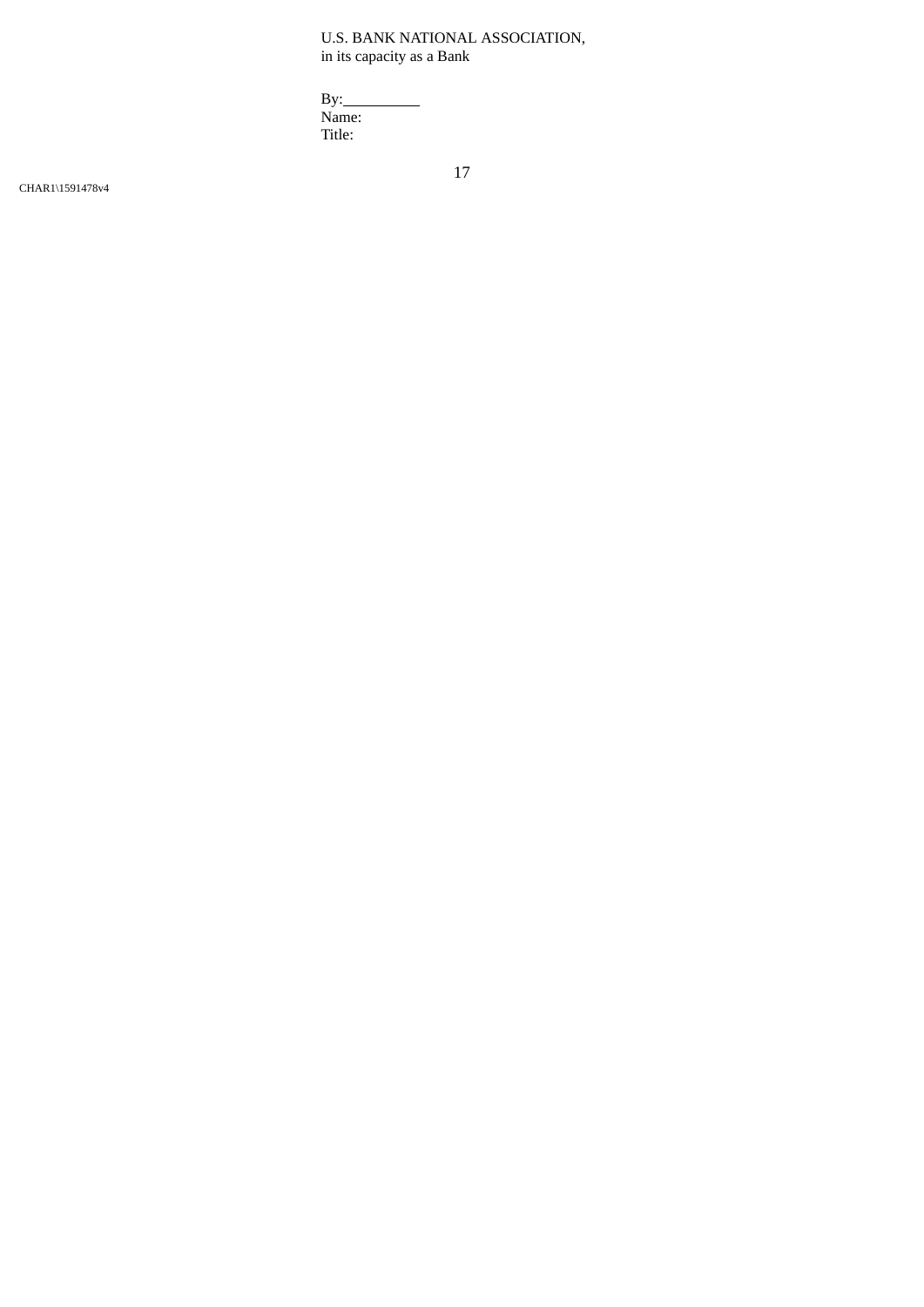## MUFG BANK, LTD., FORMERLY KNOWN AS THE BANK OF TOKYO-MITSUBISHI UFJ, LTD., in its capacity as a Bank

By: Name: Title:

By: Name: Title:

CHAR1\1591478v4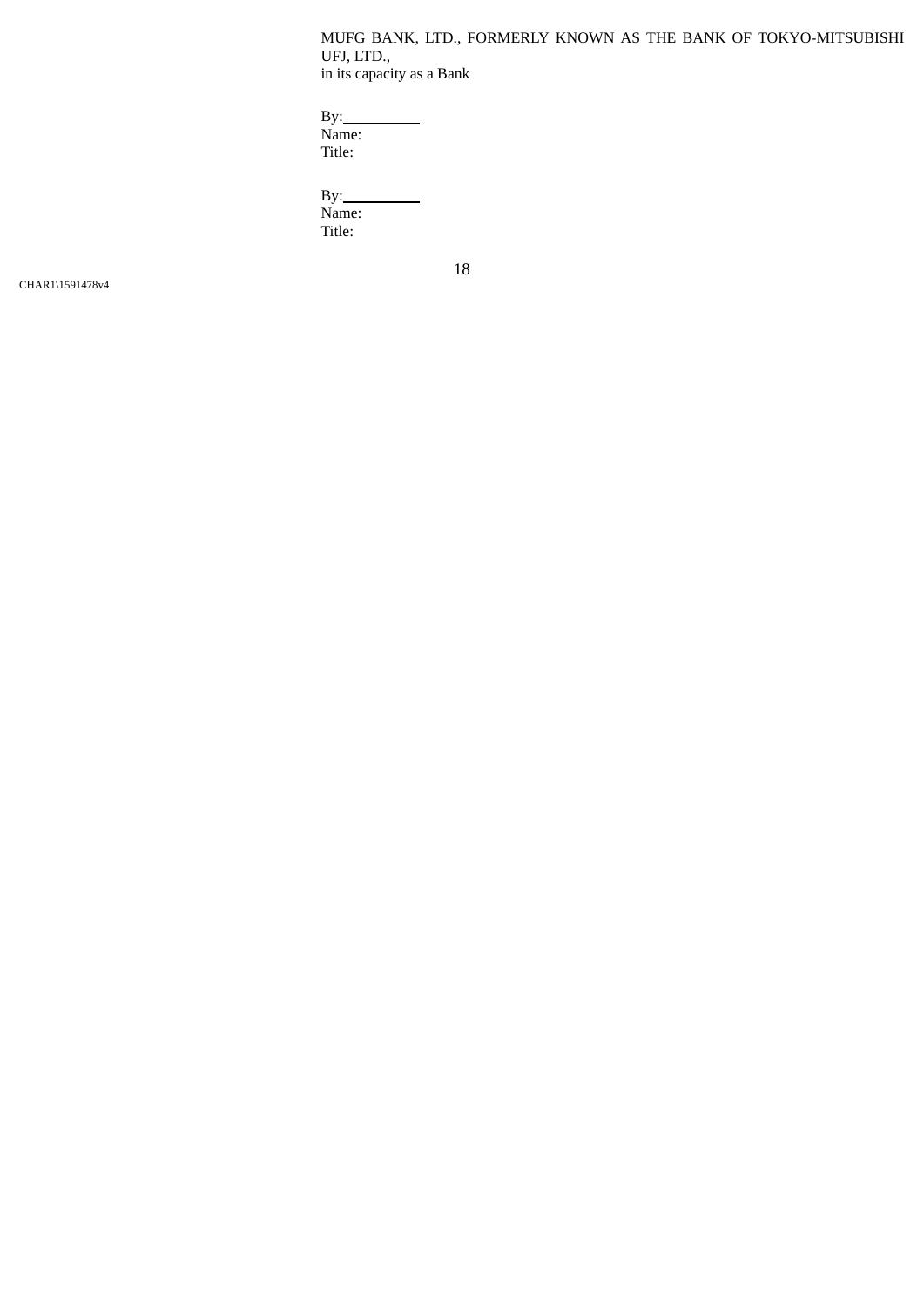## BRANCH BANKING & TRUST COMPANY, in its capacity as a Bank

By: Name: Title: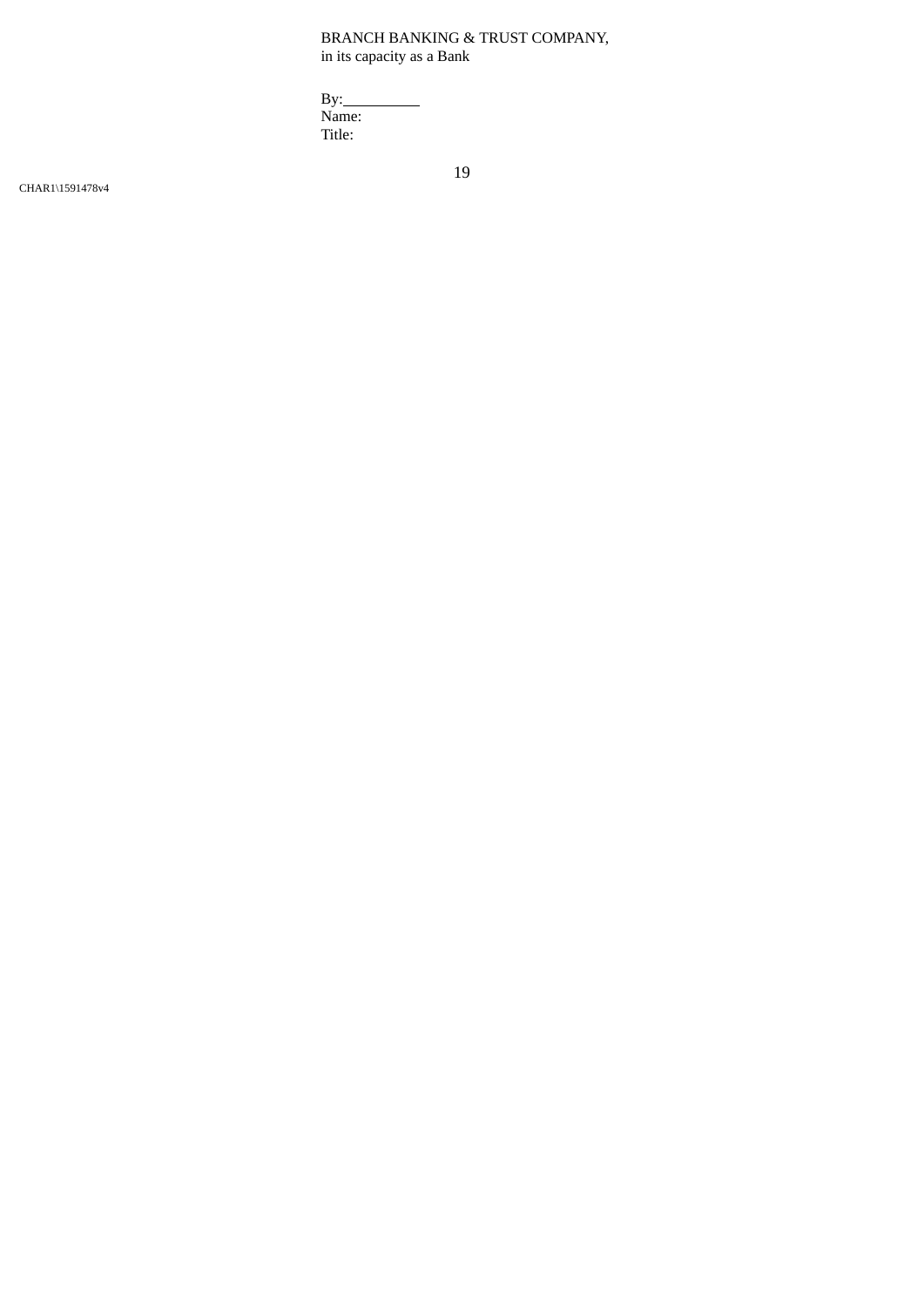CITIBANK, N.A., in its capacity as a Bank

By: Nam e: Title: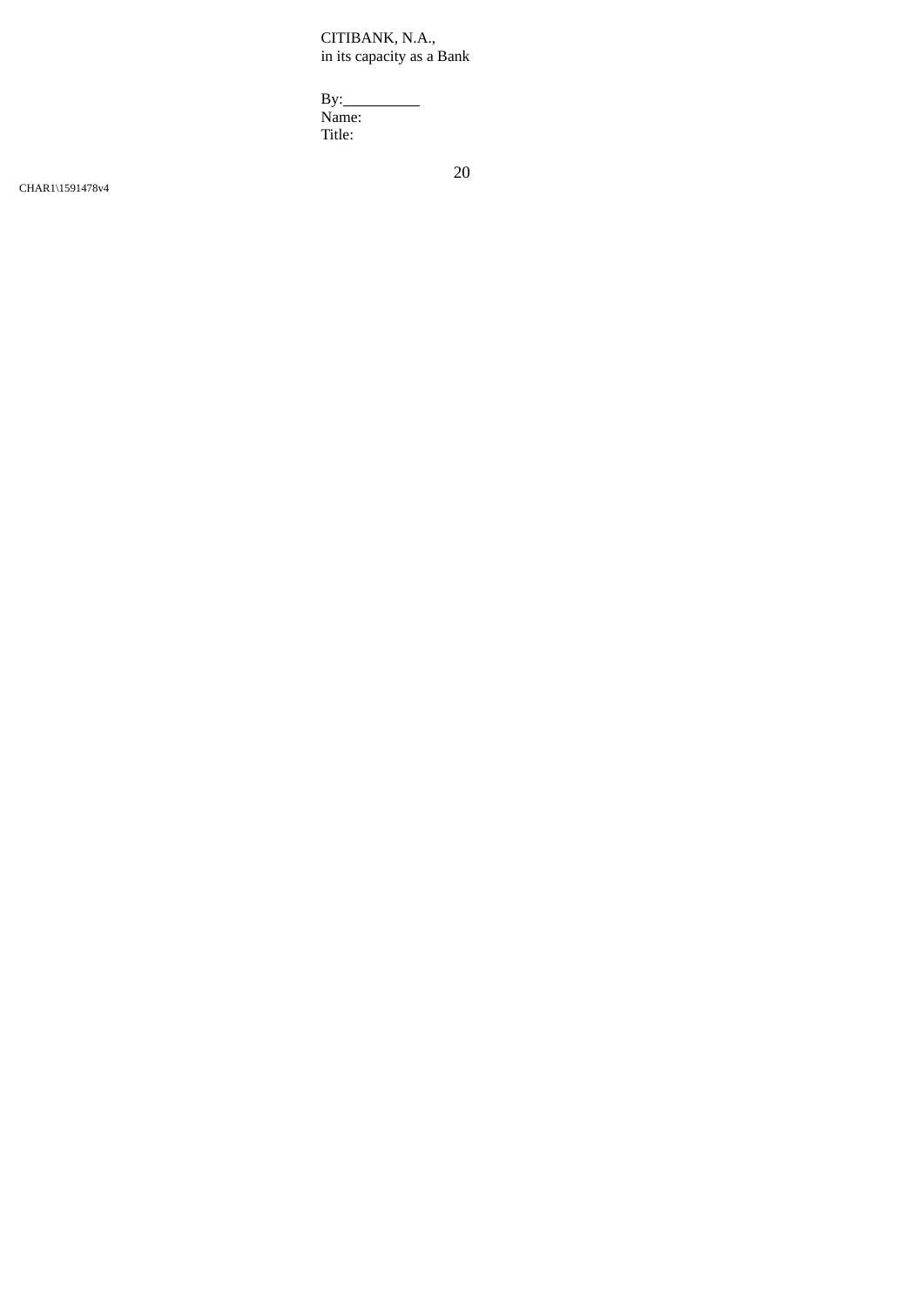## HSBC BANK USA, NATIONAL ASSOCIATION, in its capacity as a Bank

By: Name: Title: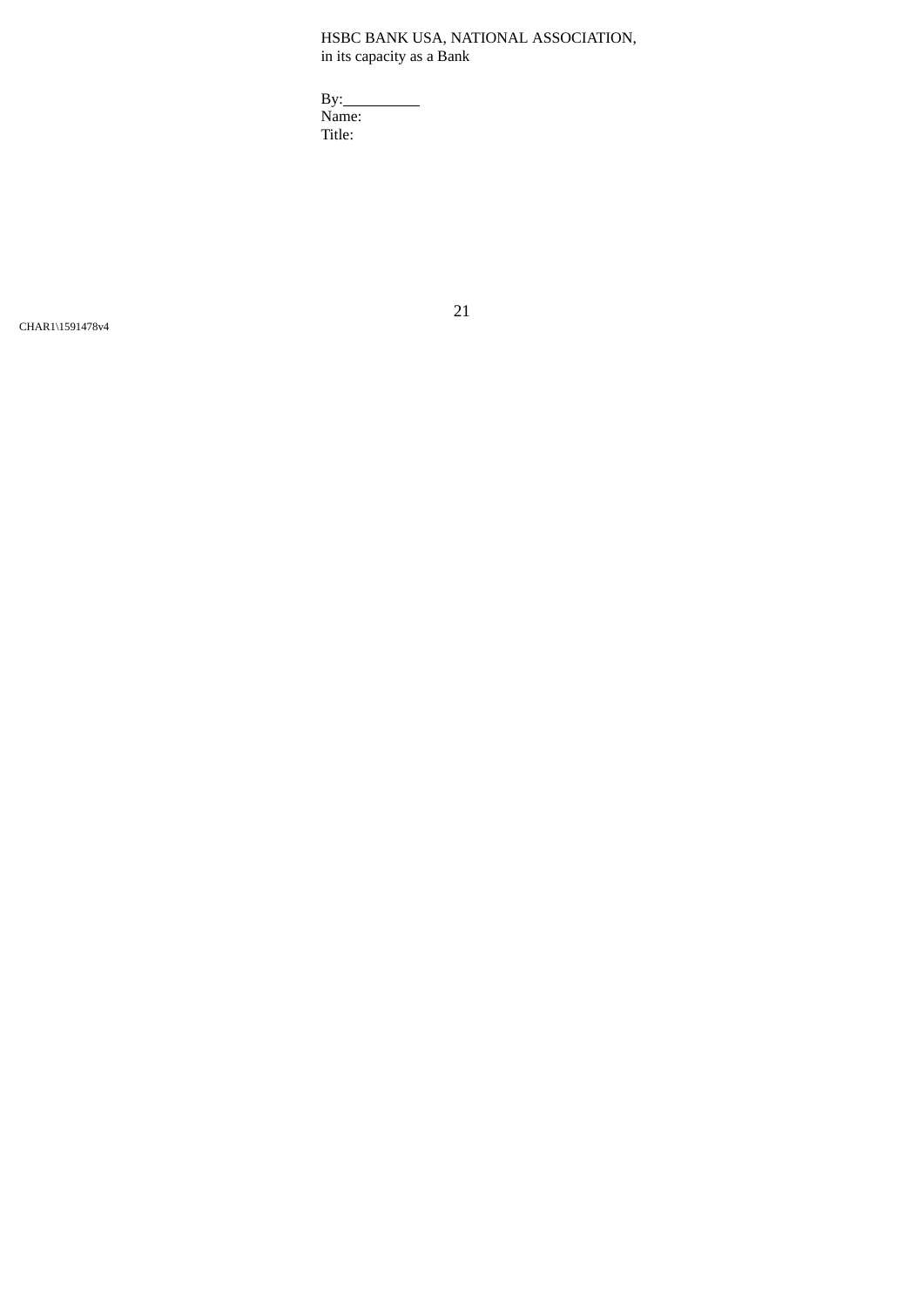## **Schedule 2.1**

| <b>Bank</b>                                | <b>Second Amendment Effective</b><br><b>Date Term B Commitment</b> | <b>Third Amendment Effective</b><br><b>Date Term B Commitment</b> | <b>Term B Commitment</b><br>Percentage |
|--------------------------------------------|--------------------------------------------------------------------|-------------------------------------------------------------------|----------------------------------------|
| Bank of America, N.A.                      | \$254,250,000.00                                                   | \$245,750,000.00                                                  | 100.000000000%                         |
| Wells Fargo Bank, N.A.                     | \$0.00                                                             | \$0.00                                                            | 0.000000000%                           |
| JPMorgan Chase Bank, N.A.                  | \$0.00                                                             | \$0.00                                                            | 0.000000000%                           |
| SunTrust Bank                              | \$0.00                                                             | \$0.00                                                            | 0.000000000%                           |
| <b>PNC Bank, National Association</b>      | \$0.00                                                             | \$0.00                                                            | 0.000000000%                           |
| U.S. Bank National Association             | \$0.00                                                             | \$0.00                                                            | 0.000000000%                           |
| MUFG Bank, Ltd.                            | \$0.00                                                             | \$0.00                                                            | 0.000000000%                           |
| Branch Banking& Trust Company              | \$0.00                                                             | \$0.00                                                            | 0.000000000%                           |
| Citibank, N.A.                             | \$0.00                                                             | \$0.00                                                            | 0.000000000%                           |
| <b>HSBC Bank USA, National Association</b> | \$0.00                                                             | \$0.00                                                            | 0.000000000%                           |
| Total:                                     | \$254,250,000.00                                                   | \$245,750,000.00                                                  | 100.000000000%                         |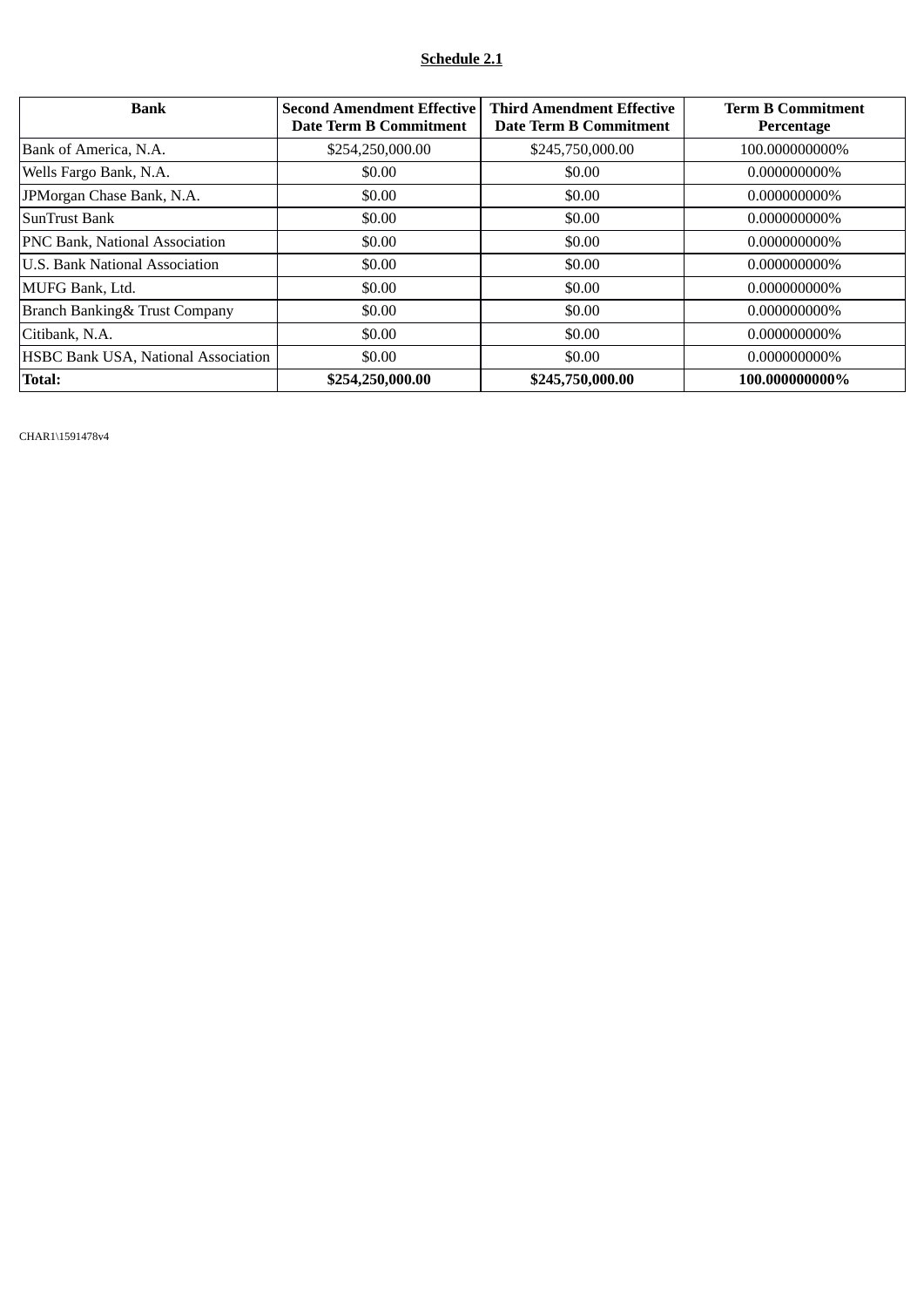#### **CERTIFICATION PURSUANT TO RULE 13a-14(a) UNDER THE SECURITIES EXCHANGE ACT OF 1934, AS ADOPTED PURSUANT TO SECTION 302 OF THE SARBANES-OXLEY ACT OF 2002**

<span id="page-64-0"></span>I, Paul C. Phipps, certify that:

- 1. I have reviewed this Quarterly Report on Form 10-Q for the quarter ended March 31, 2018 of Owens & Minor, Inc.;
- 2. Based on my knowledge, this report does not contain any untrue statement of a material fact or omit to state a material fact necessary to make the statements made, in light of the circumstances under which such statements were made, not misleading with respect to the period covered by this report;
- 3. Based on my knowledge, the financial statements, and other financial information included in this report, fairly present in all material respects the financial condition, results of operations and cash flows of the registrant as of, and for, the periods presented in this report;
- 4. The registrant's other certifying officer and I are responsible for establishing and maintaining disclosure controls and procedures (as defined in Exchange Act Rules 13a-15(e) and 15d-15(e)) and internal control over financial reporting (as defined in Exchange Act Rules 13a-15(f) and 15d- $15(f)$ ) for the registrant and have:
	- a. Designed such disclosure controls and procedures, or caused such disclosure controls and procedures to be designed under our supervision, to ensure that material information relating to the registrant, including its consolidated subsidiaries, is made known to us by others within those entities, particularly during the period in which this report is being prepared;
	- b. Designed such internal control over financial reporting, or caused such internal control over financial reporting to be designed under our supervision, to provide reasonable assurance regarding the reliability of financial reporting and the preparation of financial statements for external purposes in accordance with generally accepted accounting principles;
	- c. Evaluated the effectiveness of the registrant's disclosure controls and procedures and presented in this report our conclusions about the effectiveness of the disclosure controls and procedures, as of the end of the period covered by this report based on such evaluation; and
	- d. Disclosed in this report any change in the registrant's internal control over financial reporting that occurred during the registrant's most recent fiscal quarter (the registrant's fourth fiscal quarter in the case of an annual report) that has materially affected, or is reasonably likely to materially affect, the registrant's internal control over financial reporting; and
- 5. The registrant's other certifying officer and I have disclosed, based on our most recent evaluation of internal control over financial reporting, to the registrant's auditors and the audit committee of the registrant's board of directors (or persons performing the equivalent functions):
	- a. All significant deficiencies and material weaknesses in the design or operation of internal control over financial reporting which are reasonably likely to adversely affect the registrant's ability to record, process, summarize and report financial information; and
	- b. Any fraud, whether or not material, that involves management or other employees who have a significant role in the registrant's internal control over financial reporting.

Date: May 10, 2018

/s/ Paul C. Phipps

Paul C. Phipps President & Chief Executive Officer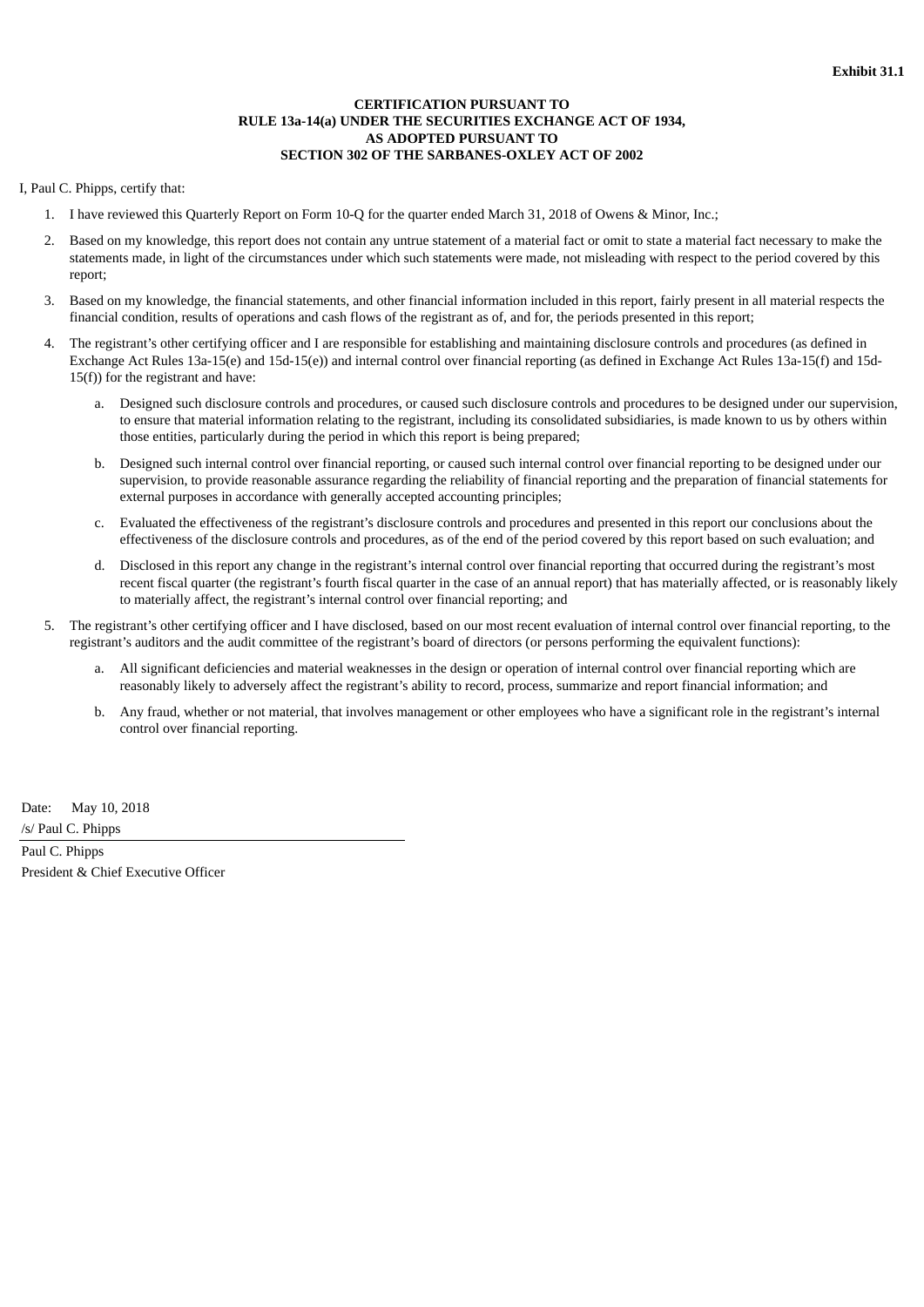### **CERTIFICATION PURSUANT TO RULE 13a-14(a) UNDER THE SECURITIES EXCHANGE ACT OF 1934, AS ADOPTED PURSUANT TO SECTION 302 OF THE SARBANES-OXLEY ACT OF 2002**

#### <span id="page-65-0"></span>I, Richard A. Meier, certify that:

- 1. I have reviewed this Quarterly Report on Form 10-Q for the quarter ended March 31, 2018, of Owens & Minor, Inc.;
- 2. Based on my knowledge, this report does not contain any untrue statement of a material fact or omit to state a material fact necessary to make the statements made, in light of the circumstances under which such statements were made, not misleading with respect to the period covered by this report;
- 3. Based on my knowledge, the financial statements, and other financial information included in this report, fairly present in all material respects the financial condition, results of operations and cash flows of the registrant as of, and for, the periods presented in this report;
- 4. The registrant's other certifying officer and I are responsible for establishing and maintaining disclosure controls and procedures (as defined in Exchange Act Rules 13a-15(e) and 15d-15(e)) and internal control over financial reporting (as defined in Exchange Act Rules 13a-15(f) and 15d- $15(f)$ ) for the registrant and have:
	- a. Designed such disclosure controls and procedures, or caused such disclosure controls and procedures to be designed under our supervision, to ensure that material information relating to the registrant, including its consolidated subsidiaries, is made known to us by others within those entities, particularly during the period in which this report is being prepared;
	- b. Designed such internal control over financial reporting, or caused such internal control over financial reporting to be designed under our supervision, to provide reasonable assurance regarding the reliability of financial reporting and the preparation of financial statements for external purposes in accordance with generally accepted accounting principles;
	- c. Evaluated the effectiveness of the registrant's disclosure controls and procedures and presented in this report our conclusions about the effectiveness of the disclosure controls and procedures, as of the end of the period covered by this report based on such evaluation; and
	- d. Disclosed in this report any change in the registrant's internal control over financial reporting that occurred during the registrant's most recent fiscal quarter (the registrant's fourth fiscal quarter in the case of an annual report) that has materially affected, or is reasonably likely to materially affect, the registrant's internal control over financial reporting; and
- 5. The registrant's other certifying officer and I have disclosed, based on our most recent evaluation of internal control over financial reporting, to the registrant's auditors and the audit committee of the registrant's board of directors (or persons performing the equivalent functions):
	- a. All significant deficiencies and material weaknesses in the design or operation of internal control over financial reporting which are reasonably likely to adversely affect the registrant's ability to record, process, summarize and report financial information; and
	- b. Any fraud, whether or not material, that involves management or other employees who have a significant role in the registrant's internal control over financial reporting.

Date: May 10, 2018 /s/ Richard A. Meier

Richard A. Meier Executive Vice President, Chief Financial Officer & President, International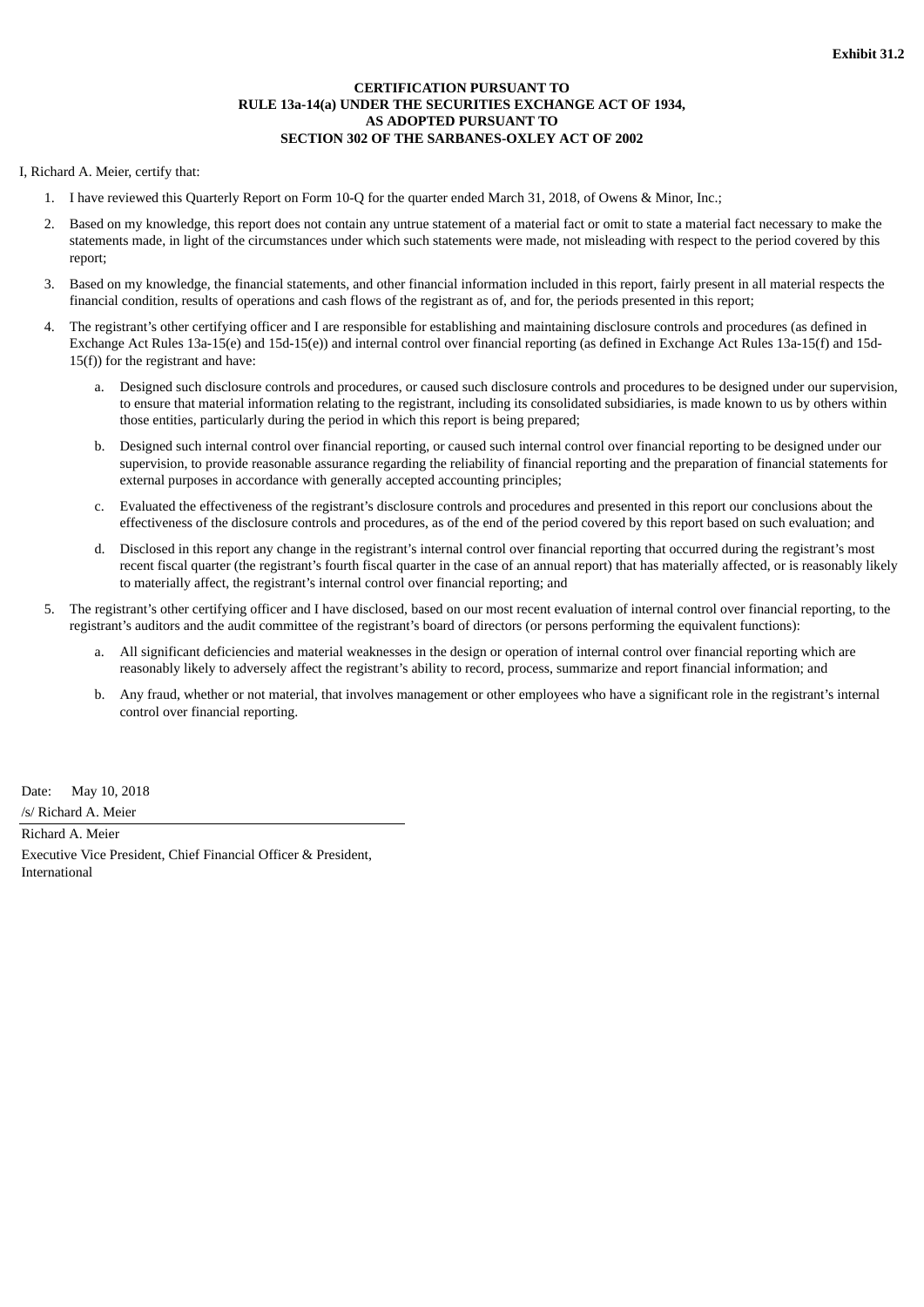#### **CERTIFICATION PURSUANT TO 18 U.S.C. SECTION 1350, AS ADOPTED PURSUANT TO SECTION 906 OF THE SARBANES-OXLEY ACT OF 2002**

<span id="page-66-0"></span>In connection with the Quarterly Report of Owens & Minor, Inc. (the "Company") on Form 10-Q for the period ended March 31, 2018, as filed with the Securities and Exchange Commission on the date hereof (the "Report"), I, Paul C. Phipps, President & Chief Executive Officer of the Company, certify, pursuant to 18 U.S.C. Section 1350, as adopted pursuant to Section 906 of the Sarbanes-Oxley Act of 2002, that to the best of my knowledge:

(1) The Report fully complies with the requirements of Section 13(a) or 15(d) of the Securities Exchange Act of 1934, as amended; and

(2) The information contained in the Report fairly presents, in all material respects, the financial condition and results of operations of the Company.

/s/ Paul C. Phipps

Paul C. Phipps President & Chief Executive Officer Owens & Minor, Inc. May 10, 2018